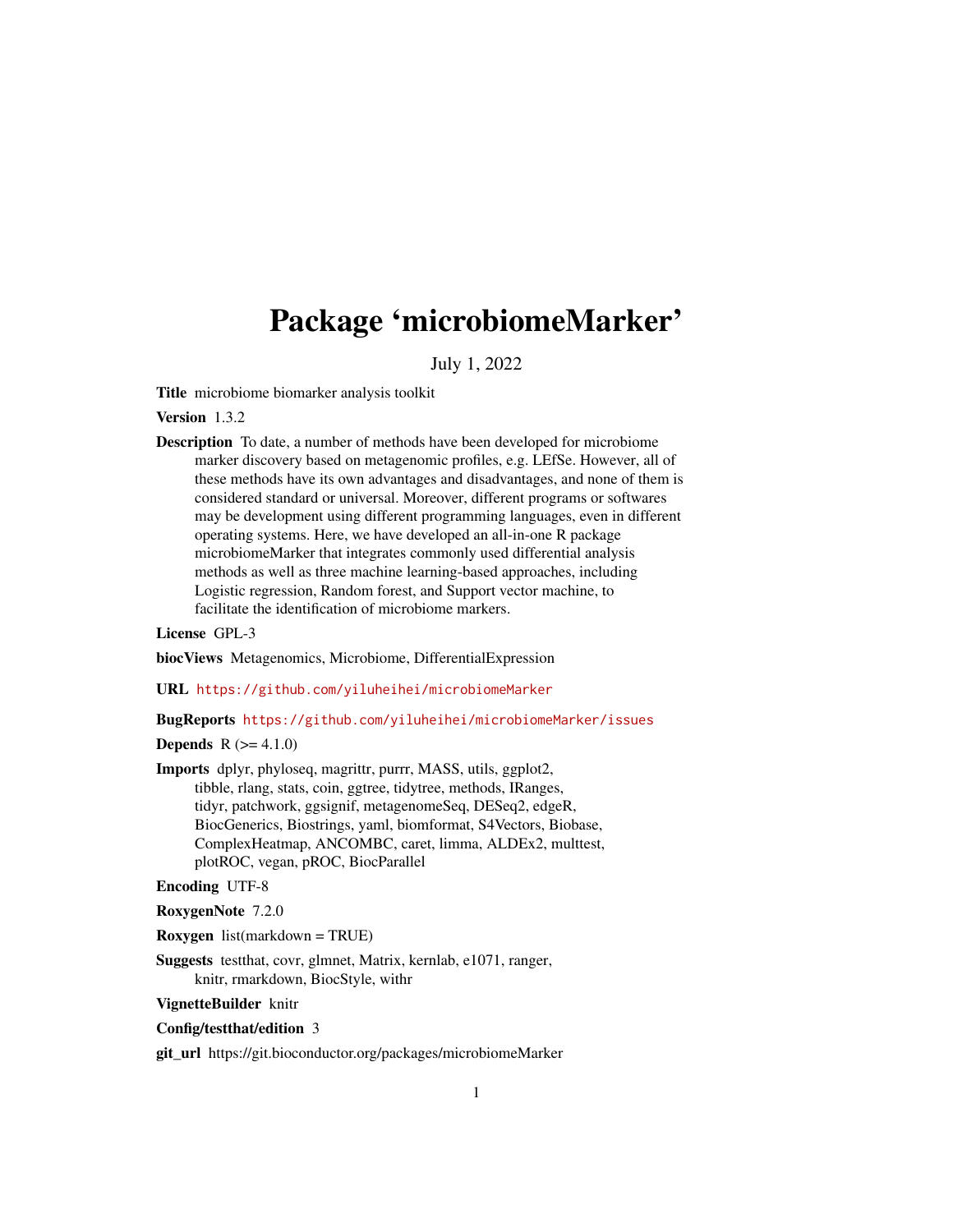git\_branch master git\_last\_commit 8bc937c git\_last\_commit\_date 2022-06-14 Date/Publication 2022-07-01 Author Yang Cao [aut, cre] Maintainer Yang Cao <caoyang.name@gmail.com>

# R topics documented:

|                                                                                                                | $\overline{3}$ |
|----------------------------------------------------------------------------------------------------------------|----------------|
|                                                                                                                | $\overline{4}$ |
|                                                                                                                | 5              |
|                                                                                                                | 6              |
|                                                                                                                | $\overline{7}$ |
|                                                                                                                | 8              |
|                                                                                                                | 9              |
|                                                                                                                | 9              |
| 10                                                                                                             |                |
|                                                                                                                | 10             |
| 11                                                                                                             |                |
| 11                                                                                                             |                |
| 12                                                                                                             |                |
| 12                                                                                                             |                |
| 13<br>$import_data2 \dots \dots \dots \dots \dots \dots \dots \dots \dots \dots \dots \dots \dots \dots \dots$ |                |
| 14                                                                                                             |                |
| 15                                                                                                             |                |
| 17                                                                                                             |                |
| 17                                                                                                             |                |
| 18                                                                                                             |                |
| 19                                                                                                             |                |
| 20                                                                                                             |                |
| 21                                                                                                             |                |
| 21                                                                                                             |                |
| 24                                                                                                             |                |
| 25                                                                                                             |                |
| 26                                                                                                             |                |
| 26                                                                                                             |                |
| 27                                                                                                             |                |
| 28                                                                                                             |                |
| 30                                                                                                             |                |
| 31                                                                                                             |                |
| 32                                                                                                             |                |
| 33                                                                                                             |                |
| -34                                                                                                            |                |
| 35                                                                                                             |                |
| 36                                                                                                             |                |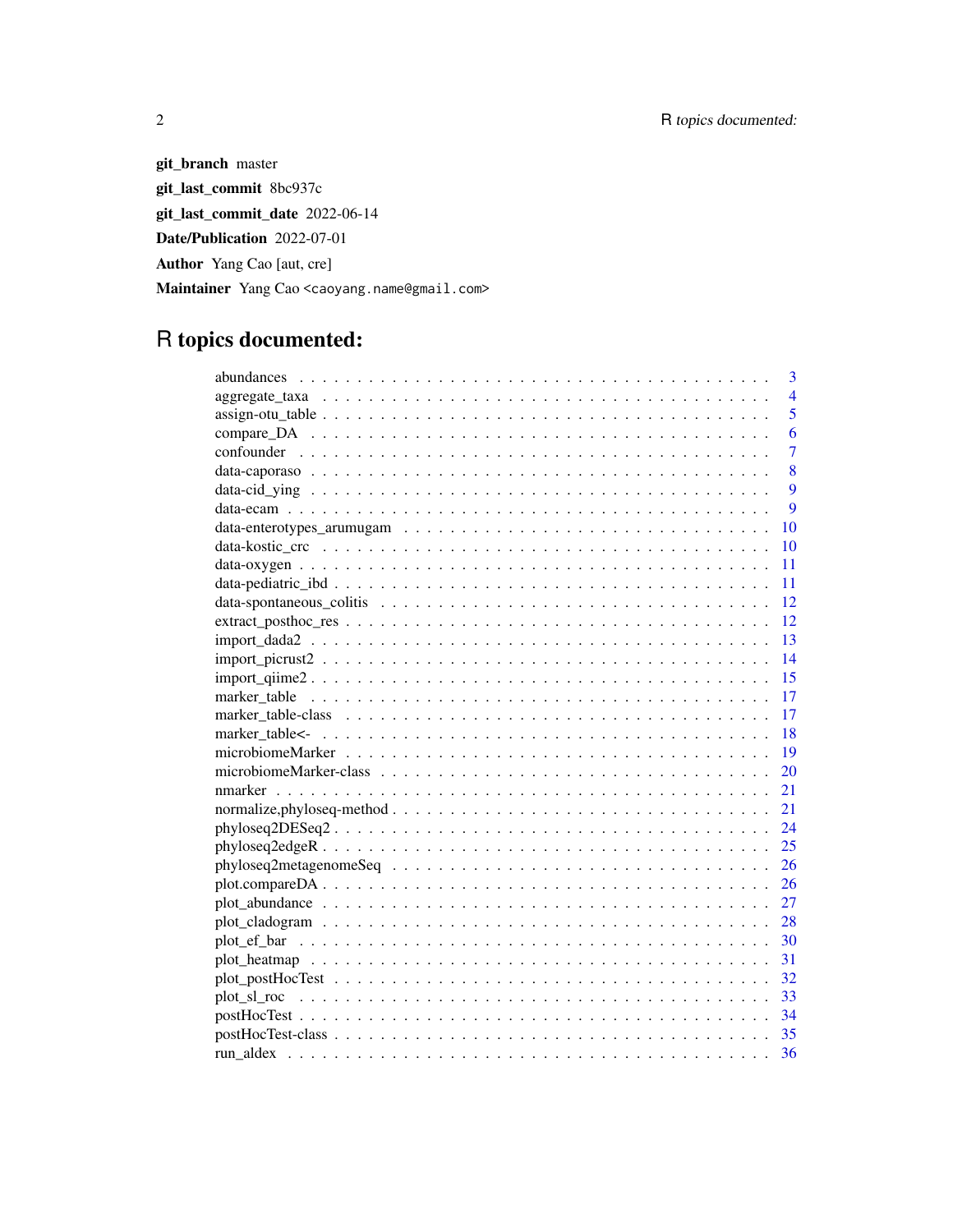#### <span id="page-2-0"></span>abundances 3

|                                                                                                                 | 41  |
|-----------------------------------------------------------------------------------------------------------------|-----|
|                                                                                                                 | 43  |
|                                                                                                                 | 46  |
|                                                                                                                 | 49  |
|                                                                                                                 | 51  |
|                                                                                                                 | -54 |
|                                                                                                                 | 56  |
|                                                                                                                 | .58 |
|                                                                                                                 | 60  |
|                                                                                                                 | 62  |
|                                                                                                                 | 65  |
| $run_test_two_grows \ldots \ldots \ldots \ldots \ldots \ldots \ldots \ldots \ldots \ldots \ldots \ldots \ldots$ | 67  |
|                                                                                                                 | -69 |
|                                                                                                                 | -69 |
|                                                                                                                 |     |
|                                                                                                                 |     |
|                                                                                                                 |     |
|                                                                                                                 |     |

#### **Index** [73](#page-72-0)

abundances *Extract taxa abundances*

#### Description

Extract taxa abundances from phyloseq objects.

#### Usage

```
abundances(object, transform = c("identity", "log10", "log10p"), norm = FALSE)
## S4 method for signature 'otu_table'
abundances(object, transform = c("identity", "log10", "log10p"), norm = FALSE)
## S4 method for signature 'phyloseq'
abundances(object, transform = c("identity", "log10", "log10p"), norm = FALSE)
## S4 method for signature 'microbiomeMarker'
abundances(object, transform = c("identity", "log10", "log10p"))
```
#### Arguments

| obiect    | otu_table.phyloseq.ormicrobiomeMarker.                             |
|-----------|--------------------------------------------------------------------|
| transform | transformation to apply, the options include:                      |
|           | • "identity", return the original data without any transformation. |

• "log10", the transformation is log10(object), and if the data contains zeros the transformation is log10(1 + object).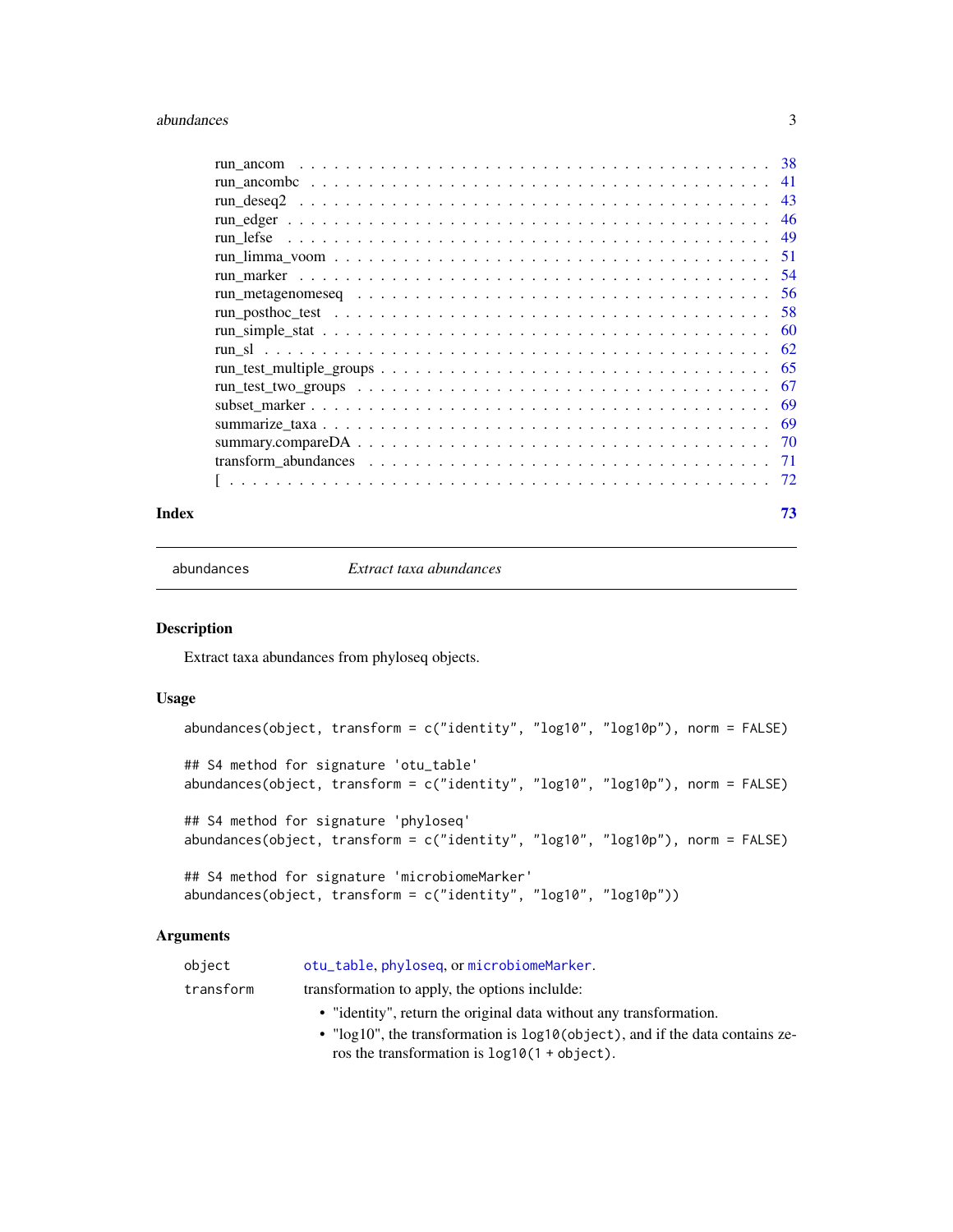• "log10p", the transformation is log10(1 + object).

<span id="page-3-0"></span>norm logical, indicating whether or not to return the normalized taxa abundances.

#### Value

abundance matrix with taxa in rows and samples in columns.

# See Also

[otu\\_table](#page-0-0), [phyloseq](#page-0-0), [microbiomeMarker](#page-19-1),[transform\\_abundances](#page-70-1)

#### Examples

```
data(caporaso)
abd <- abundances(caporaso)
```
aggregate\_taxa *Aggregate Taxa*

#### Description

Summarize phyloseq data into a higher phylogenetic level.

#### Usage

```
aggregate_taxa(x, level, verbose = FALSE)
```
#### Arguments

| $\mathsf{x}$ | phyloseg-class object                       |
|--------------|---------------------------------------------|
| level        | Summarization level (from rank_names(pseq)) |
| verbose      | verbose                                     |

#### Details

This provides a convenient way to aggregate phyloseq OTUs (or other taxa) when the phylogenetic tree is missing. Calculates the sum of OTU abundances over all OTUs that map to the same higherlevel group. Removes ambiguous levels from the taxonomy table. Returns a phyloseq object with the summarized abundances.

#### Value

Summarized phyloseq object

#### Author(s)

Contact: Leo Lahti <microbiome-admin@googlegroups.com>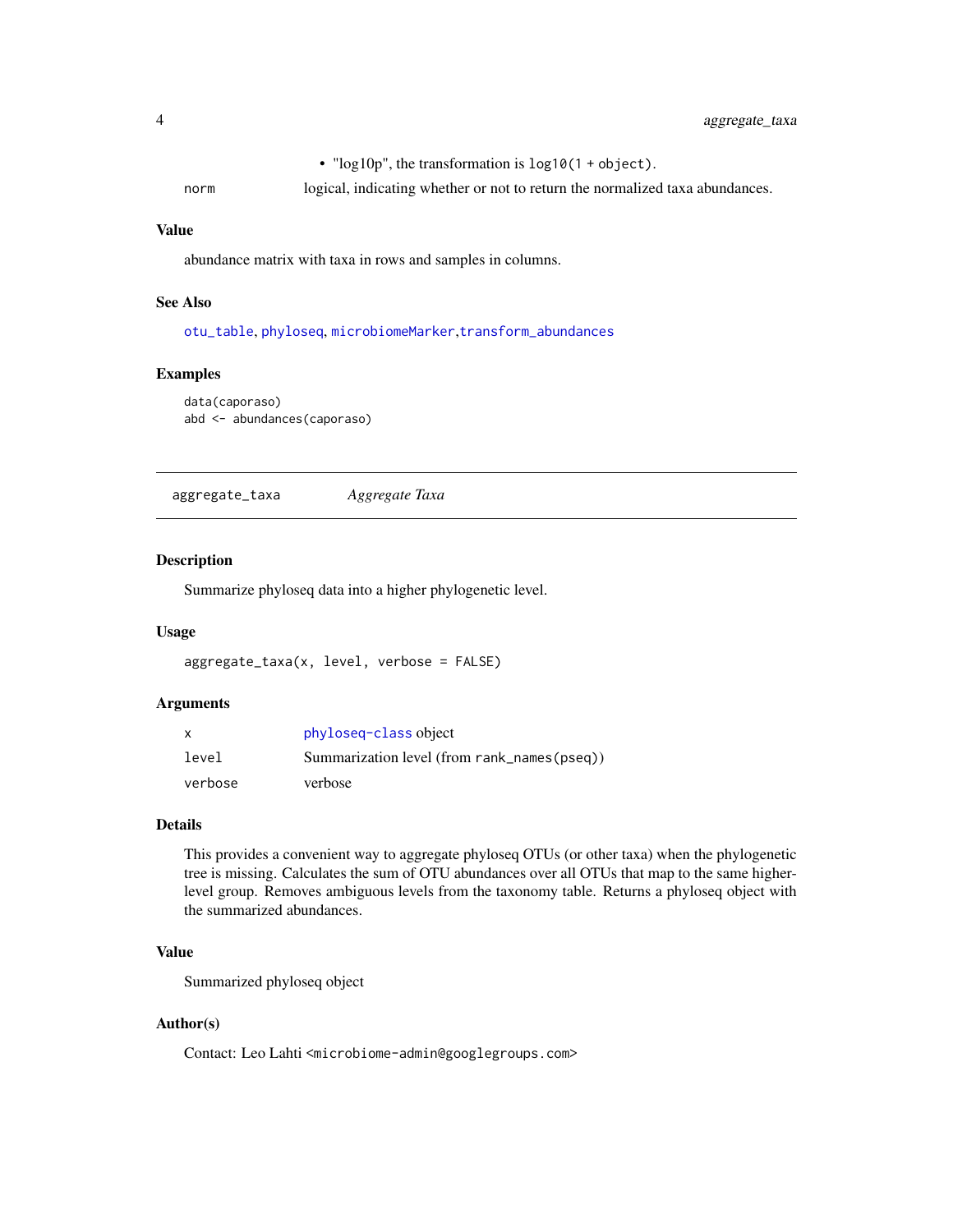<span id="page-4-0"></span>assign-otu\_table 5

# References

See citation('microbiome')

# Examples

```
data(caporaso)
caporaso_phylum <- aggregate_taxa(caporaso, "Phylum")
```
assign-otu\_table *Assign a new OTU table*

# Description

Assign a new OTU table in microbiomeMarker object

# Usage

```
## S4 replacement method for signature 'microbiomeMarker, otu_table'
otu_table(x) <- value
```
## S4 replacement method for signature 'microbiomeMarker,phyloseq' otu\_table(x) <- value

## S4 replacement method for signature 'microbiomeMarker, microbiomeMarker' otu\_table(x) <- value

#### Arguments

| $\boldsymbol{\mathsf{x}}$ | microbiomeMarker                         |
|---------------------------|------------------------------------------|
| value                     | otu_table, phyloseq, or microbiomeMarker |

# Value

a [microbiomeMarker](#page-19-1) object.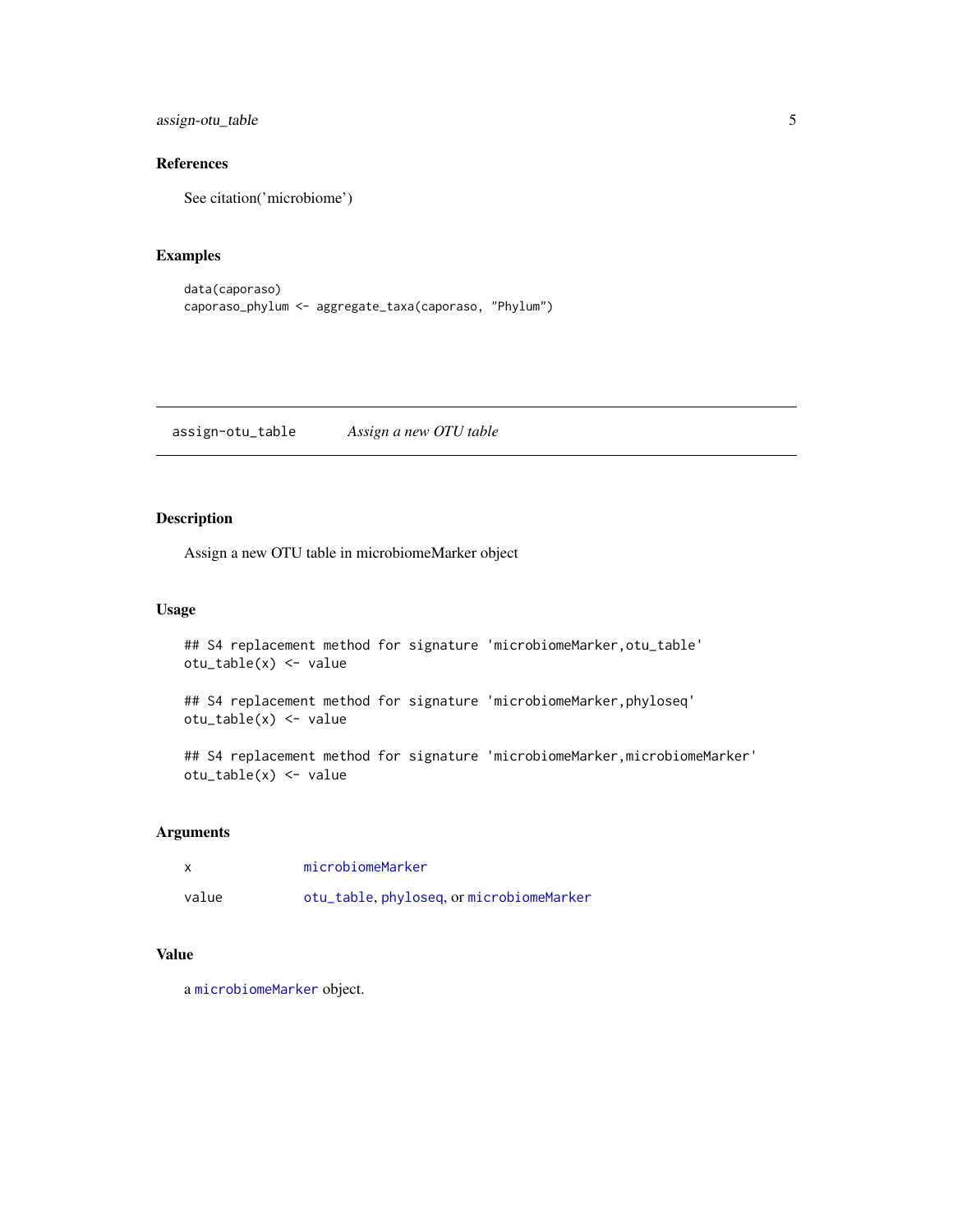<span id="page-5-1"></span><span id="page-5-0"></span>compare\_DA *Comparing the results of differential analysis methods by Empirical power and False Discovery Rate*

# Description

Calculating power, false discovery rates, false positive rates and auc ( area under the receiver operating characteristic (ROC) curve) for various DA methods.

# Usage

```
compare_DA(
 ps,
 group,
 taxa_rank = "none",
 methods,
 args = list(),n_{rep} = 20,effect_size = 5,
 k = NULL,relative = TRUE,
 BPPARAM = BiocParallel::SnowParam(progressbar = TRUE)
\mathcal{E}
```
# Arguments

| main arguments of all differential analysis methods. ps: a phyloseq:: phyloseq<br>object; group, character, the variable to set the group, must be one of the var of<br>the sample metadata; taxa_rank: character, taxonomic rank, please not that<br>since the abundance table is spiked in the lowest level, only $taxa-rank =$<br>"none" is allowed.<br>character vector, differential analysis methods to be compared, available meth-<br>"metagenomeseq", "simple_stat".<br>named list, which used to set the extra arguments of the differential analysis<br>methods, so the names must be contained in methods. For more see details<br>below.<br>integer, number of times to run the differential analyses.<br>numeric, the effect size for the spike-ins. Default 5.<br>numeric vector of length 3, number of features to spike in each tertile (lower,<br>mid, upper), e.g. k=c(5,10,15) means 5 features spiked in low abundance<br>tertile, 10 features spiked in mid abundance tertile and 15 features spiked in<br>high abundance tertile. Default NULL, which will spike 2 percent of the total<br>amount of features in each tertile (a total of 6 percent), but minimum $c(5,5,5)$ . | ps, group, taxa_rank |                                                                                |
|-------------------------------------------------------------------------------------------------------------------------------------------------------------------------------------------------------------------------------------------------------------------------------------------------------------------------------------------------------------------------------------------------------------------------------------------------------------------------------------------------------------------------------------------------------------------------------------------------------------------------------------------------------------------------------------------------------------------------------------------------------------------------------------------------------------------------------------------------------------------------------------------------------------------------------------------------------------------------------------------------------------------------------------------------------------------------------------------------------------------------------------------------------------------------------------------------------|----------------------|--------------------------------------------------------------------------------|
|                                                                                                                                                                                                                                                                                                                                                                                                                                                                                                                                                                                                                                                                                                                                                                                                                                                                                                                                                                                                                                                                                                                                                                                                       |                      |                                                                                |
|                                                                                                                                                                                                                                                                                                                                                                                                                                                                                                                                                                                                                                                                                                                                                                                                                                                                                                                                                                                                                                                                                                                                                                                                       | methods              | ods are "aldex", "ancom", "ancombc", "deseq2", "edger", "lefse", "limma_voom", |
|                                                                                                                                                                                                                                                                                                                                                                                                                                                                                                                                                                                                                                                                                                                                                                                                                                                                                                                                                                                                                                                                                                                                                                                                       | args                 |                                                                                |
|                                                                                                                                                                                                                                                                                                                                                                                                                                                                                                                                                                                                                                                                                                                                                                                                                                                                                                                                                                                                                                                                                                                                                                                                       | $n$ _rep             |                                                                                |
|                                                                                                                                                                                                                                                                                                                                                                                                                                                                                                                                                                                                                                                                                                                                                                                                                                                                                                                                                                                                                                                                                                                                                                                                       | effect_size          |                                                                                |
|                                                                                                                                                                                                                                                                                                                                                                                                                                                                                                                                                                                                                                                                                                                                                                                                                                                                                                                                                                                                                                                                                                                                                                                                       | k                    |                                                                                |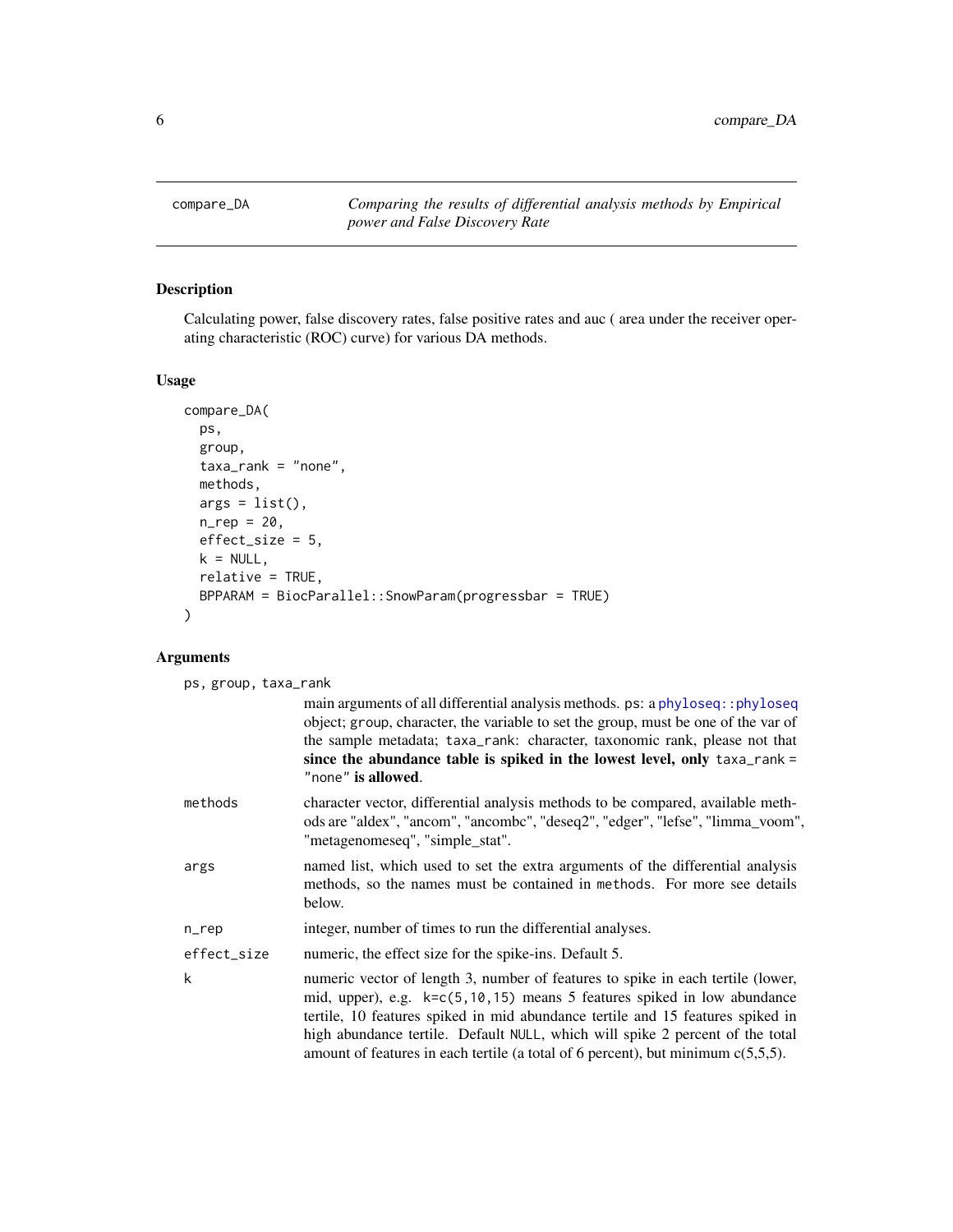#### <span id="page-6-0"></span>confounder 7 and 2008 and 2008 and 2008 and 2008 and 2008 and 2008 and 2008 and 2008 and 2008 and 2008 and 200

| relative       | logical, whether rescale the total number of individuals observed for each sam- |
|----------------|---------------------------------------------------------------------------------|
|                | ple to the original level after spike-in. Default TRUE.                         |
| <b>BPPARAM</b> | BiocParallel: :BiocParallelParam instance defining the parallel back-end.       |

## Details

To make this function support for different arguments for a certain DA method args allows list of list of list e.g. args = list(lefse = list(list(norm = "CPM"), list(norm = "TSS"))), which specify to compare the different norm arguments for lefse analysis.

For taxa\_rank, only taxa\_rank = "none" is supported, if this argument is not "none", it will be forced to "none" internally.

# Value

an compareDA object, which contains a two-length list of:

- metrics: data.frame, FPR, AUC and spike detection rate for each run.
- mm: differential analysis results.

confounder *Confounder analysis*

## Description

Confounding variables may mask the actual differential features. This function utilizes constrained correspondence analysis (CCA) to measure the confounding factors.

#### Usage

```
confounder(
  ps,
  target_var,
  norm = "none",
  confounders = NULL,
  permutations = 999,
  ...
)
```
#### Arguments

| ps           | a phyloseq:: phyloseq object.                                                                          |
|--------------|--------------------------------------------------------------------------------------------------------|
| target_var   | character, the variable of interest                                                                    |
| norm         | norm the methods used to normalize the microbial abundance data. See normalize()<br>for more details.  |
| confounders  | the confounding variables to be measured, if NULL, all variables in the meta data<br>will be analyzed. |
| permutations | the number of permutations, see $vegan$ : anova.cca().                                                 |
| $\cdot$      | extra arguments passed to vegan: : anova.cca().                                                        |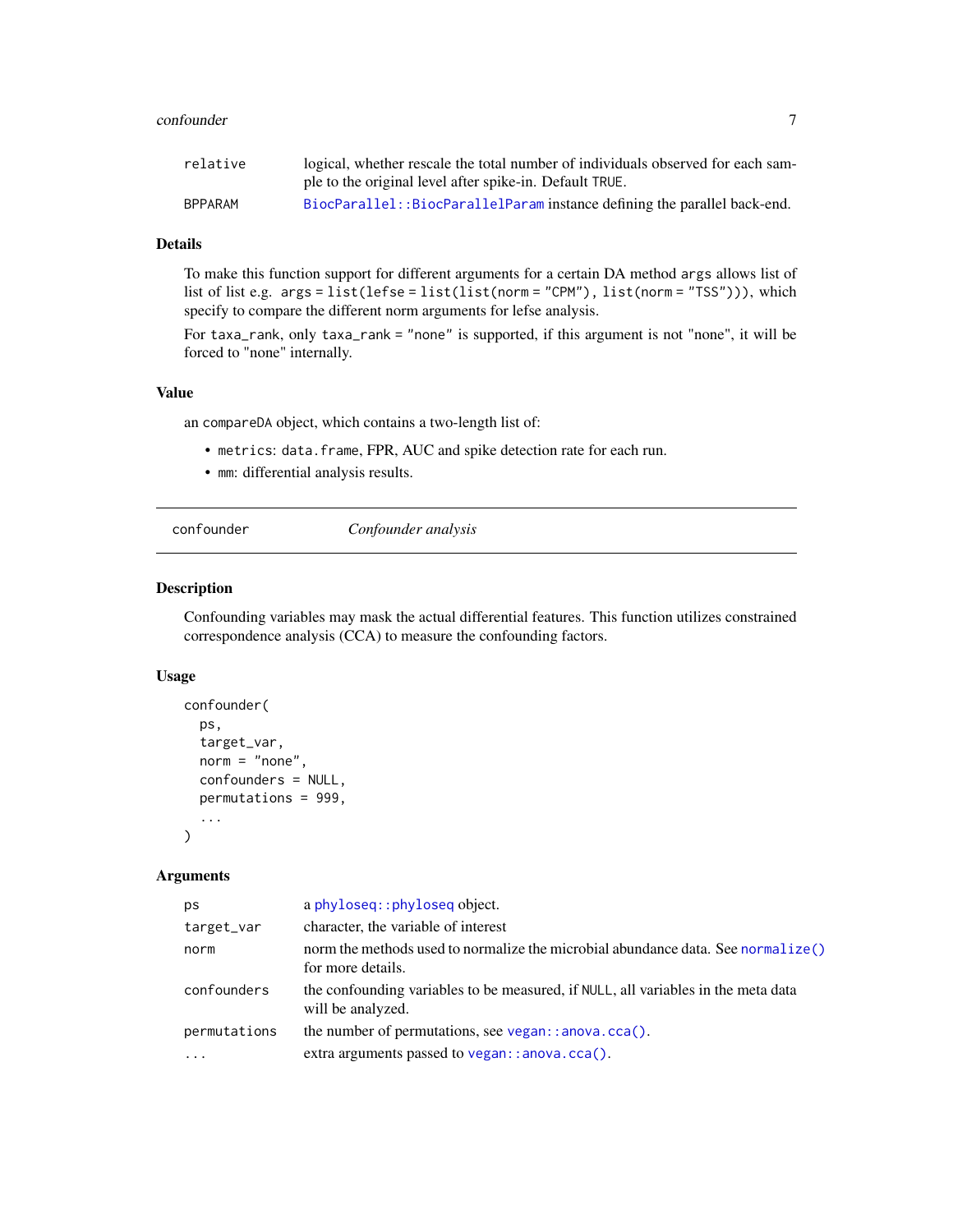# <span id="page-7-0"></span>Value

a data.frame contains three variables: confounder, pseudo-F and p value.

#### Examples

```
data(caporaso)
confounder(caporaso, "SampleType", confounders = "ReportedAntibioticUsage")
```
data-caporaso *16S rRNA data from "Moving pictures of the human microbiome"*

#### Description

16S read counts and phylogenetic tree file of 34 Illumina samples derived from Moving Pictures of the Human Microbiome (Caporaso et al.) Group label: gut, left palm, right palm, and tongue indicating different sampled body sites.

#### Format

```
a phyloseq::phyloseq object
```
#### Author(s)

Yang Cao

# Source

Data was downloaded from https://www.microbiomeanalyst.ca

#### References

Caporaso, et al. Moving pictures of the human microbiome. Genome Biol 12, R50 (2011).

<https://doi.org/10.1186/gb-2011-12-5-r50>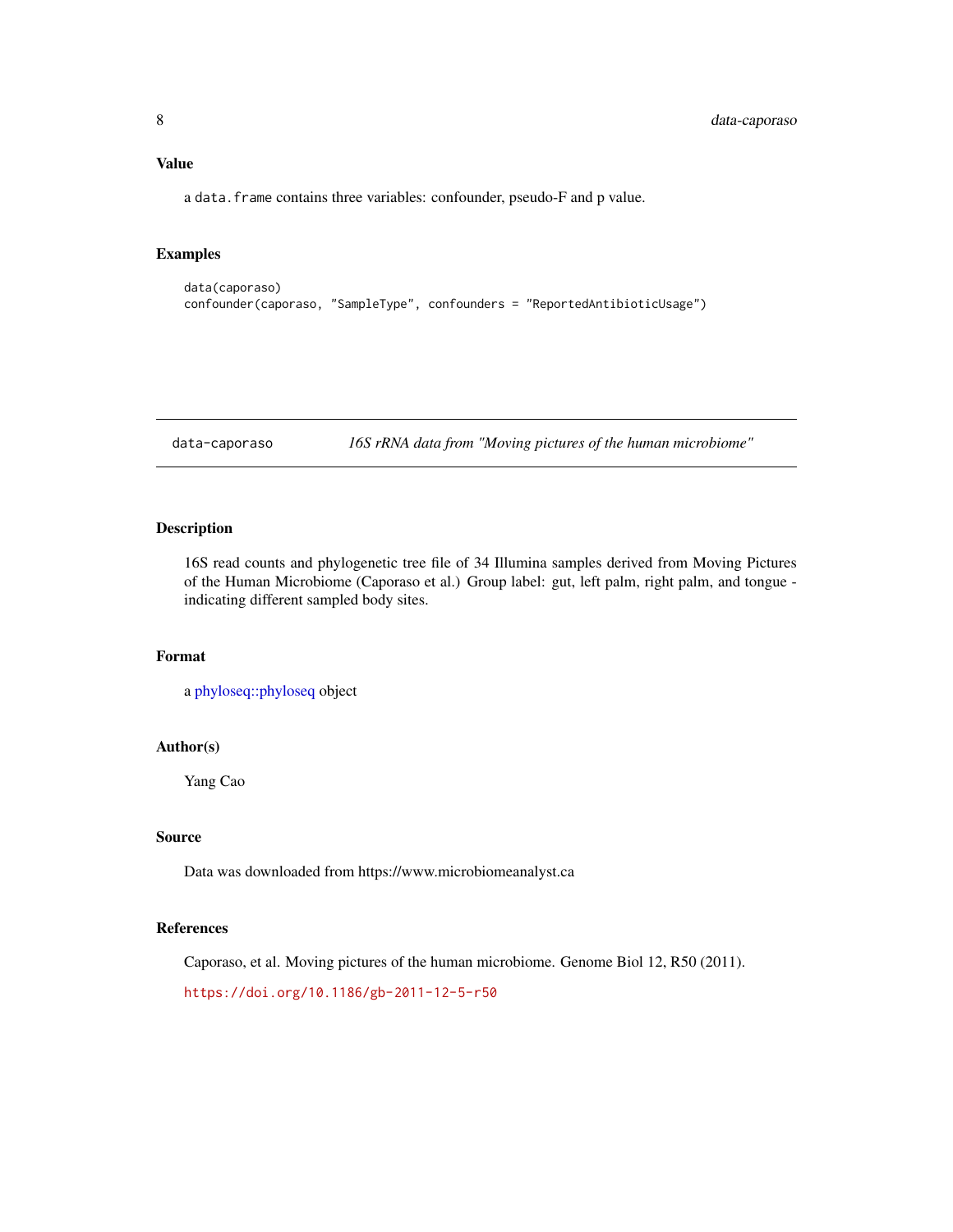<span id="page-8-0"></span>

Data from a cohort of 94 Bone Marrow Transplant patients previously published on in CID

#### Format

a [phyloseq::phyloseq](#page-0-0) object

#### Author(s)

Yang Cao

# Source

<https://github.com/ying14/yingtools2/tree/master/data>

# References

Ying, et al. Intestinal Domination and the Risk of Bacteremia in Patients Undergoing Allogeneic Hematopoietic Stem Cell Transplantation, Clinical Infectious Diseases, Volume 55, Issue 7, 1 October 2012, Pages 905–914,

<https://academic.oup.com/cid/article/55/7/905/428203>

| data-ecam | Data from Early Childhood Antibiotics and the Microbiome (ECAM) |
|-----------|-----------------------------------------------------------------|
|           | study                                                           |

#### Description

The data from a subset of the Early Childhood Antibiotics and the Microbiome (ECAM) study, which tracked the microbiome composition and development of 43 infants in the United States from birth to 2 years of age, identifying microbiome associations with antibiotic exposure, delivery mode, and diet.

# Format

a [phyloseq::phyloseq](#page-0-0) object

# References

Bokulich, Nicholas A., et al. "Antibiotics, birth mode, and diet shape microbiome maturation during early life." Science translational medicine 8.343 (2016): 343ra82-343ra82.

<https://github.com/FrederickHuangLin/ANCOM/tree/master/data>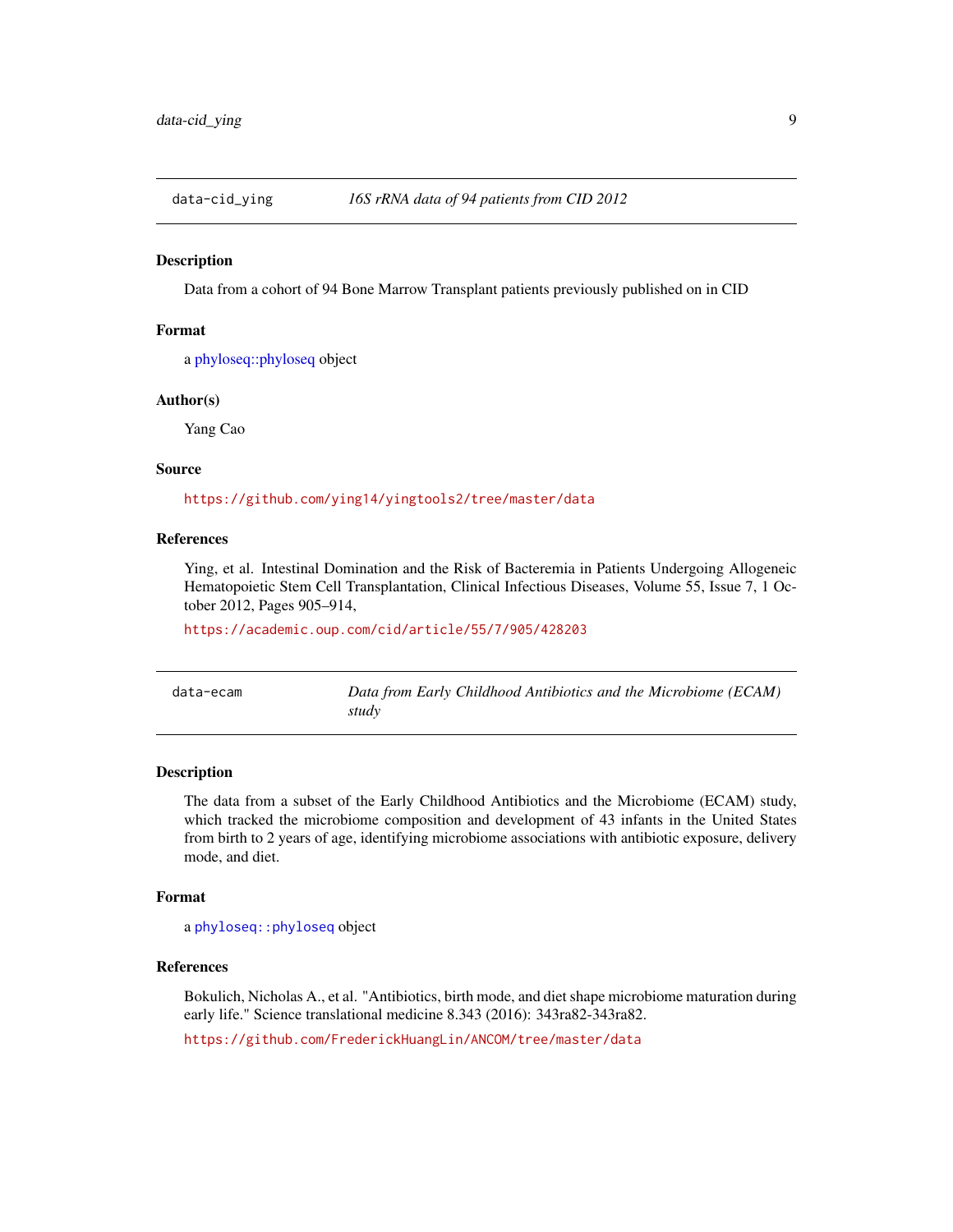<span id="page-9-0"></span>data-enterotypes\_arumugam

*Enterotypes data of 39 samples*

#### Description

The data contains 22 European metagenomes from Danish, French, Italian, and Spanish individuals, and 13 Japanese and 4 American.

#### Format

a [phyloseq::phyloseq](#page-0-0) object

#### Author(s)

Yang Cao

# References

Arumugam, Manimozhiyan, et al. Enterotypes of the human gut microbiome. nature 473.7346 (2011): 174-180.

data-kostic\_crc *Data from a study on colorectal cancer (kostic 2012)*

#### Description

The data from a study on colorectal cancer. Samples that had no DIAGNOSIS attribute assigned and with less than 500 reads (counts) were removed, and 191 samples remains (91 healthy and 86 Tumors).

# Format

a [phyloseq::phyloseq](#page-0-0) object

#### Author(s)

Yang Cao

#### References

Kostic et al. Genomic analysis identifies association of Fusobacterium with colorectal carcinoma. Genome research, 2012, 22(2), 292-298.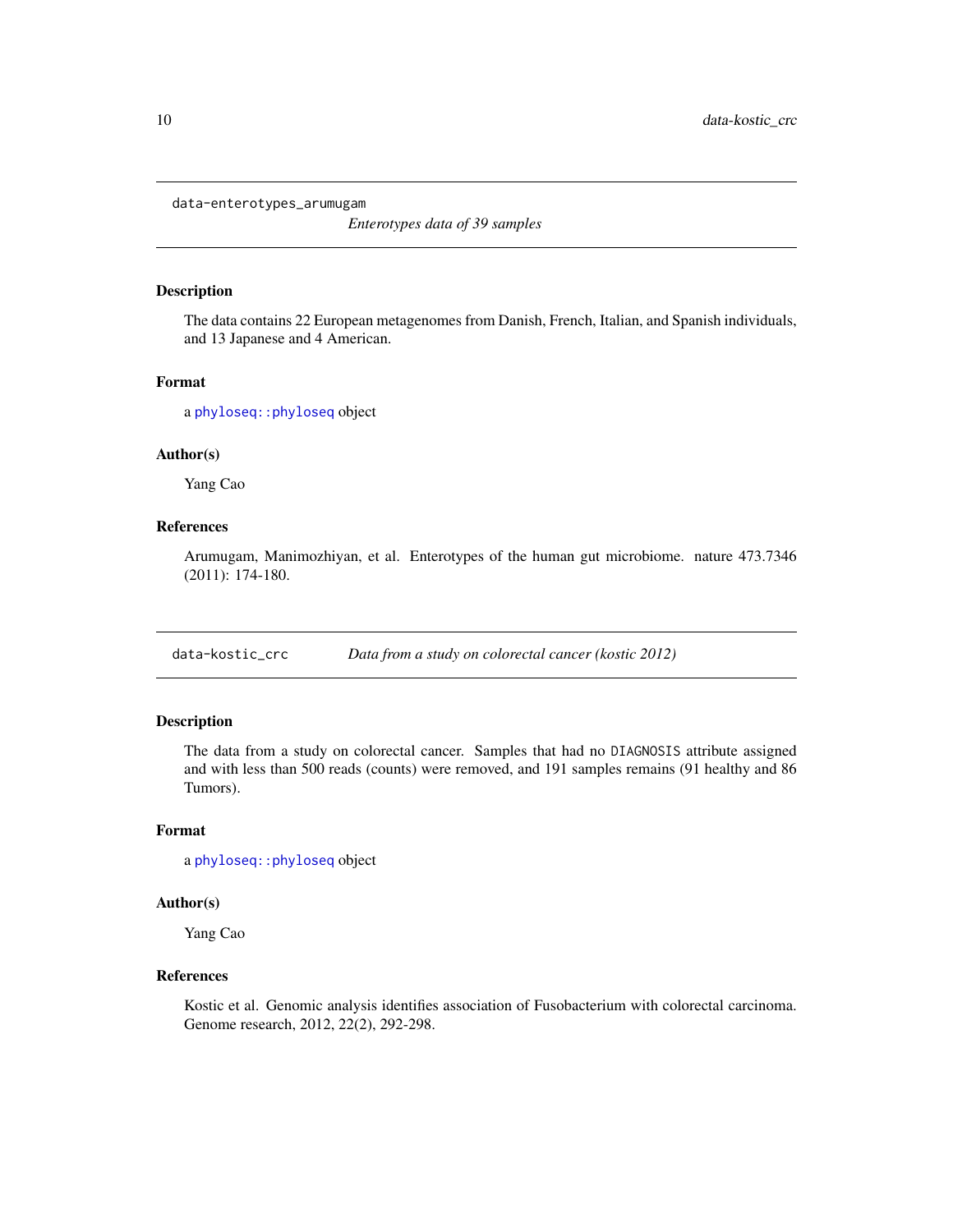<span id="page-10-0"></span>data-oxygen *Oxygen availability 16S dataset, of which taxa table has been summarized for python lefse input*

# Description

A small subset of the HMP 16S dataset for finding biomarkers characterizing different level of oxygen availability in different bodysites

#### Format

a [phyloseq::phyloseq](#page-0-0) object

#### Author(s)

Yang Cao

#### Source

[http://huttenhower.sph.harvard.edu/webfm\\_send/129](http://huttenhower.sph.harvard.edu/webfm_send/129)

data-pediatric\_ibd *IBD stool samples*

# Description

43 pediatric IBD stool samples obtained from the Integrative Human Microbiome Project Consortium (iHMP). Group label: CD and Controls.

#### Format

a [phyloseq::phyloseq](#page-0-0) object

# Author(s)

Yang Cao

#### Source

<https://www.microbiomeanalyst.ca/MicrobiomeAnalyst/resources>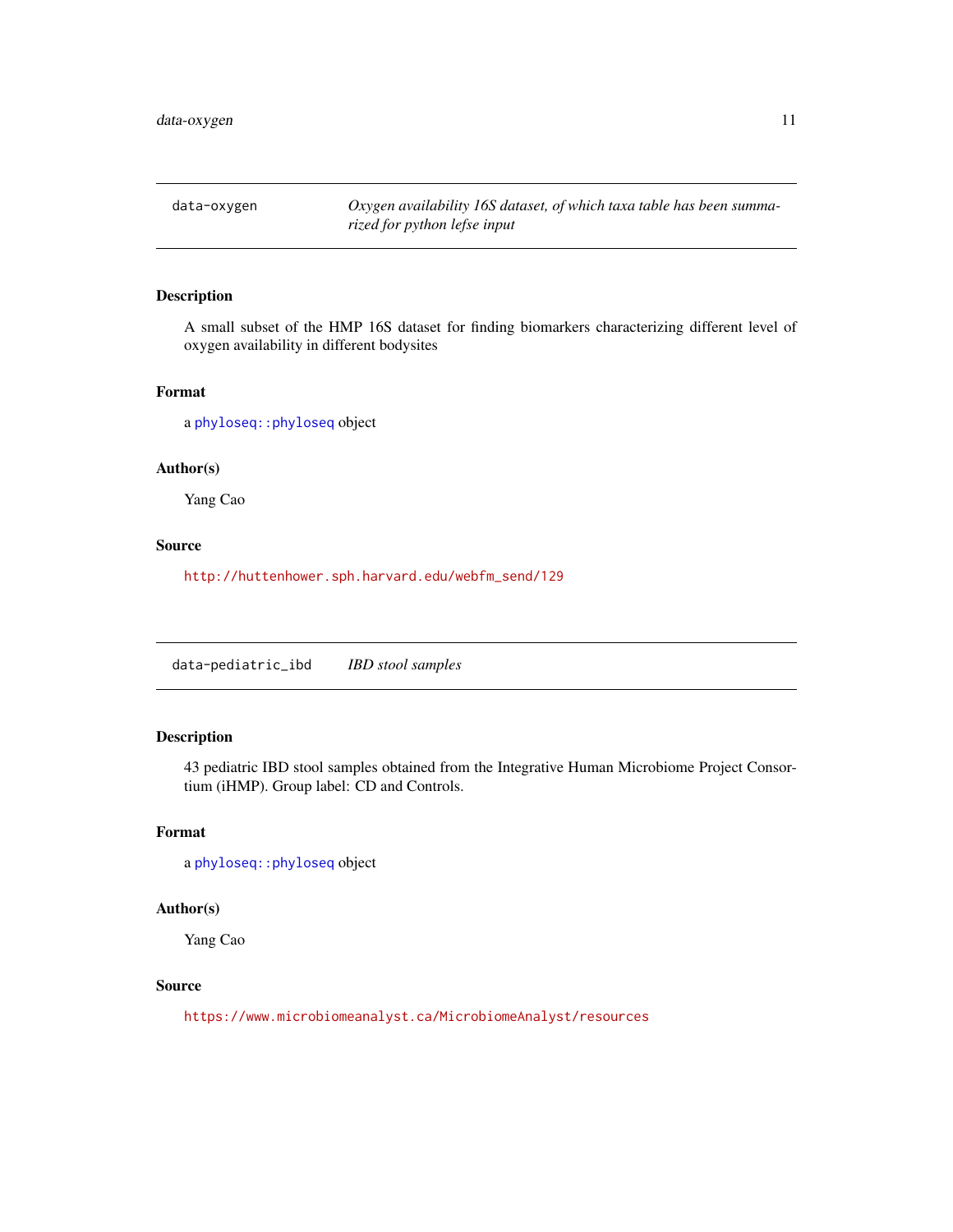<span id="page-11-0"></span>data-spontaneous\_colitis

*This is a sample data from lefse python script, a 16S dataset for studying the characteristics of the fecal microbiota in a mouse model of spontaneous colitis.*

# Description

The dataset contains 30 abundance profiles (obtained processing the 16S reads with RDP) belonging to 10 rag2 (control) and 20 truc (case) mice.

#### Format

a [phyloseq::phyloseq](#page-0-0) object

# Author(s)

Yang Cao

# Source

[http://www.huttenhower.org/webfm\\_send/73](http://www.huttenhower.org/webfm_send/73)

extract\_posthoc\_res *Extract results from a posthoc test*

# Description

This function extracts the results of posthoc test.

#### Usage

```
extract_posthoc_res(object, features = NULL)
```
#### Arguments

| object   | a posthocTest object.                                                                                                              |
|----------|------------------------------------------------------------------------------------------------------------------------------------|
| features | either NULL extracts results of all features, or a character vector to specify the<br>test resuts of which features are extracted. |

#### Value

a [IRanges::SimpleDFrameList](#page-0-0) object.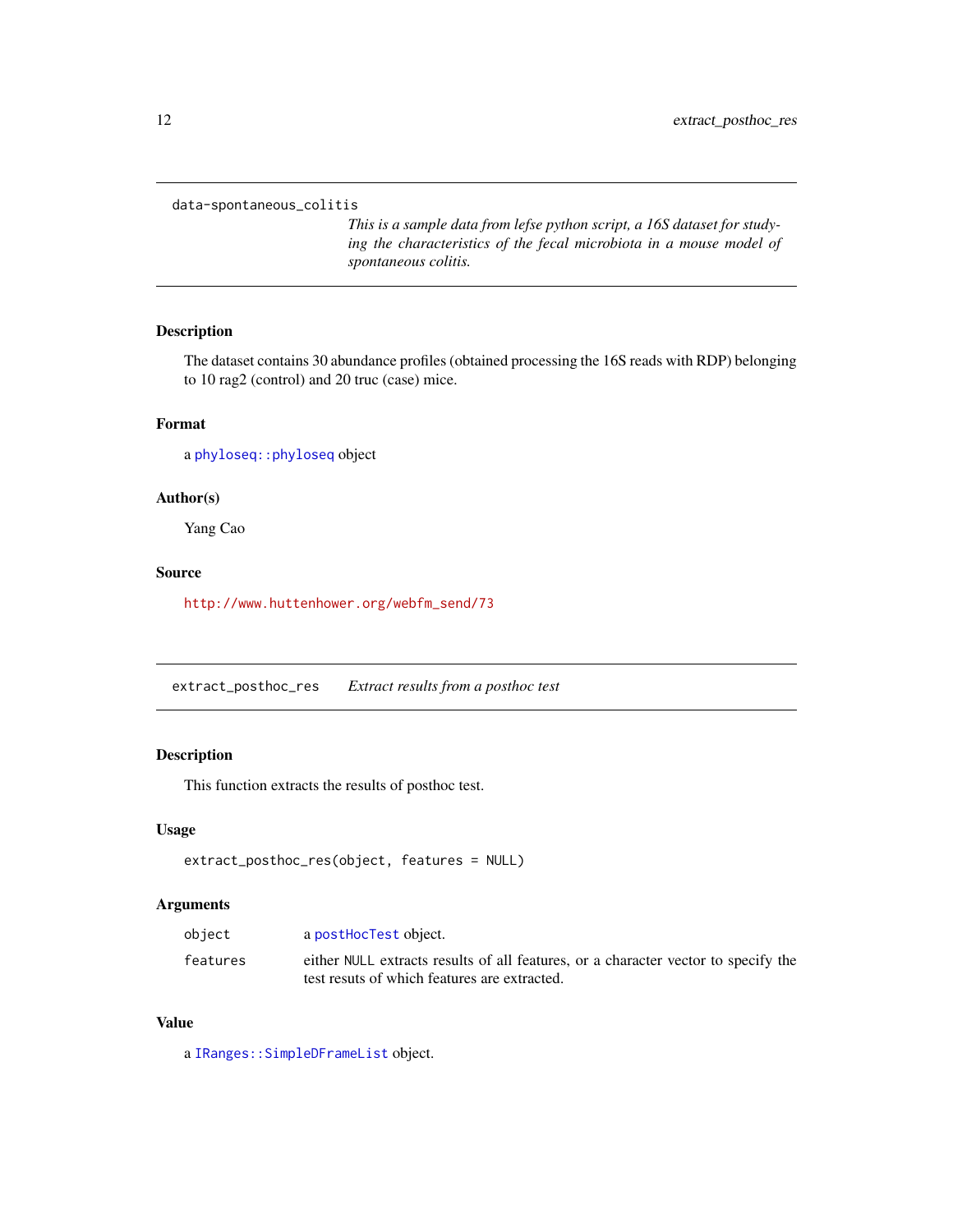# <span id="page-12-0"></span>import\_dada2 13

# Examples

```
require(IRanges)
pht <- postHocTest(
    result = DataFrameList(
        featureA = DataFrame(
            comparisons = c("group2-group1",
                "group3-group1",
                "group3-group2"),
            diff_mean = runif(3),
            pvalue = rep(0.01, 3),
            ci_lower = rep(0.01, 3),ci\_upper = rep(0.011, 3)),
        featureB = DataFrame(
            comparisons = c("group2-group1",
                "group3-group1",
                "group3-group2"),
            diff\_mean = runif(3),
            pvalue = rep(0.01, 3),ci_lower = rep(0.01, 3),ci\_upper = rep(0.011, 3))
   ),
    abundance = data.frame(
        featureA = runif(3),
        featureB = runif(3),
        group = c("group1", "group2", "grou3")
   )
\mathcal{L}extract_posthoc_res(pht, "featureA")[[1]]
```
import\_dada2 *Import function to read the the output of dada2 as phyloseq object*

# Description

Import the output of dada2 into phyloseq object

#### Usage

```
import_dada2(
  seq_tab,
  tax_table = NULL,sam\_tab = NULL,phy_tree = NULL,
  keep_taxa_rows = TRUE
)
```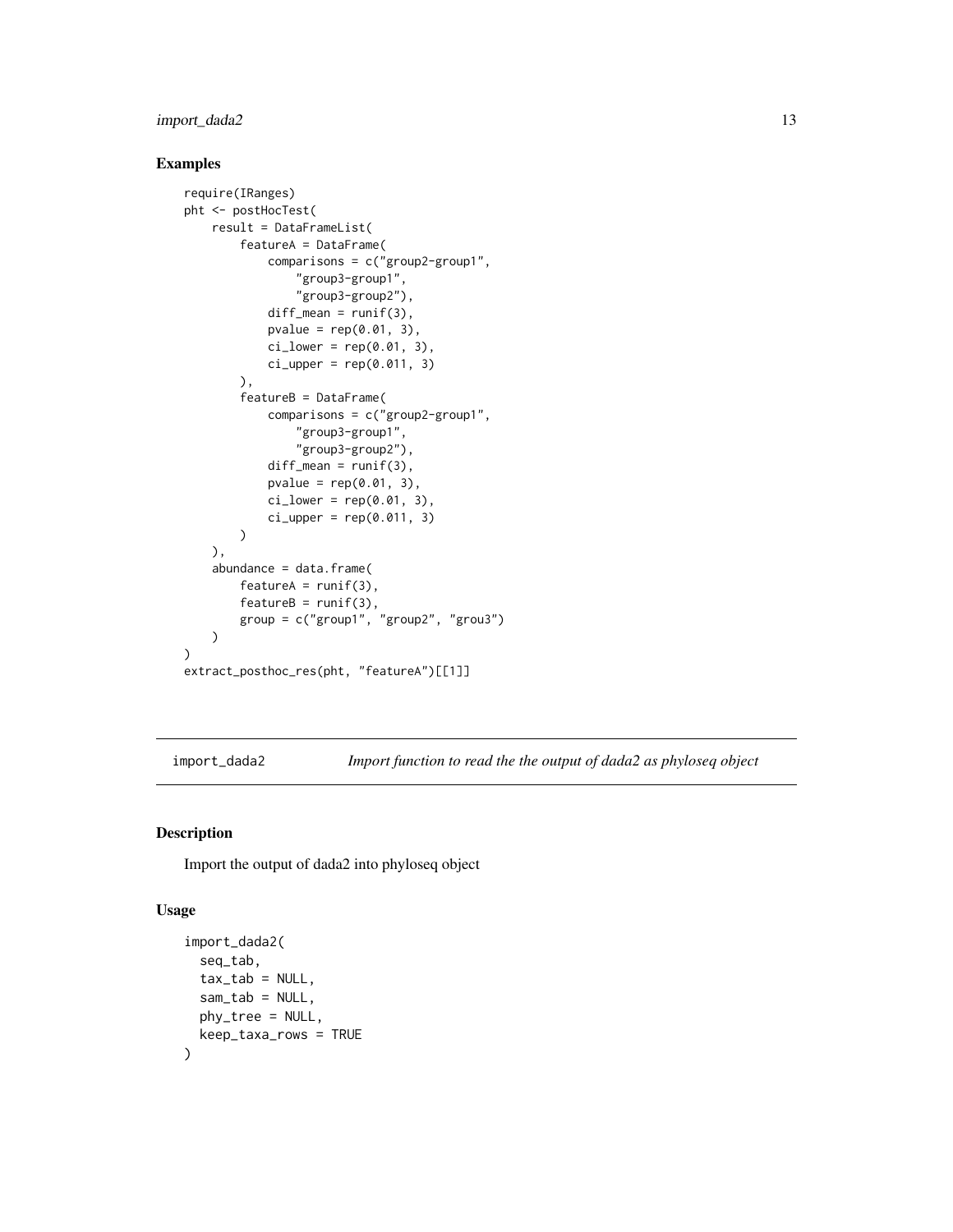#### <span id="page-13-0"></span>Arguments

| seq_tab  | matrix-like, ASV table, the output of dada2:: removeBimeraDenovo.                           |
|----------|---------------------------------------------------------------------------------------------|
| tax_tab  | matrix, taxonomy table, the output of $dada2$ : : assignTaxonomy or $dada2$ : : addSpecies. |
| sam_tab  | data.frame or phyloseq::sample_data, sample data                                            |
| phy_tree | ape:: phyloclass or character represents the path of the tree file                          |
|          | keep_taxa_rows logical, whether keep taxa in rows or not in the otu_table of the returned   |
|          | phyloseq object, default TRUE.                                                              |

#### Details

The output of the dada2 pipeline is a feature table of amplicon sequence variants (an ASV table): A matrix with rows corresponding to samples and columns to ASVs, in which the value of each entry is the number of times that ASV was observed in that sample. This table is analogous to the traditional OTU table. Conveniently, taxa names are saved as ASV1, ASV2, ..., in the returned phyloseq object.

#### Value

[phyloseq::phyloseq](#page-0-0) object hold the taxonomy info, sample metadata, number of reads per ASV.

#### Examples

```
seq_tab <- readRDS(system.file("extdata", "dada2_seqtab.rds",
   package = "microbiomeMarker"
))
tax_tab <- readRDS(system.file("extdata", "dada2_taxtab.rds",
    package = "microbiomeMarker"
))
sam_tab <- read.table(system.file("extdata", "dada2_samdata.txt",
    package = "microbiomeMarker"
), sep = \sqrt[n]{t}, header = TRUE, row.names = 1)
ps <- import_dada2(seq_tab = seq_tab, tax_tab = tax_tab, sam_tab = sam_tab)
ps
```
import\_picrust2 *Import function to read the output of picrust2 as phyloseq object*

# Description

Import the output of picrust2 into phyloseq object

#### Usage

```
import_picrust2(
 feature_tab,
  sam_tab = NULL,
  trait = c("PATHWAY", "COG", "EC", "KO", "PFAM", "TIGRFAM", "PHENO")
)
```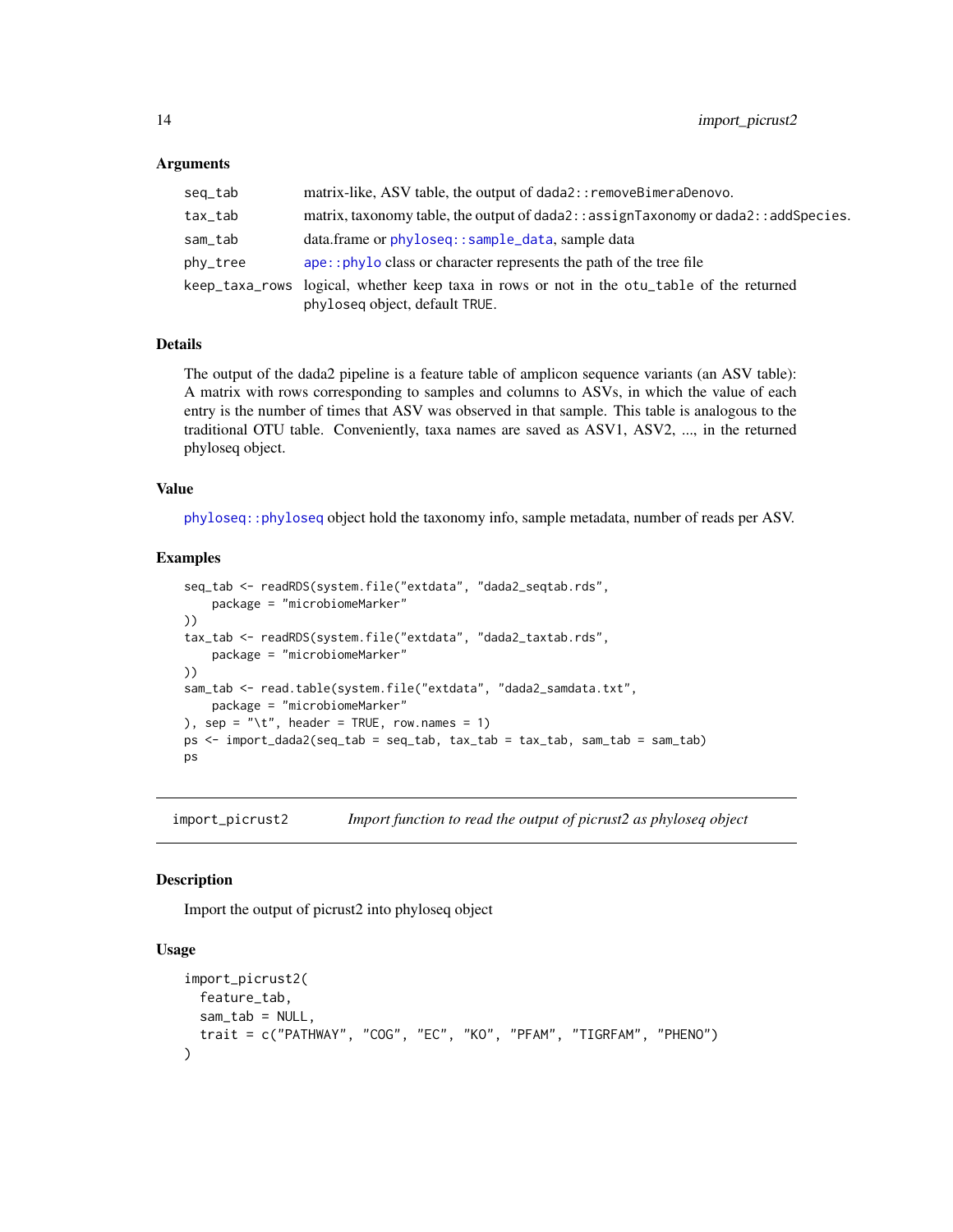# <span id="page-14-0"></span>import\_qiime2 15

#### Arguments

| feature tab | character, file path of the prediction abundance table of functional feature.                                                   |
|-------------|---------------------------------------------------------------------------------------------------------------------------------|
| sam tab     | character, file path of the sample meta data.                                                                                   |
| trait       | character, options are picrust2 function traits (including "COG", "EC", "KO",<br>"PFAM", "TIGRFAM", and "PHENO") and "PATHWAY". |

# Details

[PICRUSt2](https://huttenhower.sph.harvard.edu/picrust/) is a software for predicting abundances of functional profiles based on marker gene sequencing data. The functional profiles can be predicted from the taxonomic profiles using PI-CRUSt2. "Function" usually refers to gene families such as KEGG orthologs and Enzyme Classification numbers, but predictions can be made for any arbitrary trait.

In the phyloseq object, the predicted function abundance profile is stored in otu\_table slot. And the functional trait is saved in tax\_table slot, if the descriptions of function features is not added to the predicted table, tax\_table will have only one rank Picrust\_trait to represent the function feature id, or if the desciptions are added one more rank Picrust\_description will be added to represent the description of function feature.

#### Value

[phyloseq::phyloseq](#page-0-0) object.

# Examples

```
sam_tab <- system.file(
    "extdata", "picrust2_metadata.tsv",
   package = "microbiomeMarker")
feature_tab <- system.file(
   "extdata", "path_abun_unstrat_descrip.tsv.gz",
    package = "microbiomeMarker")
ps <- import_picrust2(feature_tab, sam_tab, trait = "PATHWAY")
ps
```
import\_qiime2 *Import function to read the the output of dada2 as phyloseq object*

#### Description

Import the qiime2 artifacts, including feature table, taxonomic table, phylogenetic tree, representative sequence and sample metadata into phyloseq object.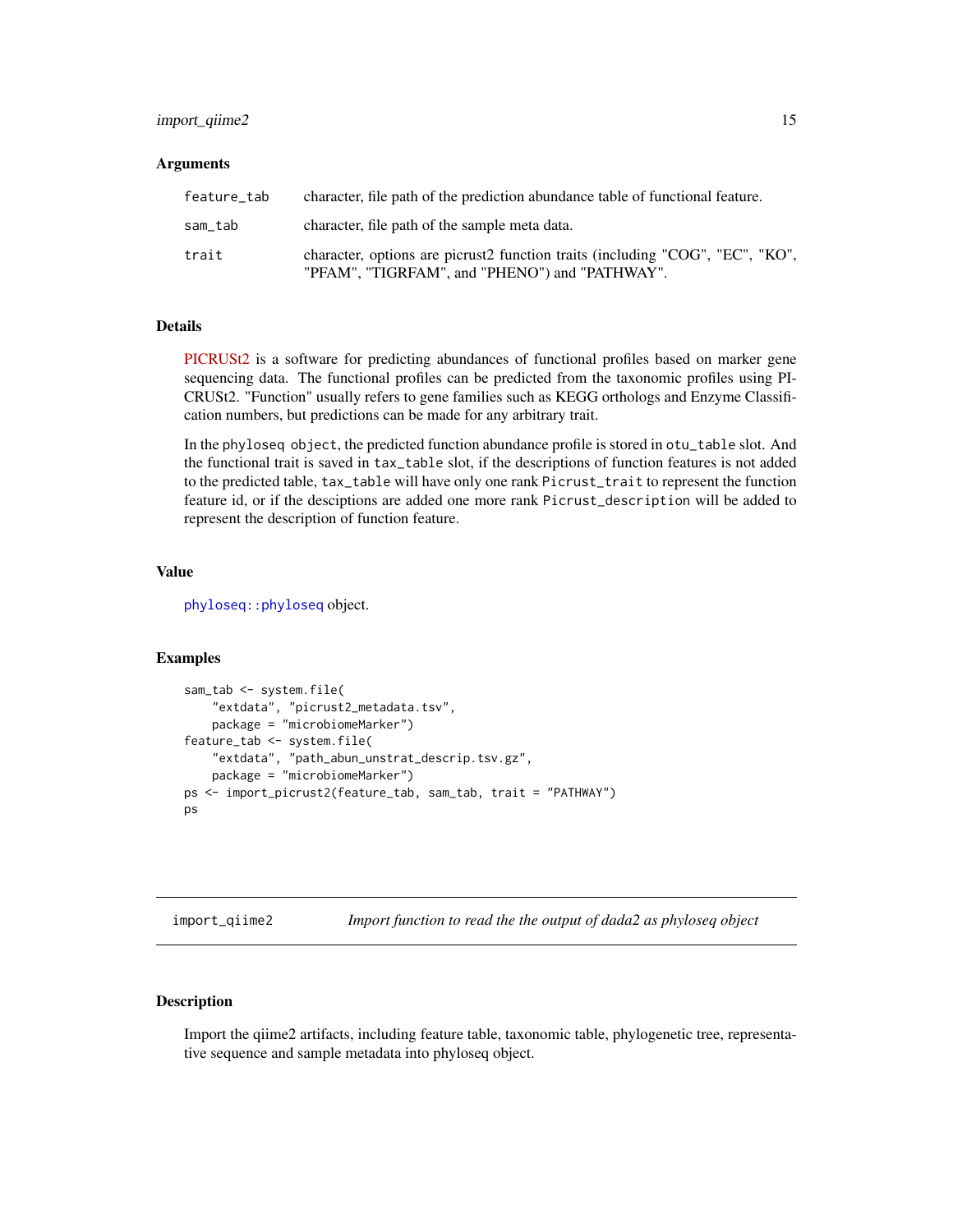# Usage

```
import_qiime2(
 otu_qza,
  taxa_qza = NULL,sam\_tab = NULL,refseq_qza = NULL,
 tree_qza = NULL
)
```
# Arguments

| otu_qza    | character, file path of the feature table from giime.                           |
|------------|---------------------------------------------------------------------------------|
| taxa_qza   | character, file path of the taxonomic table from giime2, default NULL.          |
| sam_tab    | character, file path of the sample metadata in tsv format, default NULL.        |
| refseq_qza | character, file path of the representative sequences from giime2, default NULL. |
| tree_qza   | character, file path of the phylogenetic tree from qiime2, default NULL.        |

# Value

[phyloseq::phyloseq](#page-0-0) object.

```
otuqza_file <- system.file(
    "extdata", "table.qza",
    package = "microbiomeMarker"
)
taxaqza_file <- system.file(
    "extdata", "taxonomy.qza",
    package = "microbiomeMarker"
\lambdasample_file <- system.file(
    "extdata", "sample-metadata.tsv",
    package = "microbiomeMarker"
\mathcal{L}treeqza_file <- system.file(
    "extdata", "tree.qza",
    package = "microbiomeMarker"
\mathcal{L}ps <- import_qiime2(
    otu_qza = otuqza_file, taxa_qza = taxaqza_file,
    sam_tab = sample_file, tree_qza = treeqza_file
\mathcal{L}ps
```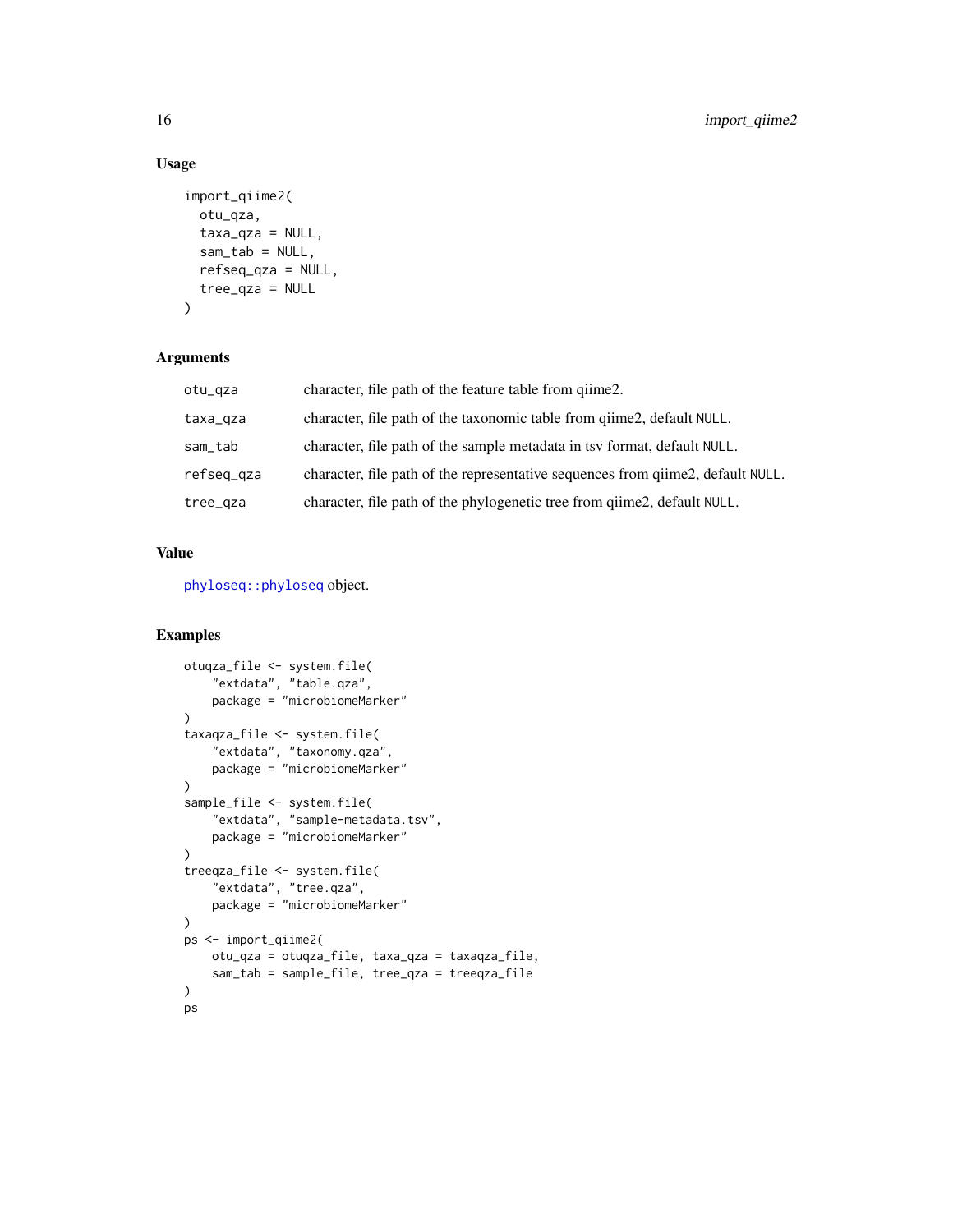<span id="page-16-0"></span>

This is the recommended function for both building and accessing microbiome marker table ([marker\\_table](#page-16-1)).

# Usage

```
marker_table(object)
```
## S4 method for signature 'data.frame' marker\_table(object)

## S4 method for signature 'microbiomeMarker' marker\_table(object)

## Arguments

| object | an object among the set of classes defined by the microbiomeMarker package |
|--------|----------------------------------------------------------------------------|
|        | that contain marker table                                                  |

#### Value

a [marker\\_table](#page-16-1) object.

# Examples

```
data(enterotypes_arumugam)
mm <- run_limma_voom(
    enterotypes_arumugam,
    "Enterotype",
    contrast = c("Enterotype 3", "Enterotype 2"),
    pvalue_cutoff = 0.05,
    p_adjust = "fdr"
\mathcal{L}marker_table(mm)
```
<span id="page-16-1"></span>marker\_table-class *The S4 class for storing microbiome marker information*

#### Description

This Class is inherit from data.frame. Rows represent the microbiome markers and variables represents feature of the marker.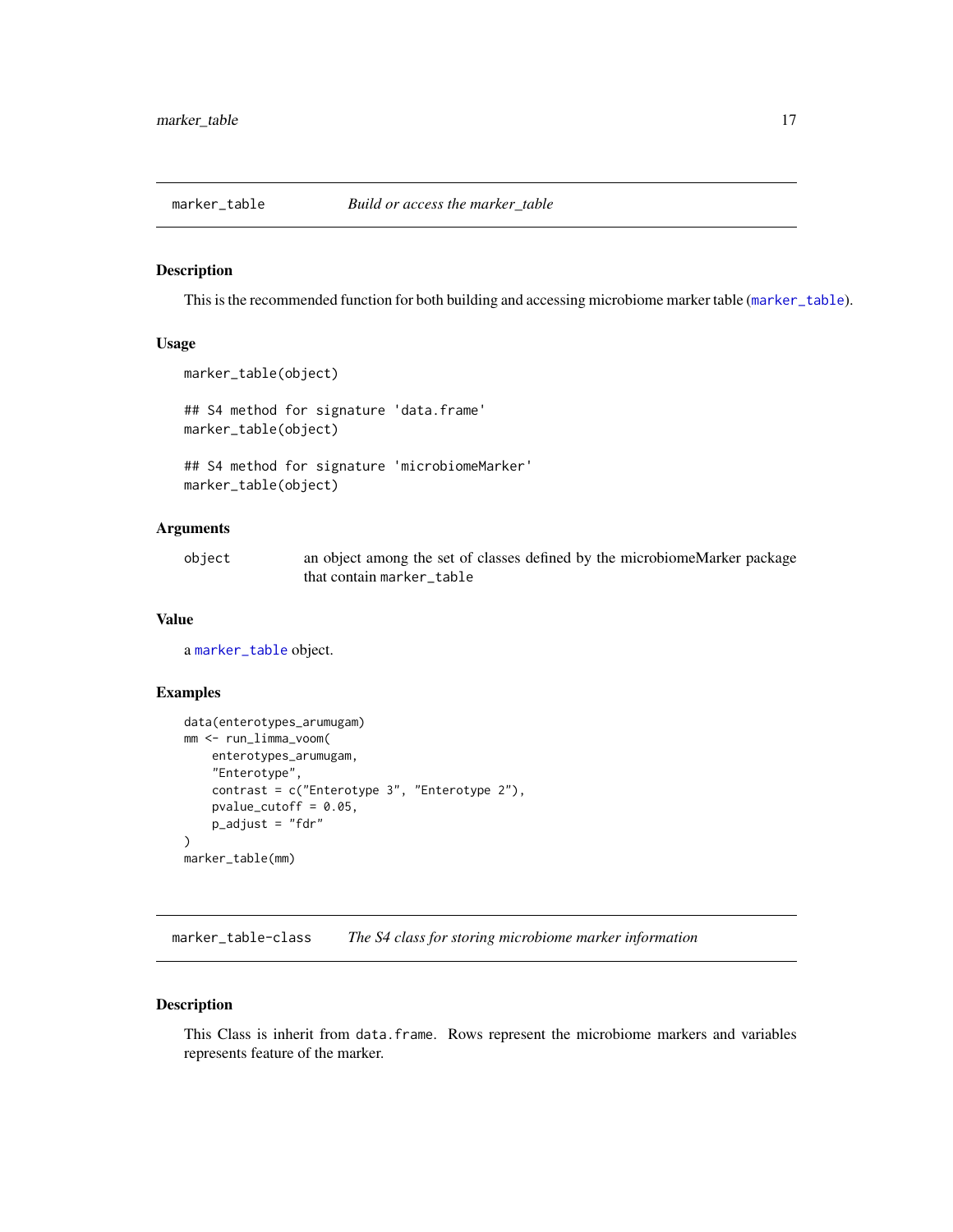<span id="page-17-0"></span>names, row.names a character vector, inherited from the input data.frame

.data a list, each element corresponding the each column of the input data.frame

.S3Class character, the S3 class marker\_table inherited from: "data.frame"

#### Author(s)

Yang Cao

marker\_table<- *Assign marker\_table to* object

#### Description

This function replace the marker\_table slot of object with value.

# Usage

marker\_table(object) <- value

# Arguments

| object | a microbiomeMarker object to modify.                                               |
|--------|------------------------------------------------------------------------------------|
| value  | new value to replace the marker_table slot of object. Either a marker_table-class, |
|        | a data. frame that can be coerced into marker table-class.                         |

#### Value

a [microbiomeMarker](#page-19-1) object.

```
data(enterotypes_arumugam)
mm <- run_limma_voom(
    enterotypes_arumugam,
    "Enterotype",
    contrast = c("Enterotype 3", "Enterotype 2"),
    pvalue_cutoff = 0.1,
    p_adjust = "fdr"
\mathcal{L}mm_marker <- marker_table(mm)
mm_marker
marker_table(mm) <- mm_marker[1:2, ]
marker_table(mm)
```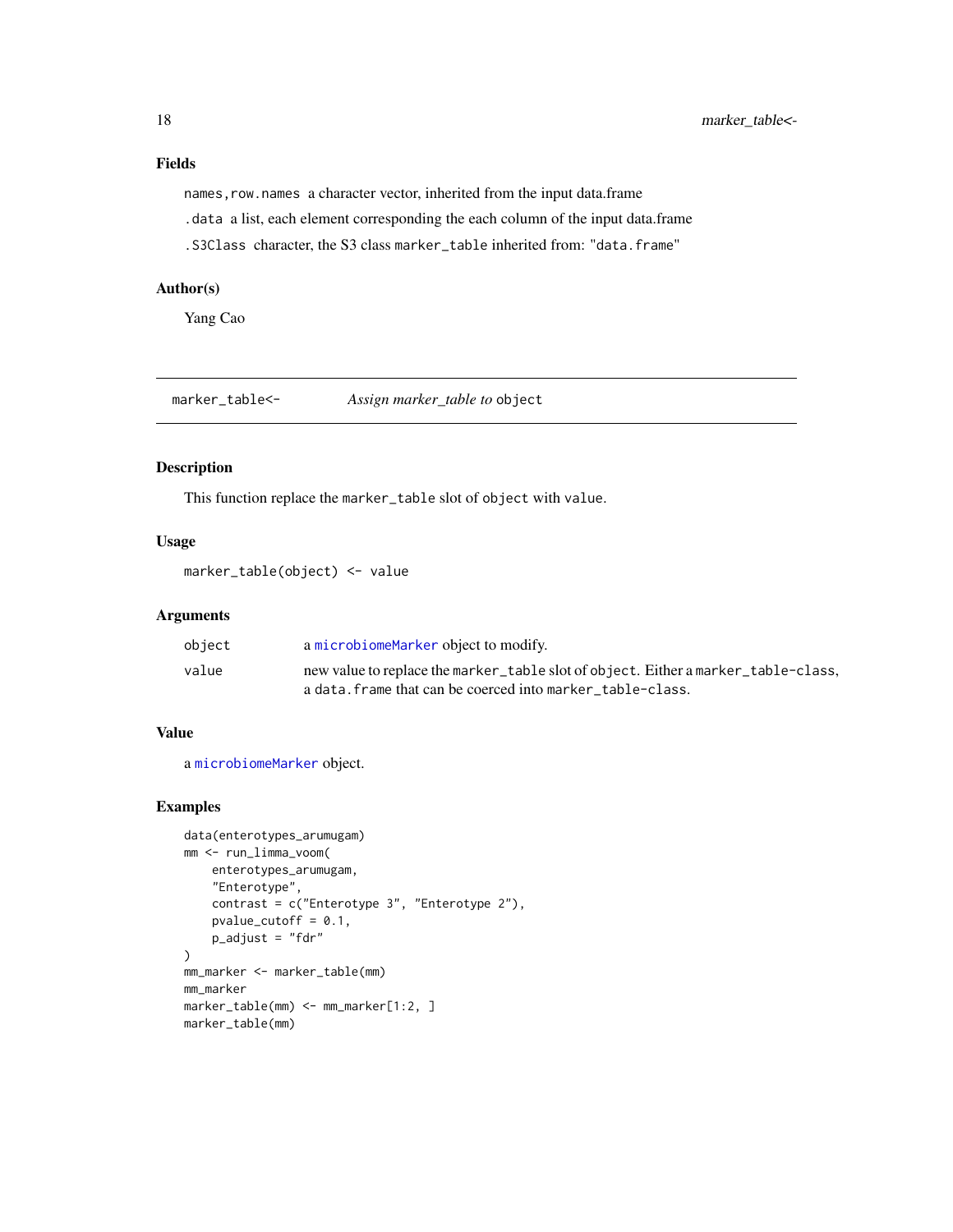<span id="page-18-0"></span>microbiomeMarker *Build microbiomeMarker-class objects*

# Description

This the constructor to build the [microbiomeMarker](#page-19-1) object, don't use the new() constructor.

#### Usage

```
microbiomeMarker(
 marker_table = NULL,
 norm_method = NULL,
 diff_method = NULL,
  ...
)
```
#### Arguments

| marker_table            | a marker_table object differtial analysis.                     |
|-------------------------|----------------------------------------------------------------|
| norm_method             | character, method used to normalize the input phyloseq object. |
| diff method             | character, method used for microbiome marker identification.   |
| $\cdot$ $\cdot$ $\cdot$ | arguments passed to phyloseq::phyloseq()                       |

## Value

a [microbiomeMarker](#page-19-1) object.

# See Also

[phyloseq::phyloseq\(\)](#page-0-0)

```
microbiomeMarker(
    marker_table = marker_table(data.frame(
       feature = c("speciesA", "speciesB"),
        enrich_group = c("groupA", "groupB"),
       ef\_logFC = c(-2, 2),
       pvalue = c(0.01, 0.01),padj = c(0.01, 0.01),row.names = c("marker1", "marker2")
   )),
   norm_method = "TSS",
   diff_method = "DESeq2",
   otu_table = otu_table(matrix(
       c(4, 1, 1, 4),nrow = 2, byrow = TRUE,
        dimnames = list(c("speciesA", "speciesB"), c("sample1", "sample2"))
```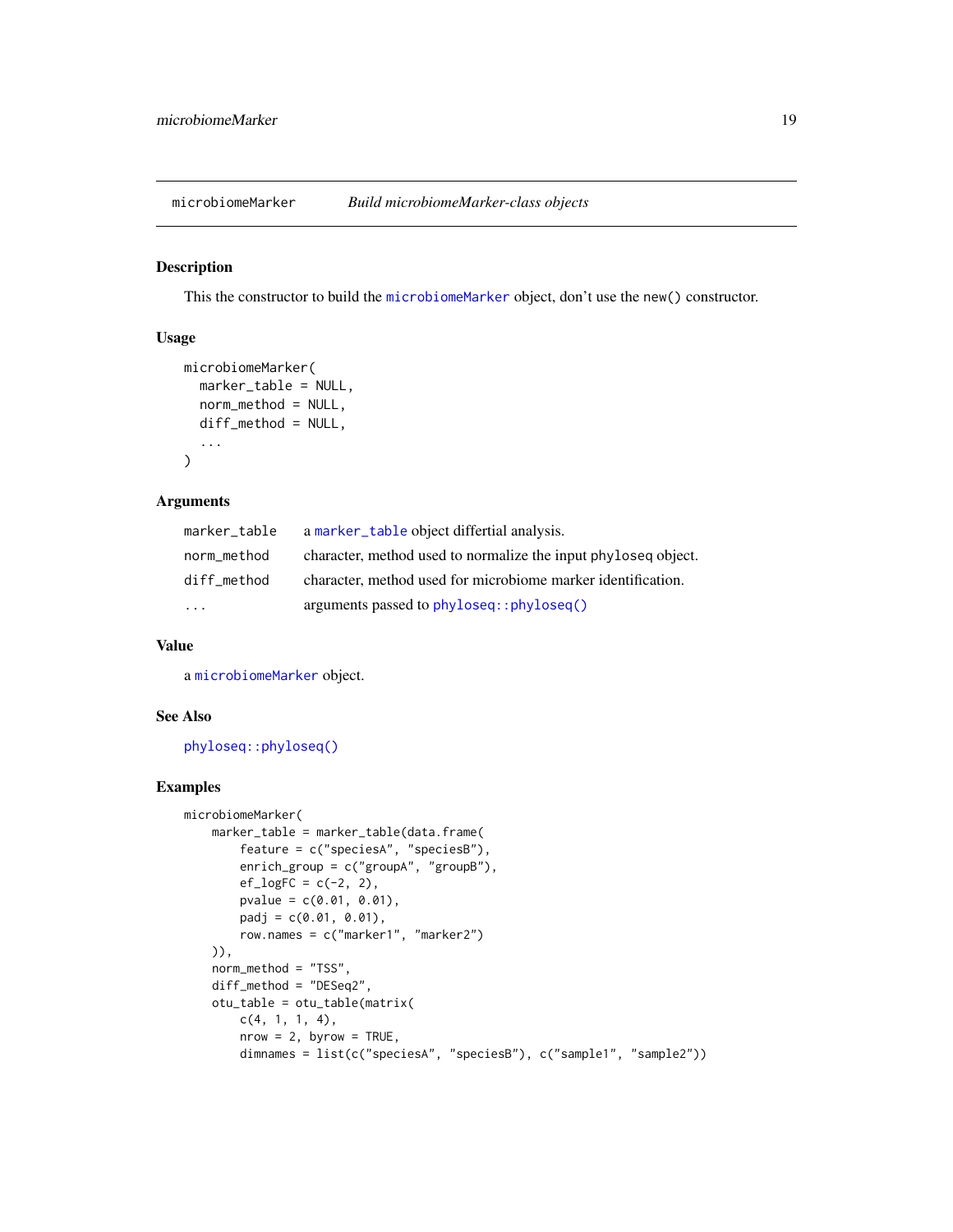```
),
taxa_are_rows = TRUE
),
tax_table = tax_table(matrix(
    c("speciesA", "speciesB"),
    nrow = 2,
    dimnames = list(c("speciesA", "speciesB"), "Species")
)),
sam_data = sample_data(data.frame(
    group = c("groupA", "groupB"),
    row.names = c("sample1", "sample2")
))
```
<span id="page-19-1"></span>microbiomeMarker-class

*The main class for microbiomeMarker data*

#### Description

)

microbiomeMarker-class is inherited from the [phyloseq::phyloseq](#page-0-0) by adding a custom slot microbiome\_marker to save the differential analysis results. And it provides a seamless interface with phyloseq, which makes microbiomeMarker simple and easy to use. For more details on see the document of [phyloseq::phyloseq](#page-0-0).

#### Usage

## S4 method for signature 'microbiomeMarker' show(object)

#### **Arguments**

object a microbiomeMarker-class object

#### Value

a [microbiomeMarker](#page-19-1) object.

#### Slots

marker\_table a data.frame, a [marker\\_table](#page-16-1) object.

norm\_method character, method used to normalize the input phyloseq object.

diff\_method character, method used for marker identification.

# See Also

[phyloseq::phyloseq](#page-0-0), [marker\\_table](#page-16-1), [summarize\\_taxa\(\)](#page-68-1)

<span id="page-19-0"></span>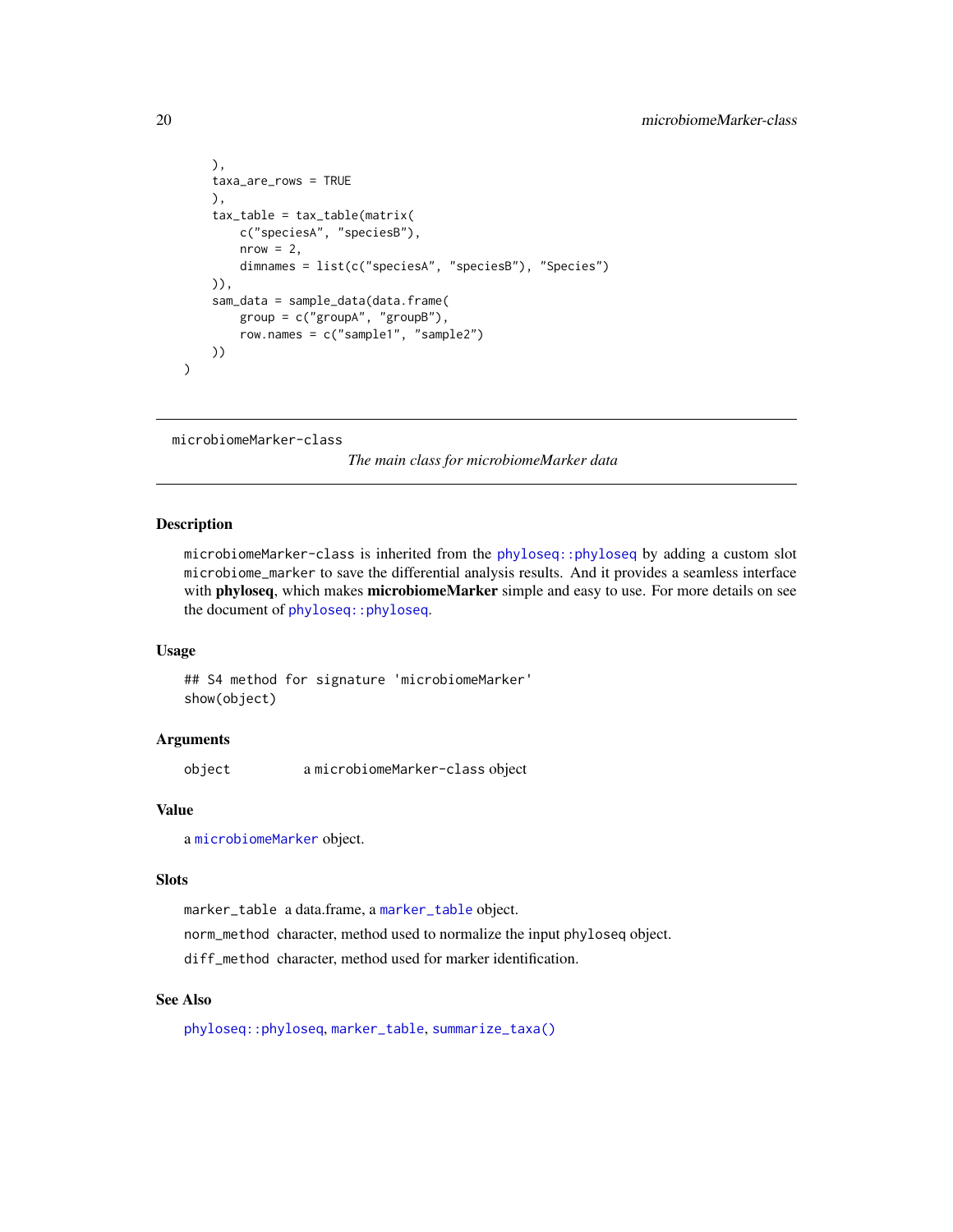<span id="page-20-0"></span>

Get the number of microbiome markers

#### Usage

nmarker(object)

## S4 method for signature 'microbiomeMarker' nmarker(object)

## S4 method for signature 'marker\_table' nmarker(object)

# Arguments

object a [microbiomeMarker](#page-19-1) or [marker\\_table](#page-16-1) object

# Value

an integer, the number of microbiome markers

# Examples

```
mt <- marker_table(data.frame(
    feature = c("speciesA", "speciesB"),
   enrich_group = c("groupA", "groupB"),
   ef\_logFC = c(-2, 2),
   pvalue = c(0.01, 0.01),padj = c(0.01, 0.01),
   row.names = c("marker1", "marker2")
))
nmarker(mt)
```
<span id="page-20-1"></span>normalize,phyloseq-method

*Normalize the microbial abundance data*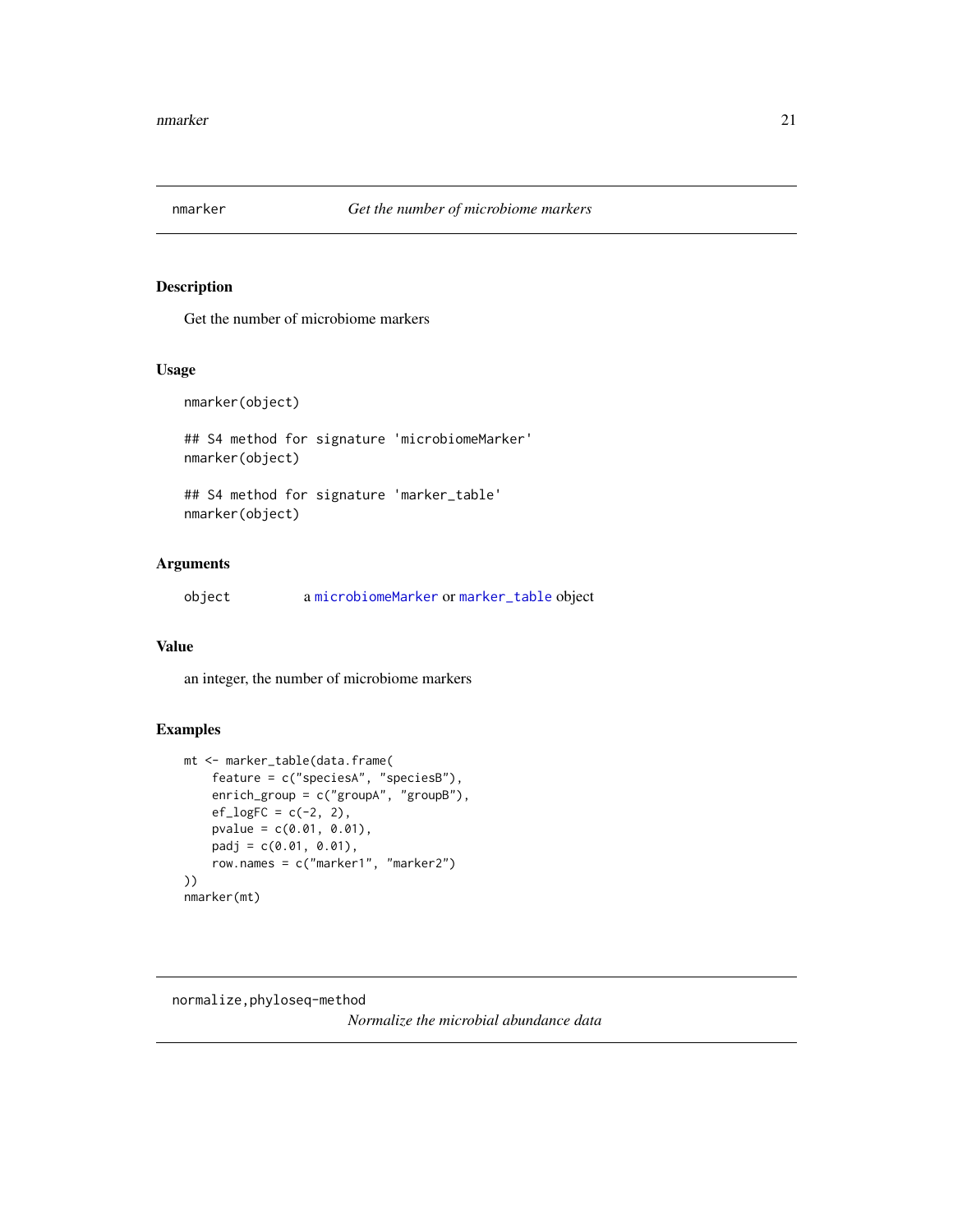It is critical to normalize the feature table to eliminate any bias due to differences in the sampling sequencing depth.This function implements six widely-used normalization methods for microbial compositional data.

For rarefying, reads in the different samples are randomly removed until the same predefined number has been reached, to assure all samples have the same library size. Rarefying normalization method is the standard in microbial ecology. Please note that the authors of phyloseq do not advocate using this rarefying a normalization procedure, despite its recent popularity

TSS simply transforms the feature table into relative abundance by dividing the number of total reads of each sample.

CSS is based on the assumption that the count distributions in each sample are equivalent for low abundant genes up to a certain threshold. Only the segment of each sample's count distribution that is relatively invariant across samples is scaled by CSS

RLE assumes most features are not differential and uses the relative abundances to calculate the normalization factor.

TMM calculates the normalization factor using a robust statistics based on the assumption that most features are not differential and should, in average, be equal between the samples. The TMM scaling factor is calculated as the weighted mean of log-ratios between each pair of samples, after excluding the highest count OTUs and OTUs with the largest log-fold change.

In CLR, the log-ratios are computed relative to the geometric mean of all features.

norm\_cpm: This normalization method is from the original LEfSe algorithm, recommended when very low values are present (as shown in the LEfSe galaxy).

#### Usage

```
## S4 method for signature 'phyloseq'
normalize(object, method = "TSS", ...)
## S4 method for signature 'otu_table'
normalize(object, method = "TSS", ...)
## S4 method for signature 'data.frame'
normalize(object, method = "TSS", ...)
## S4 method for signature 'matrix'
normalize(object, method = "TSS", ...)
norm_rarefy(
 object,
  size = min(sample_sums(object)),
  rng_seed = FALSE,
  replace = TRUE,trim_otus = TRUE,
  verbose = TRUE
)
```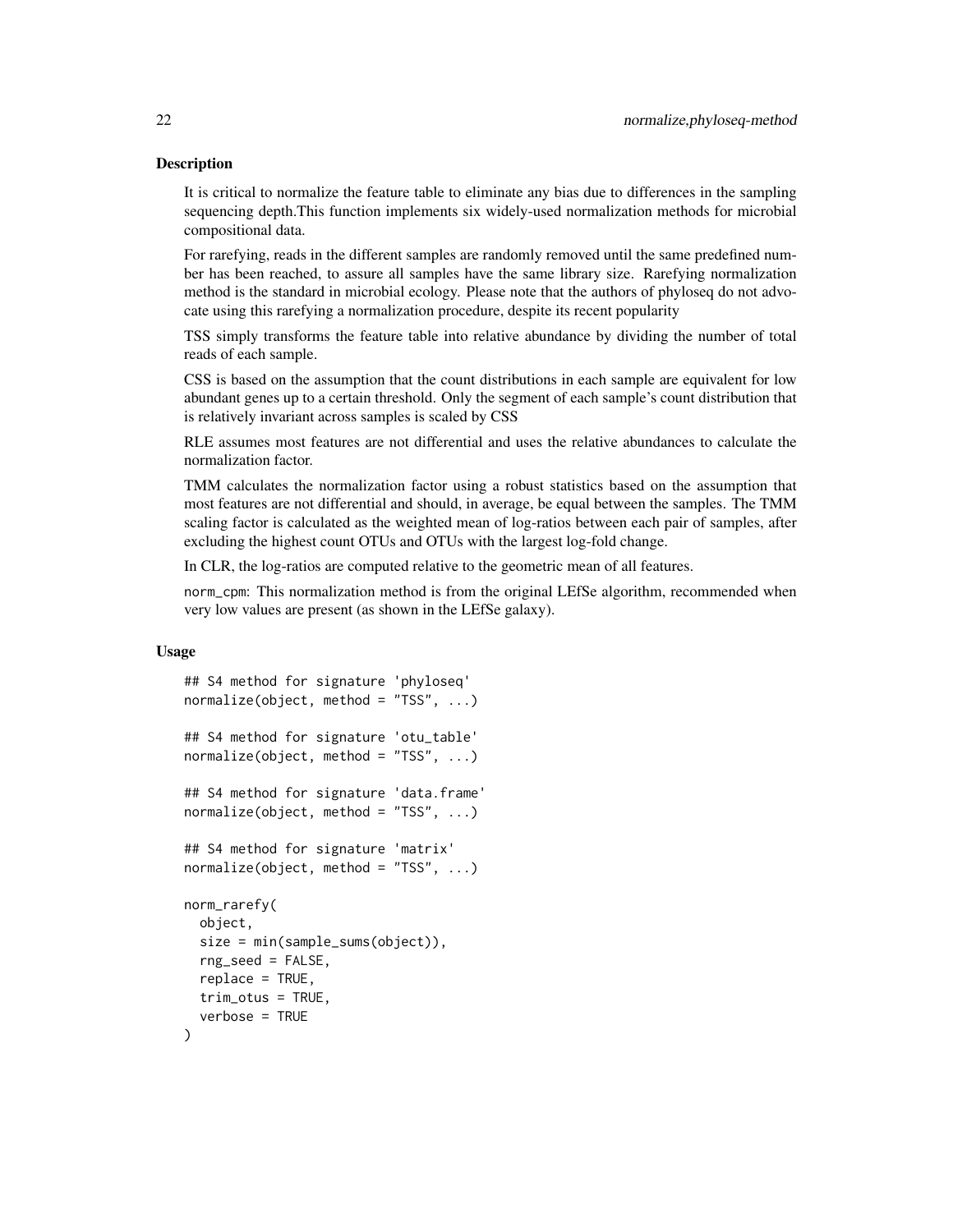```
norm_tss(object)
norm\_CSS(object, sl = 1000)norm_rle(
  object,
  locfunc = stats::median,type = c("poscounts", "ratio"),
  geo_means = NULL,
  control_genes = NULL
\mathcal{L}norm_tmm(
  object,
  ref_column = NULL,
  logratio\_trim = 0.3,sum_time = 0.05,do_weighting = TRUE,
  Acutoff = -1e+10\mathcal{L}norm_clr(object)
```
norm\_cpm(object)

# Arguments

| object | a phyloseq::phyloseq or phyloseq::otu_table                                                                                                                                                                                                                                                                                                                                                                                                                                                                                                            |
|--------|--------------------------------------------------------------------------------------------------------------------------------------------------------------------------------------------------------------------------------------------------------------------------------------------------------------------------------------------------------------------------------------------------------------------------------------------------------------------------------------------------------------------------------------------------------|
| method | the methods used to normalize the microbial abundance data. Options includes:                                                                                                                                                                                                                                                                                                                                                                                                                                                                          |
|        | • "none": do not normalize.<br>• "rarefy": random subsampling counts to the smallest library size in the data<br>set.<br>• "TSS": total sum scaling, also referred to as "relative abundance", the abun-<br>dances were normalized by dividing the corresponding sample library size.<br>• "TMM": trimmed mean of m-values. First, a sample is chosen as reference.<br>The scaling factor is then derived using a weighted trimmed mean over<br>the differences of the log-transformed gene-count fold-change between the<br>sample and the reference. |
|        | · "RLE", relative log expression, RLE uses a pseudo-reference calculated<br>using the geometric mean of the gene-specific abundances over all samples.<br>The scaling factors are then calculated as the median of the gene counts<br>ratios between the samples and the reference.                                                                                                                                                                                                                                                                    |
|        | • "CSS": cumulative sum scaling, calculates scaling factors as the cumulative<br>sum of gene abundances up to a data-derived threshold.                                                                                                                                                                                                                                                                                                                                                                                                                |
|        | • "CLR": centered log-ratio normalization.                                                                                                                                                                                                                                                                                                                                                                                                                                                                                                             |
|        | • "CPM": pre-sample normalization of the sum of the values to 1e+06.                                                                                                                                                                                                                                                                                                                                                                                                                                                                                   |
|        | other arguments passed to the corresponding normalization methods.                                                                                                                                                                                                                                                                                                                                                                                                                                                                                     |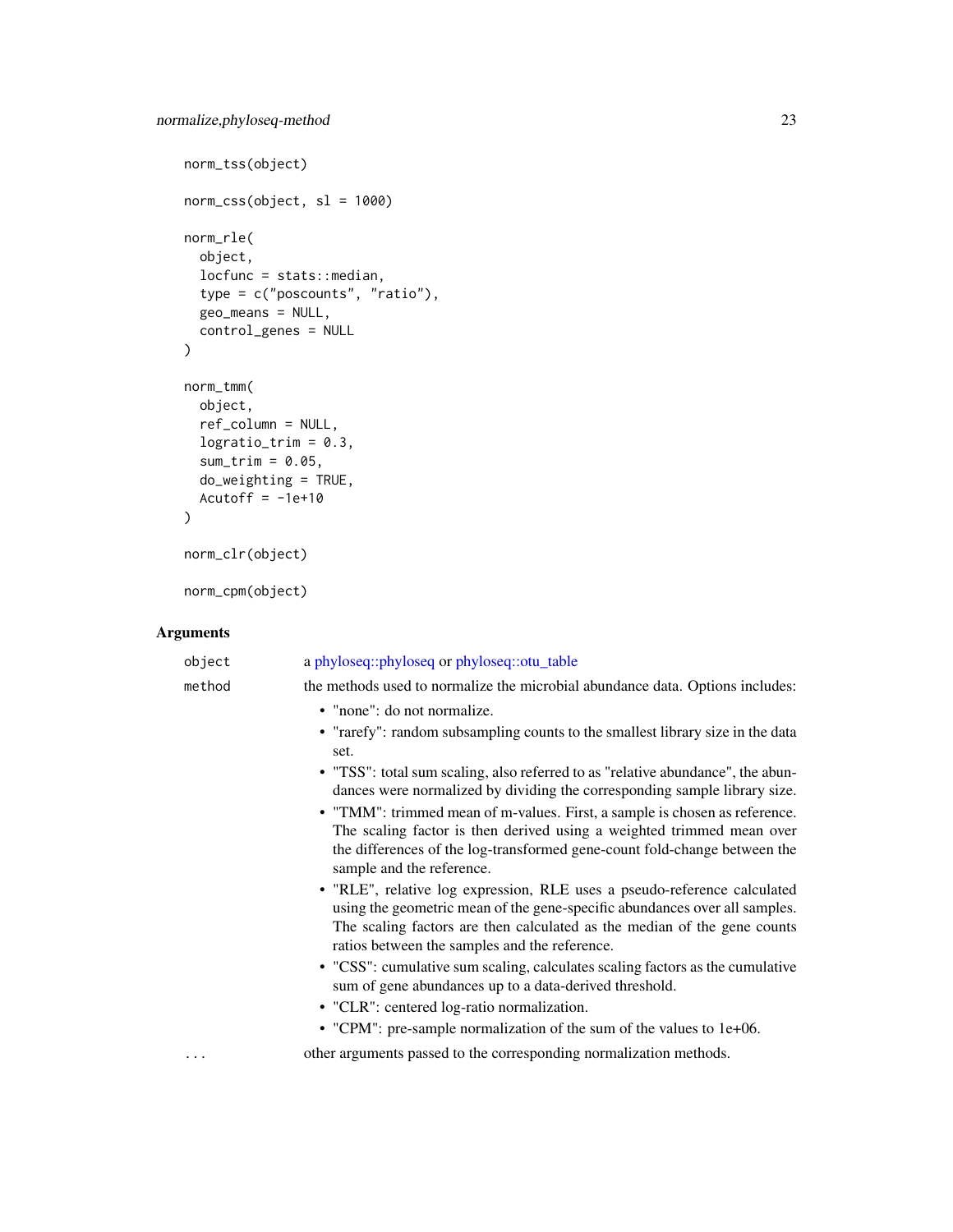<span id="page-23-0"></span>

|               | size, rng_seed, replace, trim_otus, verbose                                                                                                                                               |
|---------------|-------------------------------------------------------------------------------------------------------------------------------------------------------------------------------------------|
|               | extra arguments passed to phyloseq::rarefy_even_depth().                                                                                                                                  |
| sl            | The value to scale.                                                                                                                                                                       |
| locfunc       | a function to compute a location for a sample. By default, the median is used.                                                                                                            |
| type          | method for estimation: either "ratio" or "poscounts" (recommend).                                                                                                                         |
| geo_means     | default NULL, which means the geometric means of the counts are used. A vector<br>of geometric means from another count matrix can be provided for a "frozen"<br>size factor calculation. |
| control_genes | default NULL, which means all taxa are used for size factor estimation, numeric<br>or logical index vector specifying the taxa used for size factor estimation (e.g.<br>core taxa).       |
| ref_column    | column to use as reference                                                                                                                                                                |
| logratio_trim | amount of trim to use on log-ratios                                                                                                                                                       |
| sum_trim      | amount of trim to use on the combined absolute levels ("A" values)                                                                                                                        |
| do_weighting  | whether to compute the weights or not                                                                                                                                                     |
| Acutoff       | cutoff on "A" values to use before trimming                                                                                                                                               |

# Value

the same class with object.

## See Also

```
edgeR::calcNormFactors(),DESeq2::estimateSizeFactorsForMatrix(), metagenomeSeq::cumNorm()
phyloseq::rarefy_even_depth()
metagenomeSeq::calcNormFactors()
DESeq2::estimateSizeFactorsForMatrix()
edgeR::calcNormFactors()
```
#### Examples

```
data(caporaso)
normalize(caporaso, "TSS")
```
phyloseq2DESeq2 *Convert* phyloseq-class *object to* DESeqDataSet-class *object*

# Description

This function convert [phyloseq::phyloseq-class] to [DESeq2::DESeqDataSet-class], which can then be tested using

# Usage

```
phyloseq2DESeq2(ps, design, ...)
```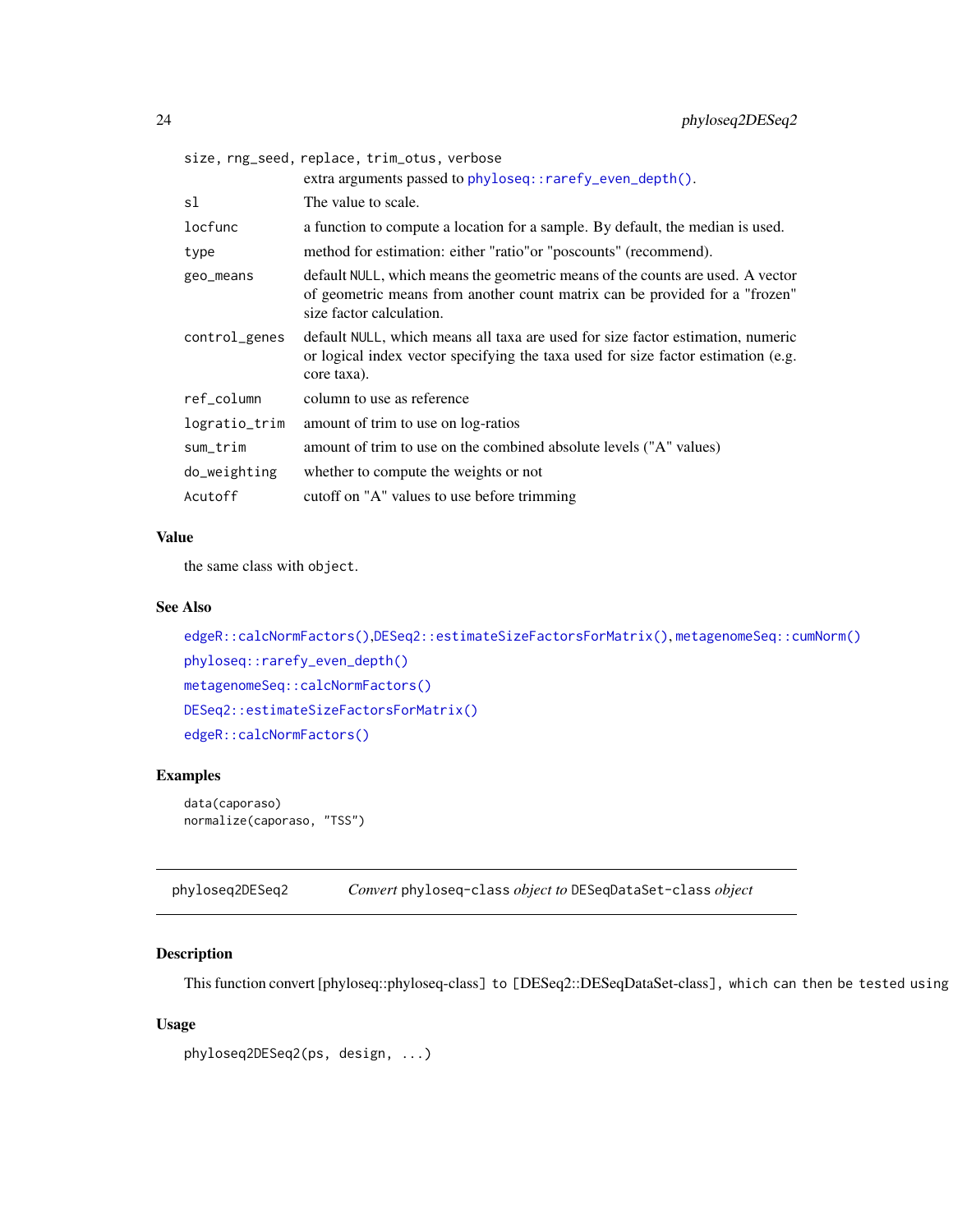# <span id="page-24-0"></span>phyloseq2edgeR 25

## Arguments

| ps        | the [phyloseq::phyloseq-class] object to convert, which must have a [phyloseq::sample_data()']<br>component.                                                                                                                                                                             |
|-----------|------------------------------------------------------------------------------------------------------------------------------------------------------------------------------------------------------------------------------------------------------------------------------------------|
| design    | a formula or matrix, the formula expresses how the counts for each gene de-<br>pend on the variables in colData. Many R formula are valid, including designs<br>with multiple variables, e.g., $\sim$ group + condition. This argument is passed to<br>DESeq2::DESeqDataSetFromMatrix(). |
| $\ddotsc$ | additional arguments passed to DESeq2::DESeqDataSetFromMatrix(), Most<br>users will not need to pass any additional arguments here.                                                                                                                                                      |

# Value

a [DESeq2::DESeqDataSet](#page-0-0) object.

# See Also

[DESeq2::DESeqDataSetFromMatrix\(\)](#page-0-0),[DESeq2::DESeq\(\)](#page-0-0)

# Examples

```
data(caporaso)
phyloseq2DESeq2(caporaso, ~SampleType)
```

```
phyloseq2edgeR Convert phyloseq data to edgeR DGEList object
```
#### Description

This function convert [phyloseq::phyloseq](#page-0-0) object to [edgeR::DGEList](#page-0-0) object, can then can be used to perform differential analysis using the methods in edgeR.

#### Usage

```
phyloseq2edgeR(ps, ...)
```
# Arguments

| рs                      | a phyloseq:: phyloseq object.                                                |
|-------------------------|------------------------------------------------------------------------------|
| $\cdot$ $\cdot$ $\cdot$ | optional, additional named arguments passed to edgeR:: DGEList(). Most users |
|                         | will not need to pass any additional arguments here.                         |

# Value

A [edgeR::DGEList](#page-0-0) object.

```
data(caporaso)
dge <- phyloseq2edgeR(caporaso)
```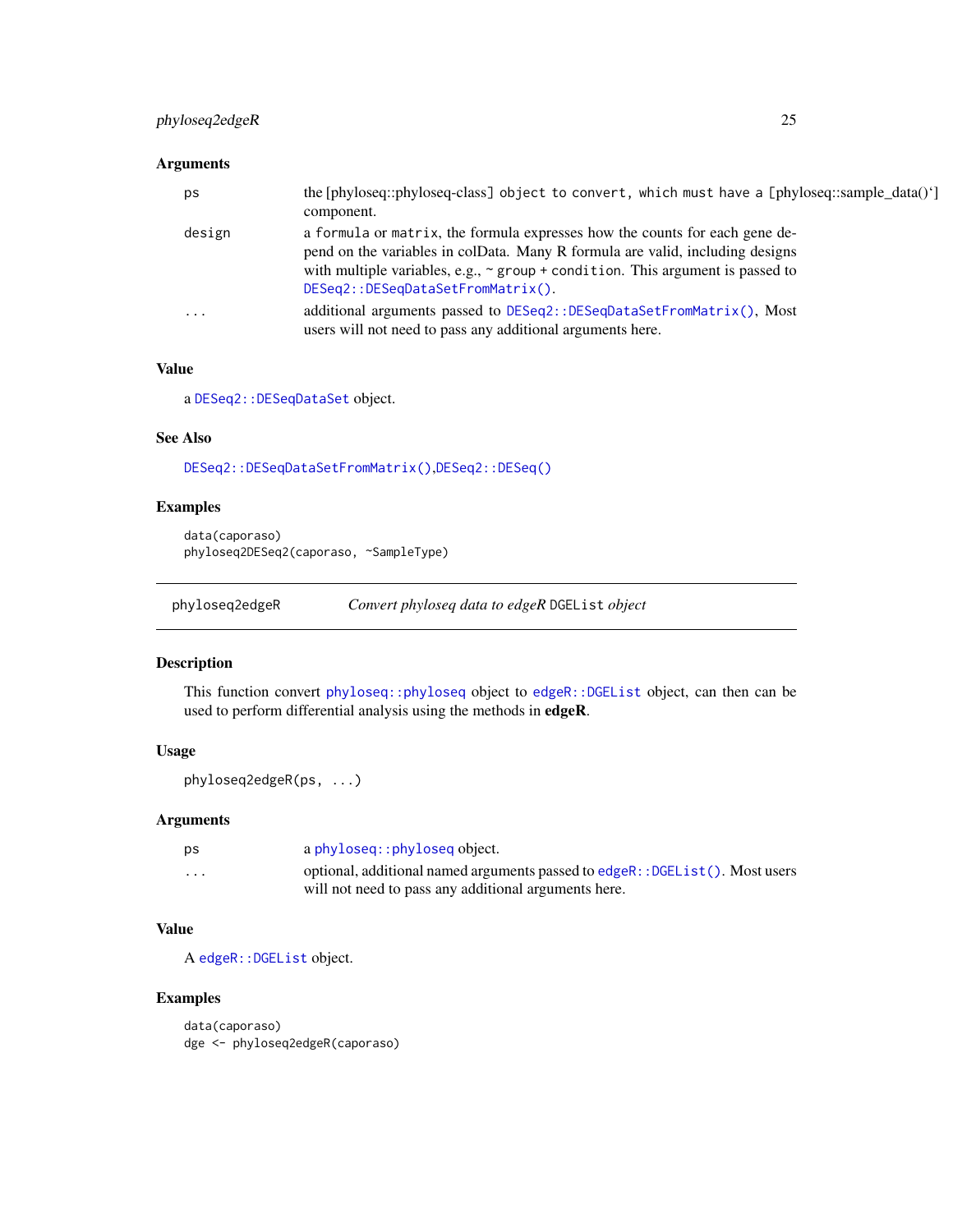```
phyloseq2metagenomeSeq
```
*Convert phyloseq data to MetagenomeSeq* MRexperiment *object*

# Description

The phyloseq data is converted to the relevant [metagenomeSeq::MRexperiment](#page-0-0) object, which can then be tested in the zero-inflated mixture model framework in the metagenomeSeq package.

#### Usage

```
phyloseq2metagenomeSeq(ps, ...)
```

```
otu_table2metagenomeSeq(ps, ...)
```
#### Arguments

| ps | phyloseq::phyloseq object for phyloseq2metagenomeSeq(), or phyloseq::otu_table           |
|----|------------------------------------------------------------------------------------------|
|    | object for otu_table2metagenomeseq().                                                    |
| .  | optional, additional named arguments passed to metagenome Seq: : new MRexperiment $()$ . |
|    | Most users will not need to pass any additional arguments here.                          |

# Value

A [metagenomeSeq::MRexperiment](#page-0-0) object.

#### See Also

```
metagenomeSeq::fitTimeSeries(), metagenomeSeq::fitLogNormal(),metagenomeSeq::fitZig(),
metagenomeSeq::MRtable(),metagenomeSeq::MRfulltable()
```
# Examples

```
data(caporaso)
phyloseq2metagenomeSeq(caporaso)
```
plot.compareDA *Plotting DA comparing result*

#### Description

Plotting DA comparing result

#### Usage

```
## S3 method for class 'compareDA'
plot(x, sort = c("score", "auc", "fpr", "power"), ...)
```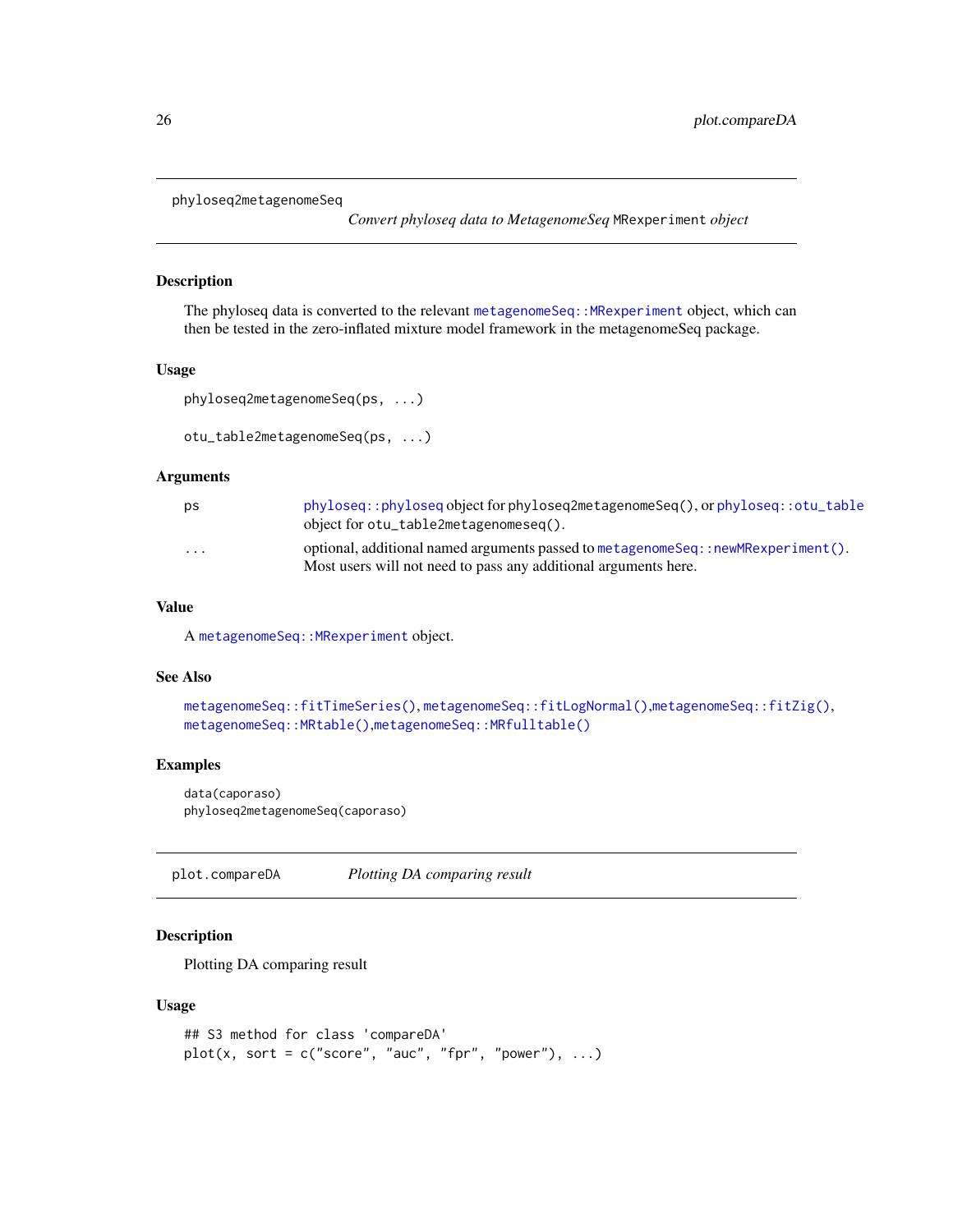# <span id="page-26-0"></span>plot\_abundance 27

#### Arguments

| $\mathsf{X}$ | an compareDA object, output from $compare\_DA()$ .                                                                                                                                                                               |
|--------------|----------------------------------------------------------------------------------------------------------------------------------------------------------------------------------------------------------------------------------|
| sort         | character string specifying sort method. Possibilities are "score" which is calcu-<br>lated as $(auc - 0.5) * power - f dr$ , "auc" for area under the ROC curve, "fpr"<br>for false positive rate, "power" for empirical power. |
| $\cdots$     | extra arguments, just ignore it.                                                                                                                                                                                                 |

# Value

a [ggplot2::ggplot](#page-0-0) object containing 4 subplots: "auc", "fdr", "power"and "score" plot.

plot\_abundance *plot the abundances of markers*

# Description

plot the abundances of markers

# Usage

plot\_abundance(mm, label\_level = 1, max\_label\_len = 60, markers = NULL, group)

# Arguments

| mm            | a microbiomeMarker object                                                                                   |
|---------------|-------------------------------------------------------------------------------------------------------------|
| label_level   | integer, number of label levels to be displayed, default 1, 0 means display the<br>full name of the feature |
| max_label_len | integer, maximum number of characters of feature label, default 60                                          |
| markers       | character vector, markers to display, default NULL, indicating plot all markers.                            |
| group         | character, the variable to set the group                                                                    |

# Value

a [ggplot2::ggplot](#page-0-0) object.

```
data(enterotypes_arumugam)
mm <- run_limma_voom(
   enterotypes_arumugam,
   "Enterotype",
   contrast = c("Enterotype 3", "Enterotype 2"),
   pvalue_cutoff = 0.01,
   p\_adjust = "none"\lambdaplot_abundance(mm, group = "Enterotype")
```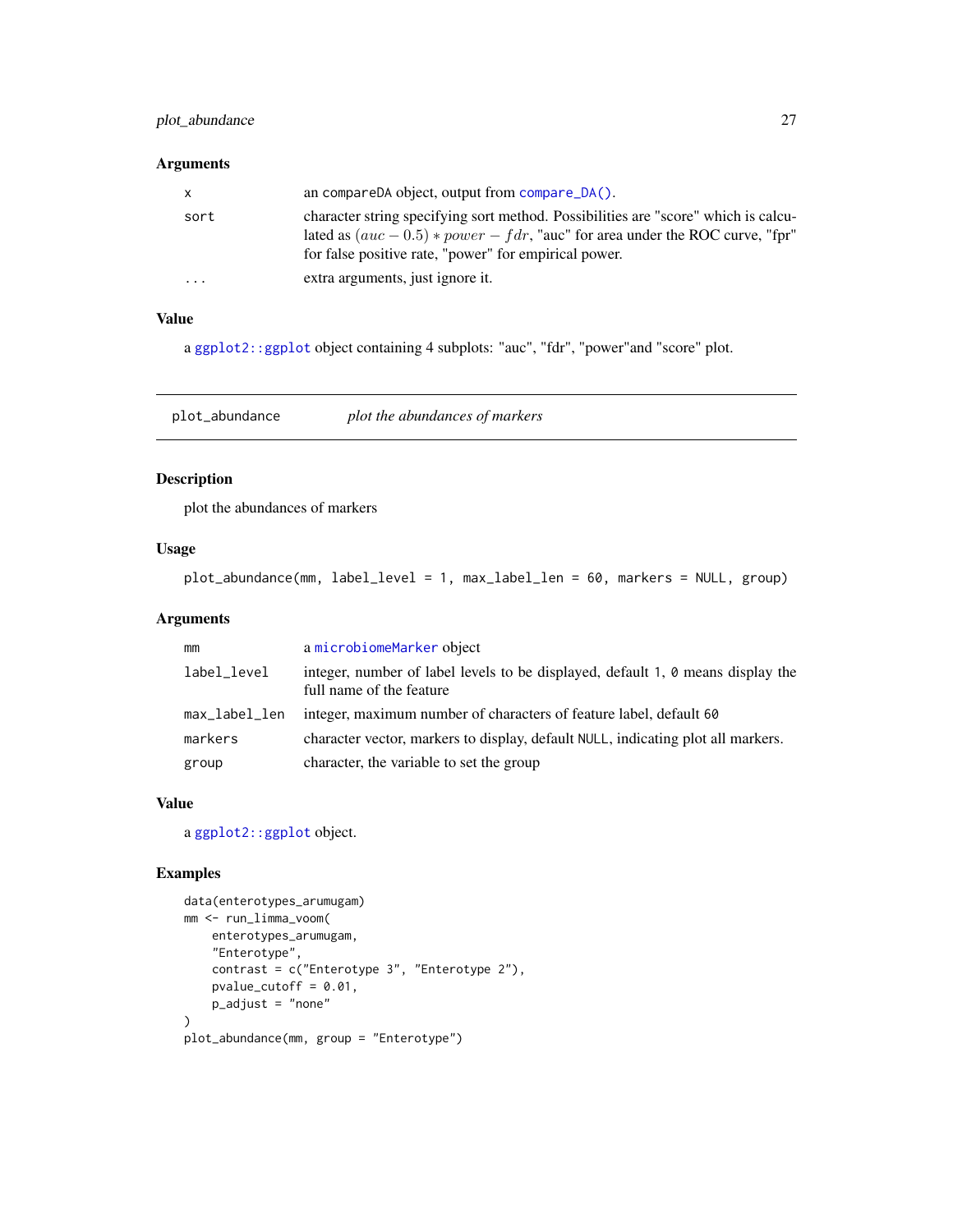<span id="page-27-0"></span>

plot cladogram of micobiomeMaker results

# Usage

```
plot_cladogram(
 mm,
 color,
  only_marker = FALSE,
 branch_size = 0.2,
  alpha = 0.2,
 node_size_scale = 1,
  node_size_offset = 1,
  clade_label_level = 4,
  clade_label_font_size = 4,
  annotation_shape = 22,
  annotation_shape_size = 5,
  group_legend_param = list(),
 marker_legend_param = list()
\mathcal{E}
```
# Arguments

| mm                    | a microbiomeMarker object                                                                                                                                                                                                                      |  |
|-----------------------|------------------------------------------------------------------------------------------------------------------------------------------------------------------------------------------------------------------------------------------------|--|
| color                 | a color vector, used to highlight the clades of microbiome biomarker. The values<br>will be matched in order (usually alphabetical) with the groups. If this is a named<br>vector, then the colors will be matched based on the names instead. |  |
| only_marker           | logical, whether show all the features or only markers in the cladogram, default<br>FALSE.                                                                                                                                                     |  |
| branch_size           | numeric, size of branch, default 0.2                                                                                                                                                                                                           |  |
| alpha                 | alpha parameter for shading, default 0.2                                                                                                                                                                                                       |  |
| node_size_scale       |                                                                                                                                                                                                                                                |  |
|                       | the parameter 'a' controlling node size: node_size=a*log(relative_abundance)<br>+ b                                                                                                                                                            |  |
| node_size_offset      |                                                                                                                                                                                                                                                |  |
|                       | the parameter 'b' controlling node size: node_size=a*log(relative_abundance)<br>+ b                                                                                                                                                            |  |
| clade_label_level     |                                                                                                                                                                                                                                                |  |
|                       | max level of taxa used to label the clade, other level of taxa will be shown on<br>the side.                                                                                                                                                   |  |
| clade_label_font_size |                                                                                                                                                                                                                                                |  |
|                       | font size of the clade label, default 4.                                                                                                                                                                                                       |  |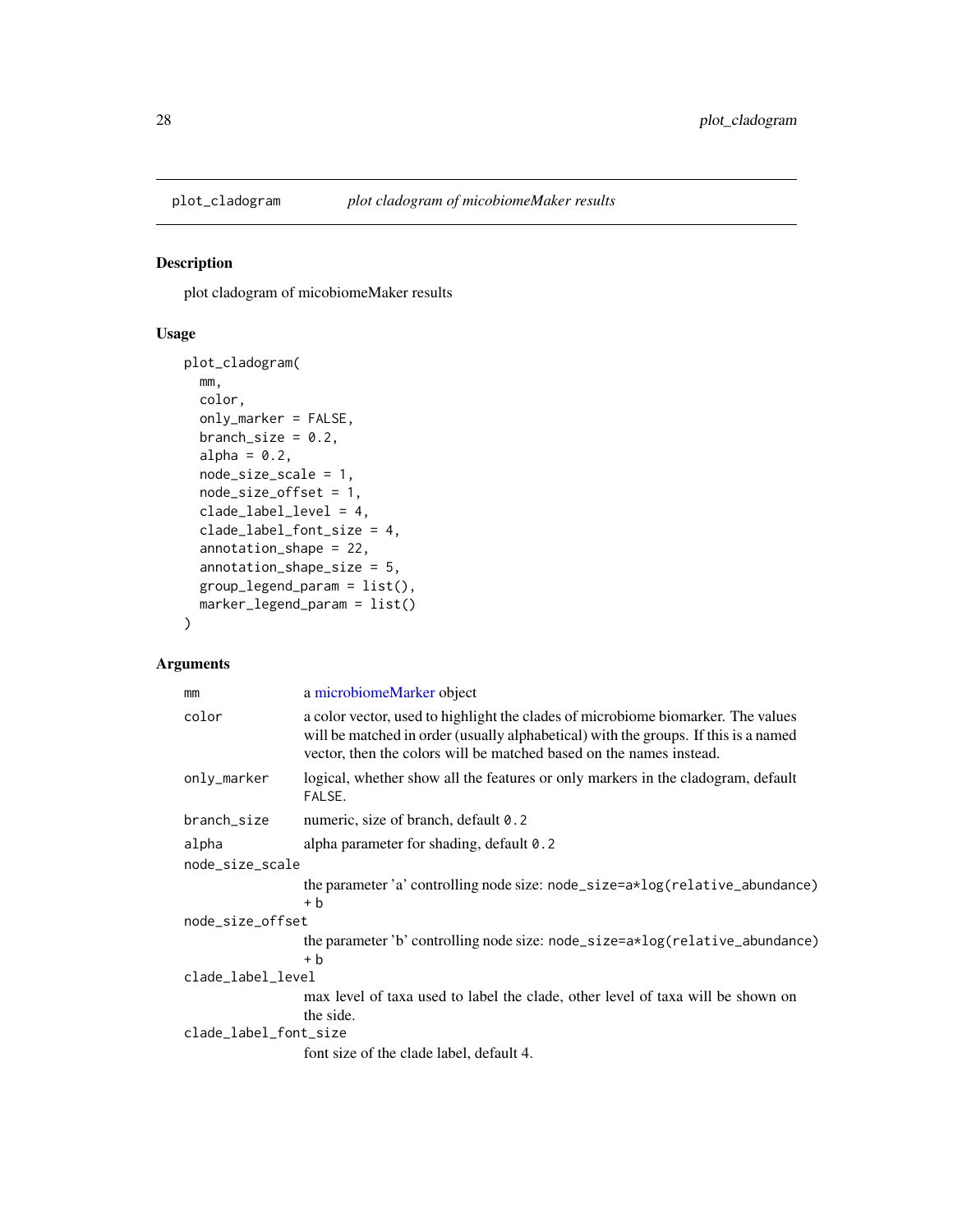# plot\_cladogram 29

annotation\_shape shape used for annotation, default 22 annotation\_shape\_size size used for annotation shape, default 5 group\_legend\_param, marker\_legend\_param a list specifying extra parameters of group legend and marker legend, such as direction ( the direction of the guide), nrow (the desired number of rows of legends). See [ggplot2::guide\\_legend\(\)](#page-0-0) for more details.

## Value

a ggtree object

#### Author(s)

Chenhao Li, Guangchuang Yu, Chenghao Zhu, Yang Cao

# References

This function is modified from clada.anno from microbiomeViz.

#### See Also

[ggtree::ggtree\(\)](#page-0-0)

```
data(kostic_crc)
kostic_crc_small <- phyloseq::subset_taxa(
    kostic_crc,
    Phylum %in% c("Firmicutes")
\mathcal{L}mm_lefse <- run_lefse(
    kostic_crc_small,
    wilcoxon_cutoff = 0.01,
    group = "DIAGNOSIS",
    kw\_cutoff = 0.01,multigrp_strat = TRUE,
    lda_cutoff = 4\lambdaplot_cladogram(mm_lefse, color = c("darkgreen", "red"))
```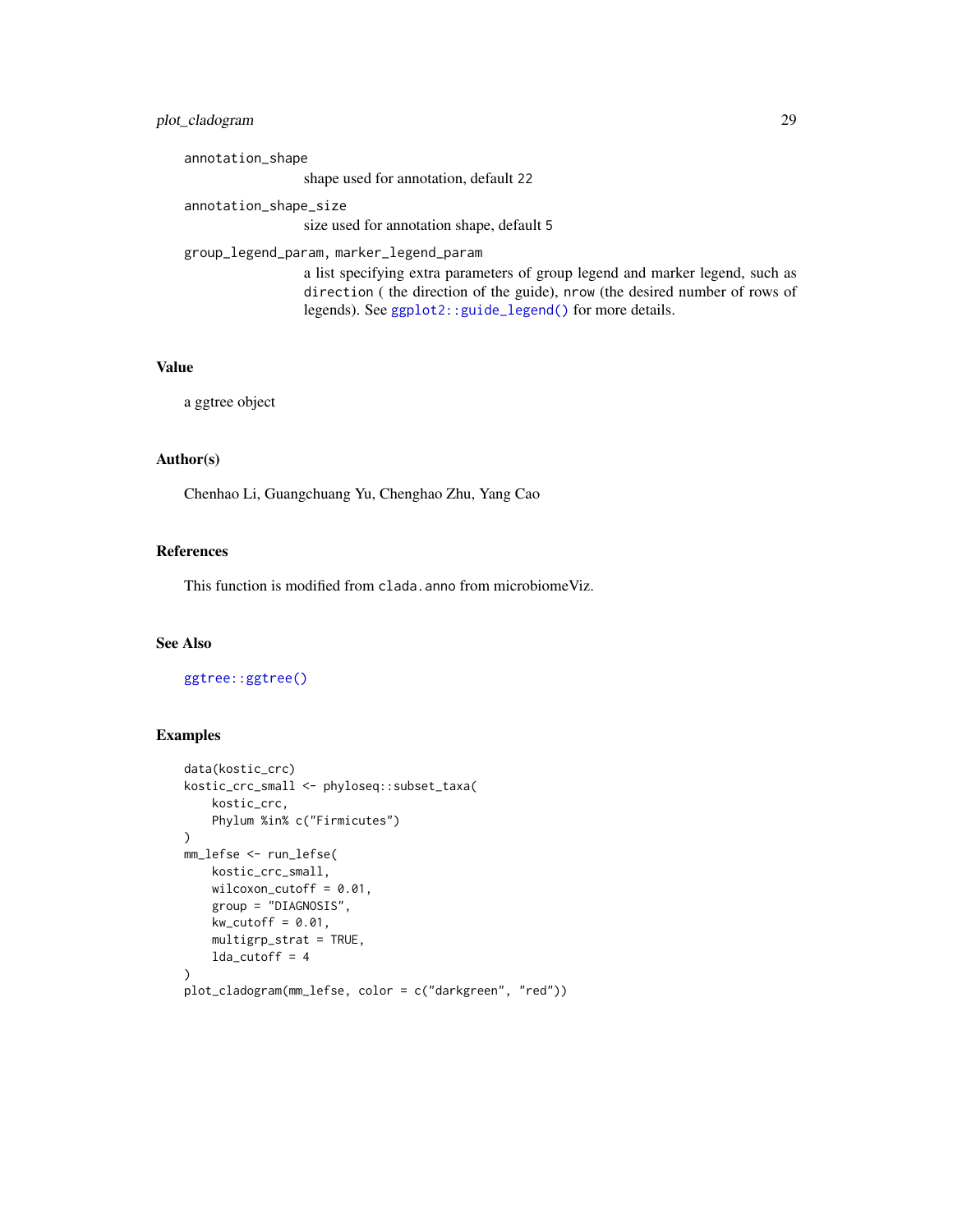<span id="page-29-0"></span>

bar and dot plot of effect size microbiomeMarker data. This function returns a ggplot2 object that can be saved or further customized using ggplot2 package.

# Usage

```
plot_ef_bar(mm, label_level = 1, max_label_len = 60, markers = NULL)
plot_ef_dot(mm, label_level = 1, max_label_len = 60, markers = NULL)
```
# Arguments

| mm            | a microbiomeMarker object                                                                                   |
|---------------|-------------------------------------------------------------------------------------------------------------|
| label_level   | integer, number of label levels to be displayed, default 1, 0 means display the<br>full name of the feature |
| max_label_len | integer, maximum number of characters of feature label, default 60                                          |
| markers       | character vector, markers to display, default NULL, indicating plot all markers.                            |

# Value

a ggplot project

```
data(enterotypes_arumugam)
mm <- run_limma_voom(
    enterotypes_arumugam,
    "Enterotype",
    contrast = c("Enterotype 3", "Enterotype 2"),
    pvalue_cutoff = 0.01,
    p_adjust = "none"
\mathcal{L}plot_ef_bar(mm)
```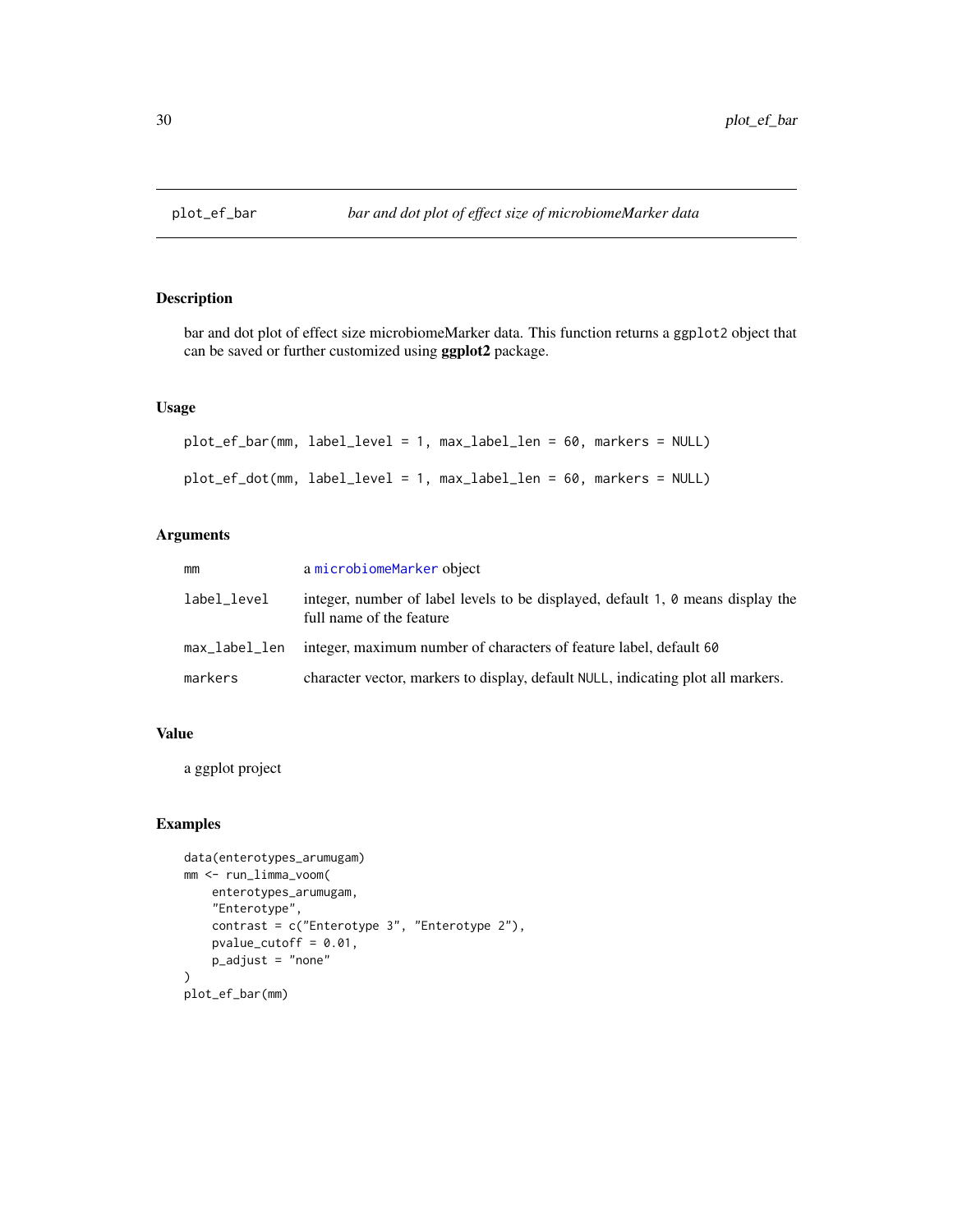<span id="page-30-0"></span>

Display the microbiome marker using heatmap, in which rows represents the marker and columns represents the samples.

# Usage

```
plot_heatmap(
 mm,
  transform = c("log10", "log10p", "identity"),
  cluster_marker = FALSE,
 cluster_sample = FALSE,
 markers = NULL,
 label_level = 1,
 max_label_len = 60,
  sample_label = FALSE,
  scale_by_row = FALSE,
  annotation_col = NULL,
 group,
  ...
)
```
# Arguments

| mm                             | a microbiomeMarker object                                                                                                       |  |  |  |
|--------------------------------|---------------------------------------------------------------------------------------------------------------------------------|--|--|--|
| transform                      | transformation to apply, for more details see transform_abundances():                                                           |  |  |  |
|                                | • "identity", return the original data without any transformation.                                                              |  |  |  |
|                                | • "log10", the transformation is log10(object), and if the data contains ze-<br>ros the transformation is $log10(1 + object)$ . |  |  |  |
|                                | • " $log 10p$ ", the transformation is $log 10(1 + object)$ .                                                                   |  |  |  |
| cluster_marker, cluster_sample |                                                                                                                                 |  |  |  |
|                                | logical, controls whether to perform clustering in markers (rows) and samples<br>(cols), default FALSE.                         |  |  |  |
| markers                        | character vector, markers to display, default NULL, indicating plot all markers.                                                |  |  |  |
| label_level                    | integer, number of label levels to be displayed, default 1, 0 means display the<br>full name of the feature                     |  |  |  |
| max_label_len                  | integer, maximum number of characters of feature label, default 60                                                              |  |  |  |
| sample_label                   | logical, controls whether to show the sample labels in the heatmap, default<br>FALSE.                                           |  |  |  |
| scale_by_row                   | logical, controls whether to scale the heatmap by the row (marker) values, de-<br>fault FALSE.                                  |  |  |  |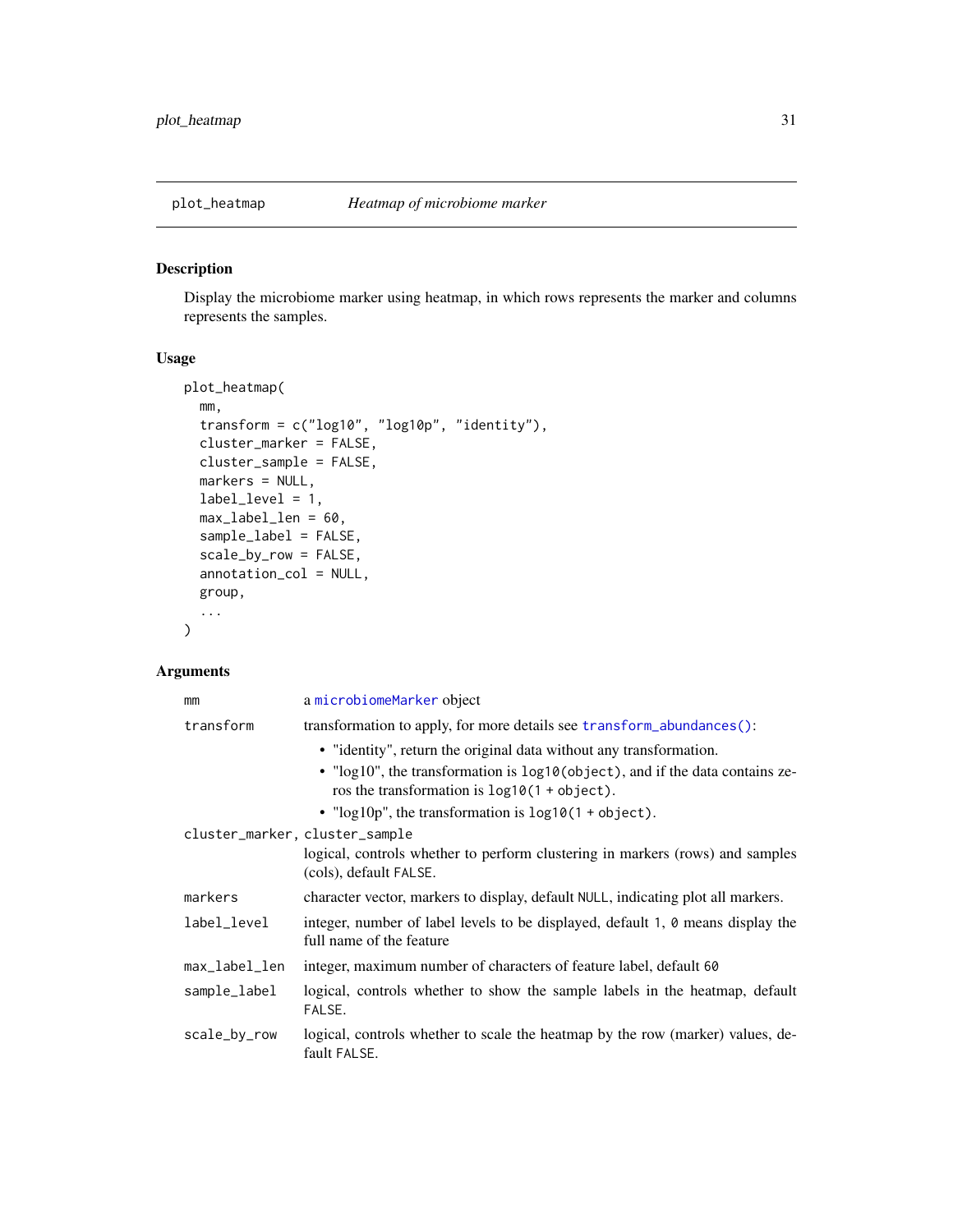<span id="page-31-0"></span>

|                         | annotation col assign colors for the top annotation using a named vector, passed to col in<br>ComplexHeatmap:: HeatmapAnnotation(). |
|-------------------------|-------------------------------------------------------------------------------------------------------------------------------------|
| group                   | character, the variable to set the group                                                                                            |
| $\cdot$ $\cdot$ $\cdot$ | extra arguments passed to ComplexHeatmap:: Heatmap().                                                                               |

# Value

a [ComplexHeatmap::Heatmap](#page-0-0) object.

## See Also

[transform\\_abundances](#page-70-1),[ComplexHeatmap::Heatmap\(\)](#page-0-0)

# Examples

```
data(kostic_crc)
kostic_crc_small <- phyloseq::subset_taxa(
    kostic_crc,
    Phylum %in% c("Firmicutes")
\lambdamm_lefse <- run_lefse(
    kostic_crc_small,
    wilcoxon_cutoff = 0.01,
    group = "DIAGNOSIS",
    kw\_cutoff = 0.01,multigrp_strat = TRUE,
    lda_cutoff = 4\mathcal{L}plot_heatmap(mm_lefse, group = "DIAGNOSIS")
```
plot\_postHocTest postHocTest *plot*

# Description

Visualize the result of post-hoc test using ggplot2

#### Usage

```
plot_postHocTest(pht, feature, step_increase = 0.12)
```
# Arguments

| pht           | a postHocTest object                                                              |
|---------------|-----------------------------------------------------------------------------------|
| feature       | character, to plot the post-toc test result of this feature                       |
| step_increase | numeric vector with the increase in fraction of total height for every additional |
|               | comparison to minimize overlap, default 0.12.                                     |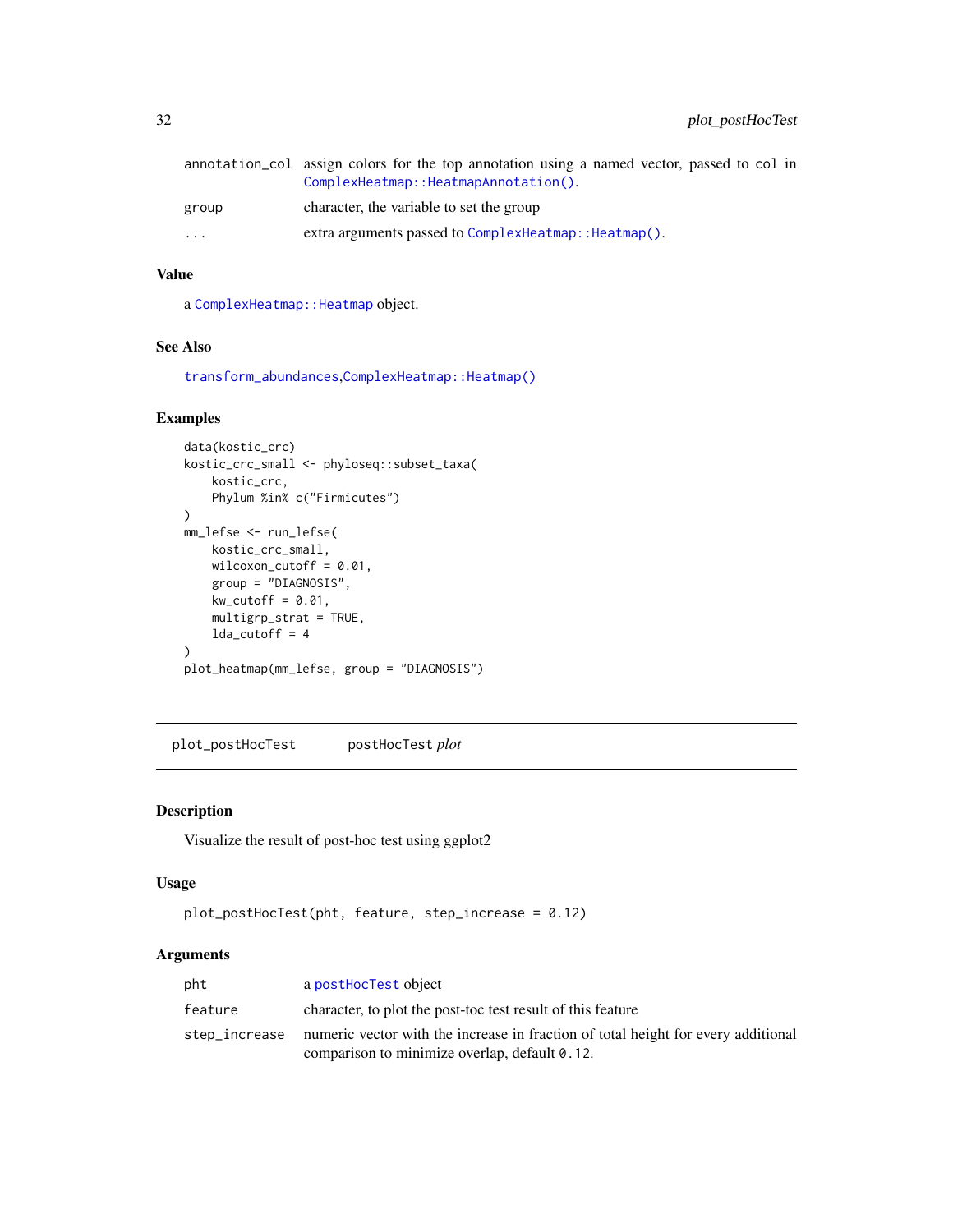# <span id="page-32-0"></span>plot\_sl\_roc 33

#### Value

a ggplot object

#### Examples

```
data(enterotypes_arumugam)
ps <- phyloseq::subset_samples(
    enterotypes_arumugam,
    Enterotype %in% c("Enterotype 3", "Enterotype 2", "Enterotype 1")
) %>%
    phyloseq::subset_taxa(Phylum == "Bacteroidetes")
pht <- run_posthoc_test(ps, group = "Enterotype")
plot_postHocTest(pht, feature = "p__Bacteroidetes|g__Alistipes")
```
plot\_sl\_roc *ROC curve of microbiome marker from supervised learning methods*

# Description

Show the ROC curve of the microbiome marker calculated by run\_sl.

#### Usage

```
plot_s1\_roc(mm, group, nfollows = 3, n repeats = 3, tune_length = 5, ...)
```
#### Arguments

mm a [microbiomeMarker](#page-19-1) object. group, nfolds, nrepeats, tune\_length, ... same with the run\_sl().

# Value

a [ggplot2::ggplot](#page-0-0) object.

#### See Also

[run\\_sl\(\)](#page-61-1)

```
data(enterotypes_arumugam)
# small example phyloseq object for test
ps_s <- phyloseq::subset_taxa(
    enterotypes_arumugam,
    Phylum %in% c("Firmicutes", "Bacteroidetes")
\mathcal{L}set.seed(2021)
```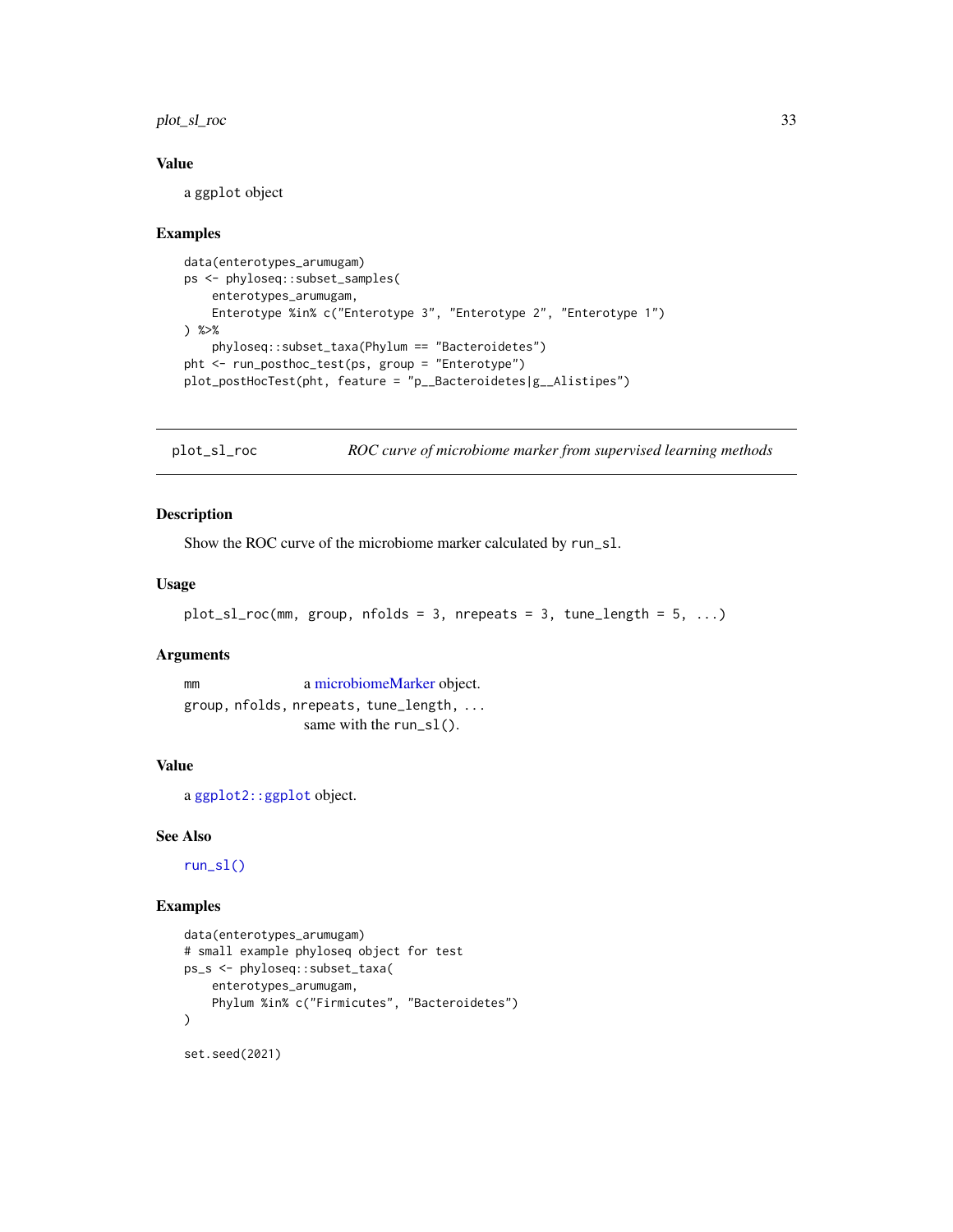```
mm < - run_s1(ps_s,
    group = "Gender",
    taxa_rank = "Genus",
    nfolds = 2,
    nrepeats = 1,
    top_n = 15,
    norm = "TSS",method = "LR",\mathcal{L}plot_sl_roc(mm, group = "Gender")
```
postHocTest *Build postHocTest object*

#### Description

This function is used for create postHocTest object, and is only used for developers.

# Usage

```
postHocTest(
 result,
  abundance,
 conf\_level = 0.95,
 method = "tukey",
 method_str = paste("Posthoc multiple comparisons of means: ", method)
\mathcal{L}
```
# Arguments

| result     | a IRanges:: SimpleDFrameList object.                          |
|------------|---------------------------------------------------------------|
| abundance  | data.frame.                                                   |
| conf_level | numeric, confidence level.                                    |
| method     | character, method for posthoc test.                           |
| method_str | character, illustrates which method is used for posthoc test. |

#### Value

a [postHocTest](#page-34-1) object.

```
require(IRanges)
pht <- postHocTest(
   result = DataFrameList(
       featureA = DataFrame(
            comparisons = c("group2-group1",
```
<span id="page-33-0"></span>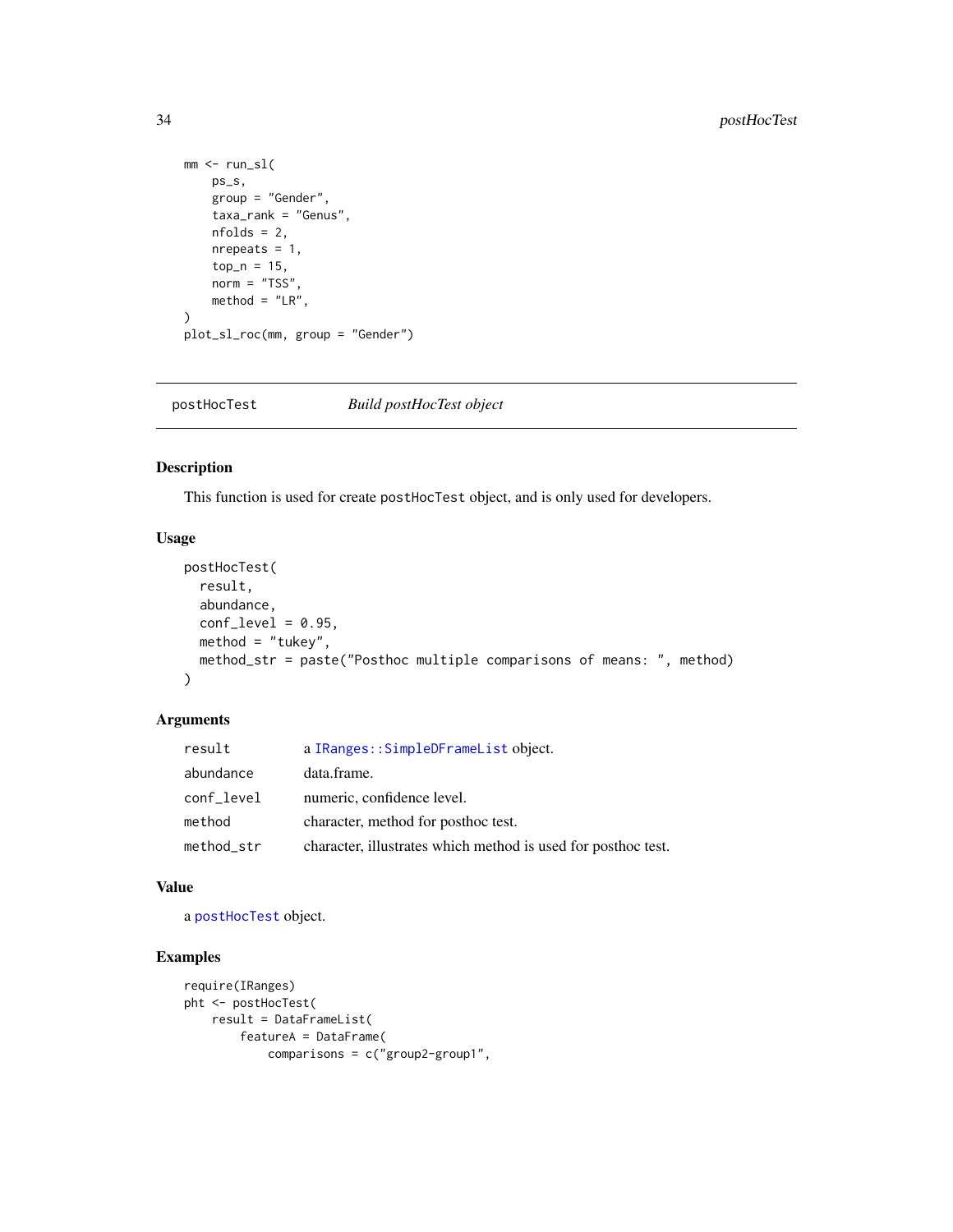```
"group3-group1",
                "group3-group2"),
            diff\_mean = runif(3),
            pvalue = rep(0.01, 3),
            ci_lower = rep(0.01, 3),ci\_upper = rep(0.011, 3)),
        featureB = DataFrame(
            comparisons = c("group2-group1",
                "group3-group1",
                "group3-group2"),
            diff\_mean = runif(3),
            pvalue = rep(0.01, 3),ci_lower = rep(0.01, 3),ci\_upper = rep(0.011, 3))
   ),
    abundance = data.frame(
        featureA = runif(3),featureB = runif(3),
        group = c("group1", "group2", "grou3")
   )
pht
```
<span id="page-34-1"></span>

| postHocTest-class | The postHocTest Class, represents the result of post-hoc test result |  |  |  |
|-------------------|----------------------------------------------------------------------|--|--|--|
|                   | among multiple groups                                                |  |  |  |

)

The postHocTest Class, represents the result of post-hoc test result among multiple groups

## Usage

```
## S4 method for signature 'postHocTest'
show(object)
```
#### Arguments

object a postHocTest-class object

# Value

a [postHocTest](#page-34-1) object.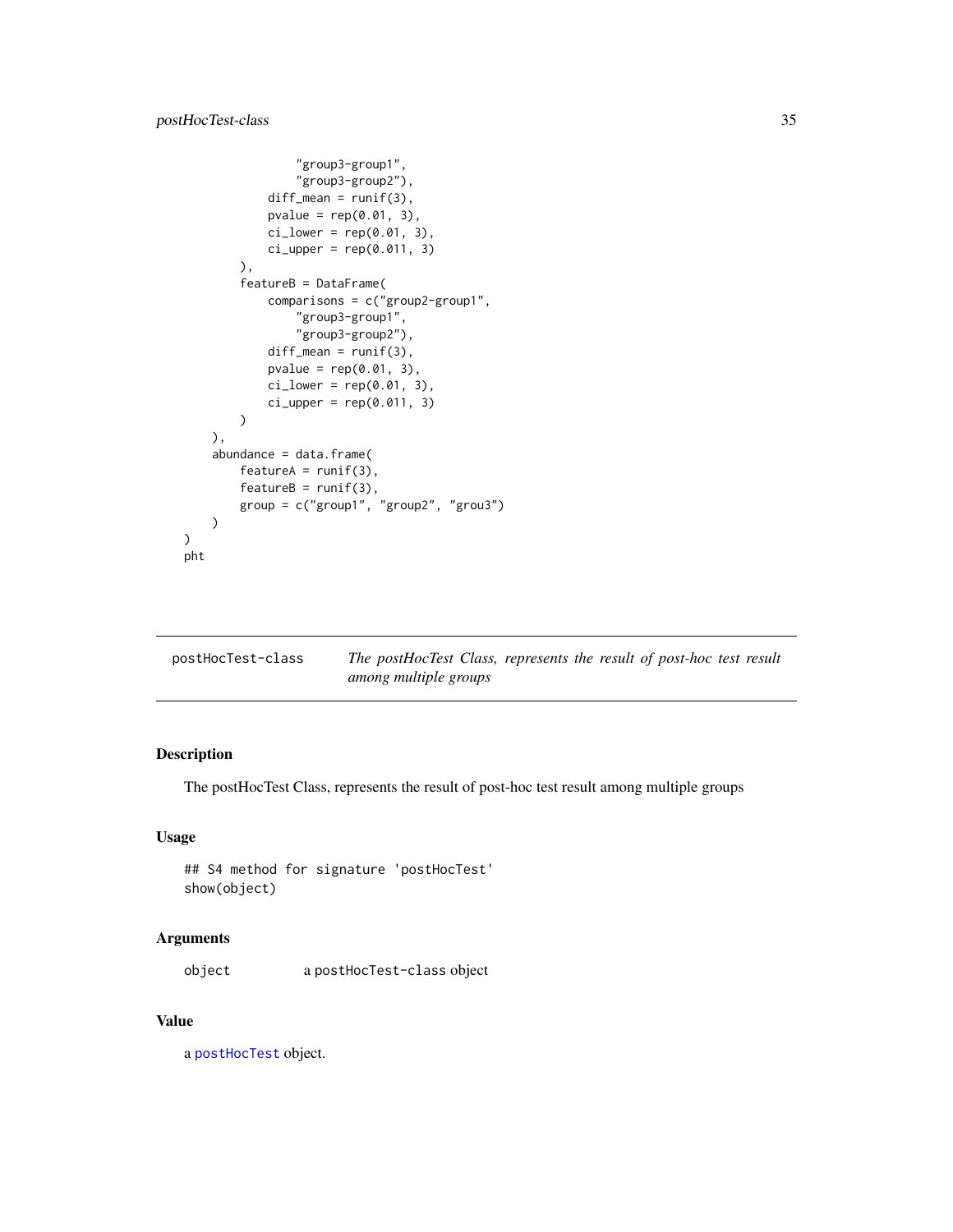<span id="page-35-0"></span>result a [IRanges::DataFrameList](#page-0-0), each DataFrame consists of five variables:

- comparisons: character, specify which two groups to test (the group names are separated by  $"$ )
- diff\_mean: numeric, difference in mean abundances
- pvalue: numeric, p values
- ci\_lower and ci\_upper: numeric, lower and upper confidence interval of difference in mean abundances

abundance abundance of each feature in each group

conf\_level confidence level

method method used for post-hoc test

method\_str method illustration

#### Author(s)

Yang Cao

#### run\_aldex *Perform differential analysis using ALDEx2*

#### Description

Perform differential analysis using ALDEx2

#### Usage

```
run_aldex(
 ps,
  group,
  taxa_rank = "all",
  transform = c("identity", "log10", "log10p"),
  norm = "none",norm\_para = list(),
 method = c("t.test", "wilcox.test", "kruskal", "glm_anova"),
 p_adjust = c("none", "fdr", "bonferroni", "holm", "hochberg", "hommel", "BH", "BY"),
 pvalue_cutoff = 0.05,
 mc_samples = 128,
 denom = c("all", "iqlr", "zero", "lvha"),
 paired = FALSE
)
```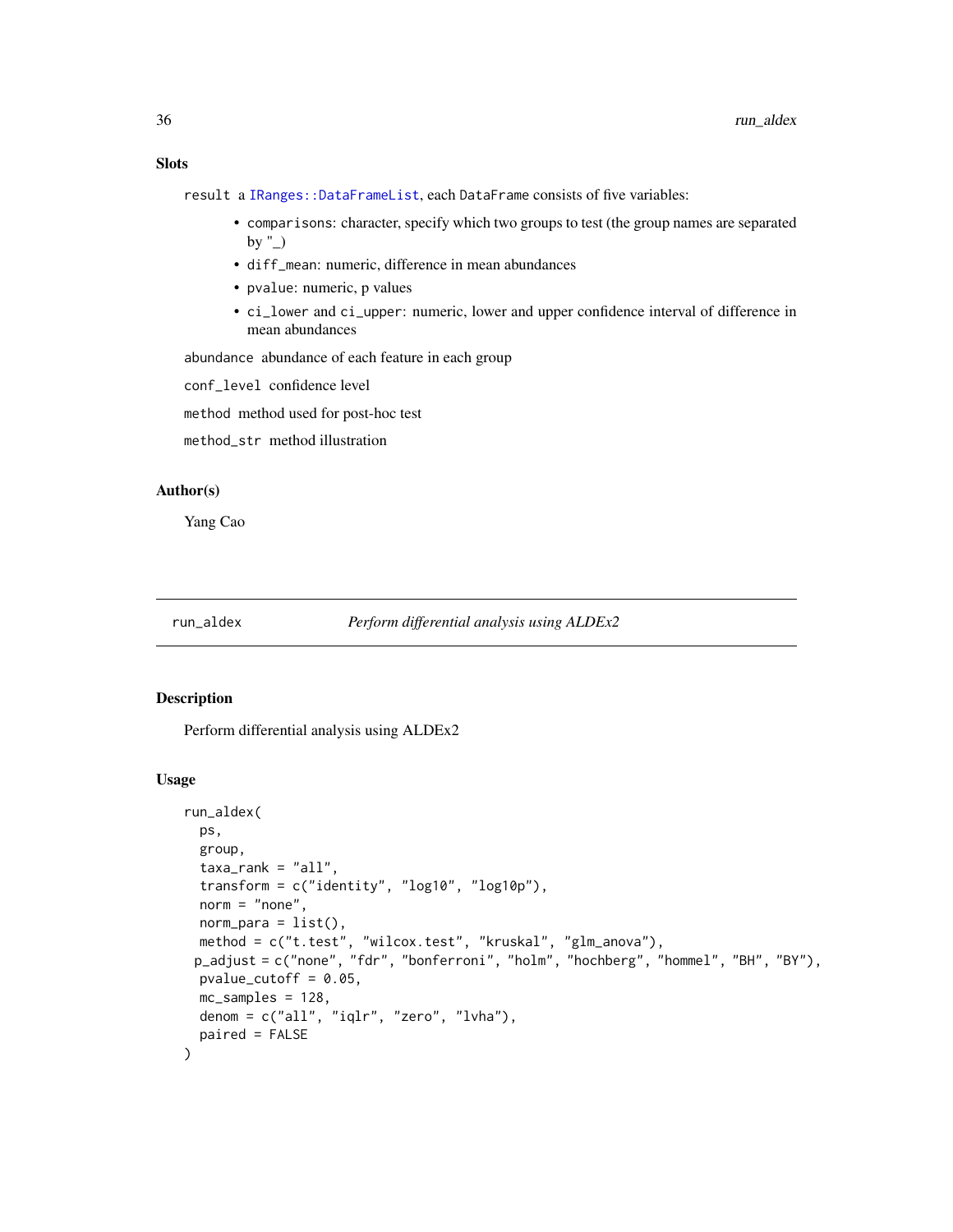#### run\_aldex 37

# Arguments

| ps                  | a phyloseq:: phyloseq object                                                                                                                                                                                                                                                                                                                                                                                                                                                                                                                                                                                                                                                                                                                                                                                                                                                                                                                                                                                                           |
|---------------------|----------------------------------------------------------------------------------------------------------------------------------------------------------------------------------------------------------------------------------------------------------------------------------------------------------------------------------------------------------------------------------------------------------------------------------------------------------------------------------------------------------------------------------------------------------------------------------------------------------------------------------------------------------------------------------------------------------------------------------------------------------------------------------------------------------------------------------------------------------------------------------------------------------------------------------------------------------------------------------------------------------------------------------------|
| group               | character, the variable to set the group                                                                                                                                                                                                                                                                                                                                                                                                                                                                                                                                                                                                                                                                                                                                                                                                                                                                                                                                                                                               |
| taxa_rank           | character to specify taxonomic rank to perform differential analysis on. Should<br>be one of phyloseq:: rank_names(phyloseq), or "all" means to summarize the<br>$taxa$ by the top taxa ranks (summarize_taxa(ps, level = rank_names(ps)[1])),<br>or "none" means perform differential analysis on the original taxa (taxa_names(phyloseq),<br>e.g., OTU or ASV).                                                                                                                                                                                                                                                                                                                                                                                                                                                                                                                                                                                                                                                                      |
| transform           | character, the methods used to transform the microbial abundance. See transform_abundances()<br>for more details. The options include:                                                                                                                                                                                                                                                                                                                                                                                                                                                                                                                                                                                                                                                                                                                                                                                                                                                                                                 |
|                     | • "identity", return the original data without any transformation (default).<br>• "log10", the transformation is log10(object), and if the data contains ze-<br>ros the transformation is $log10(1 + object)$ .<br>• " $log 10p$ ", the transformation is $log 10(1 + object)$ .                                                                                                                                                                                                                                                                                                                                                                                                                                                                                                                                                                                                                                                                                                                                                       |
| norm                | the methods used to normalize the microbial abundance data. See normalize()<br>for more details. Options include:                                                                                                                                                                                                                                                                                                                                                                                                                                                                                                                                                                                                                                                                                                                                                                                                                                                                                                                      |
|                     | • "none": do not normalize.<br>• "rarefy": random subsampling counts to the smallest library size in the data<br>set.<br>• "TSS": total sum scaling, also referred to as "relative abundance", the abun-<br>dances were normalized by dividing the corresponding sample library size.<br>• "TMM": trimmed mean of m-values. First, a sample is chosen as reference.<br>The scaling factor is then derived using a weighted trimmed mean over<br>the differences of the log-transformed gene-count fold-change between the<br>sample and the reference.<br>· "RLE", relative log expression, RLE uses a pseudo-reference calculated<br>using the geometric mean of the gene-specific abundances over all samples.<br>The scaling factors are then calculated as the median of the gene counts<br>ratios between the samples and the reference.<br>• "CSS": cumulative sum scaling, calculates scaling factors as the cumulative<br>sum of gene abundances up to a data-derived threshold.<br>• "CLR": centered log-ratio normalization. |
|                     | • "CPM": pre-sample normalization of the sum of the values to 1e+06.<br>arguments passed to specific normalization methods                                                                                                                                                                                                                                                                                                                                                                                                                                                                                                                                                                                                                                                                                                                                                                                                                                                                                                             |
| norm_para<br>method | test method, options include: "t.test" and "wilcox.test" for two groups compari-<br>son, "kruskal" and "glm_anova" for multiple groups comparison.                                                                                                                                                                                                                                                                                                                                                                                                                                                                                                                                                                                                                                                                                                                                                                                                                                                                                     |
| p_adjust            | method for multiple test correction, default none, for more details see stats::p.adjust.                                                                                                                                                                                                                                                                                                                                                                                                                                                                                                                                                                                                                                                                                                                                                                                                                                                                                                                                               |
| pvalue_cutoff       | cutoff of p value, default 0.05.                                                                                                                                                                                                                                                                                                                                                                                                                                                                                                                                                                                                                                                                                                                                                                                                                                                                                                                                                                                                       |
| mc_samples          | integer, the number of Monte Carlo samples to use for underlying distributions<br>estimation, 128 is usually sufficient.                                                                                                                                                                                                                                                                                                                                                                                                                                                                                                                                                                                                                                                                                                                                                                                                                                                                                                               |
| denom               | character string, specifiy which features used to as the denominator for the geo-<br>metric mean calculation. Options are:                                                                                                                                                                                                                                                                                                                                                                                                                                                                                                                                                                                                                                                                                                                                                                                                                                                                                                             |
|                     |                                                                                                                                                                                                                                                                                                                                                                                                                                                                                                                                                                                                                                                                                                                                                                                                                                                                                                                                                                                                                                        |

• "all", with all features.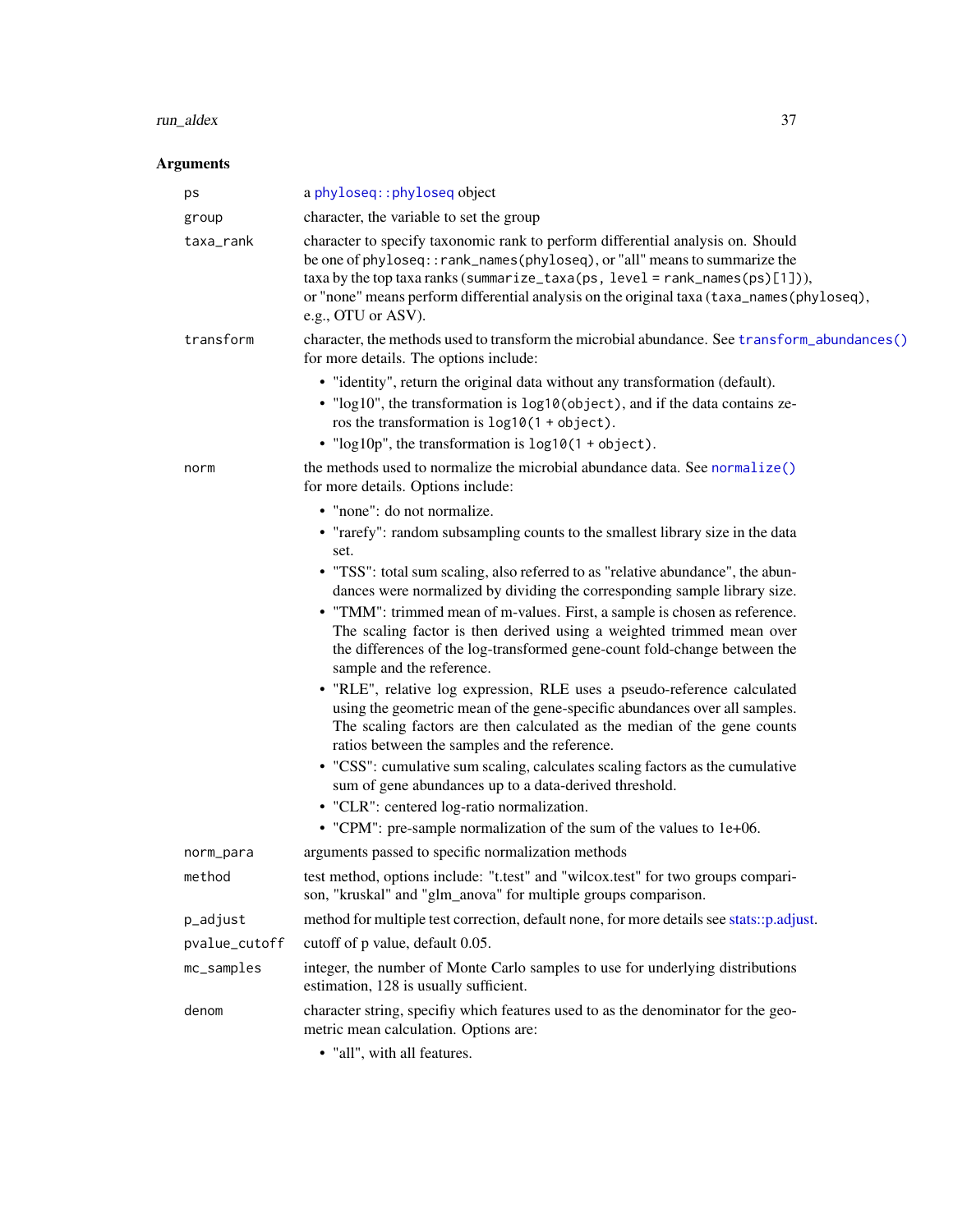|        | • "ight", accounts for data with systematic variation and centers the features<br>on the set features that have variance that is between the lower and upper<br>quartile of variance.                                                                                      |
|--------|----------------------------------------------------------------------------------------------------------------------------------------------------------------------------------------------------------------------------------------------------------------------------|
|        | • "zero", a more extreme case where there are many non-zero features in one<br>condition but many zeros in another. In this case the geometric mean of<br>each group is calculated using the set of per-group non-zero features.<br>• "Ivha", with house keeping features. |
| paired | logical, whether to perform paired tests, only worked for method "t.test" and<br>"wilcox.test".                                                                                                                                                                            |

a [microbiomeMarker](#page-19-0) object.

## References

Fernandes, A.D., Reid, J.N., Macklaim, J.M. et al. Unifying the analysis of high-throughput sequencing datasets: characterizing RNA-seq, 16S rRNA gene sequencing and selective growth experiments by compositional data analysis. Microbiome 2, 15 (2014).

## See Also

[ALDEx2::aldex\(\)](#page-0-0)

#### Examples

```
data(enterotypes_arumugam)
ps <- phyloseq::subset_samples(
   enterotypes_arumugam,
   Enterotype %in% c("Enterotype 3", "Enterotype 2")
)
run_aldex(ps, group = "Enterotype")
```
<span id="page-37-0"></span>run\_ancom *Perform differential analysis using ANCOM*

#### Description

Perform significant test by comparing the pairwise log ratios between all features.

## Usage

```
run_ancom(
 ps,
 group,
 confounders = character(0),
  taxa\_rank = "all",transform = c("identity", "log10", "log10p"),
```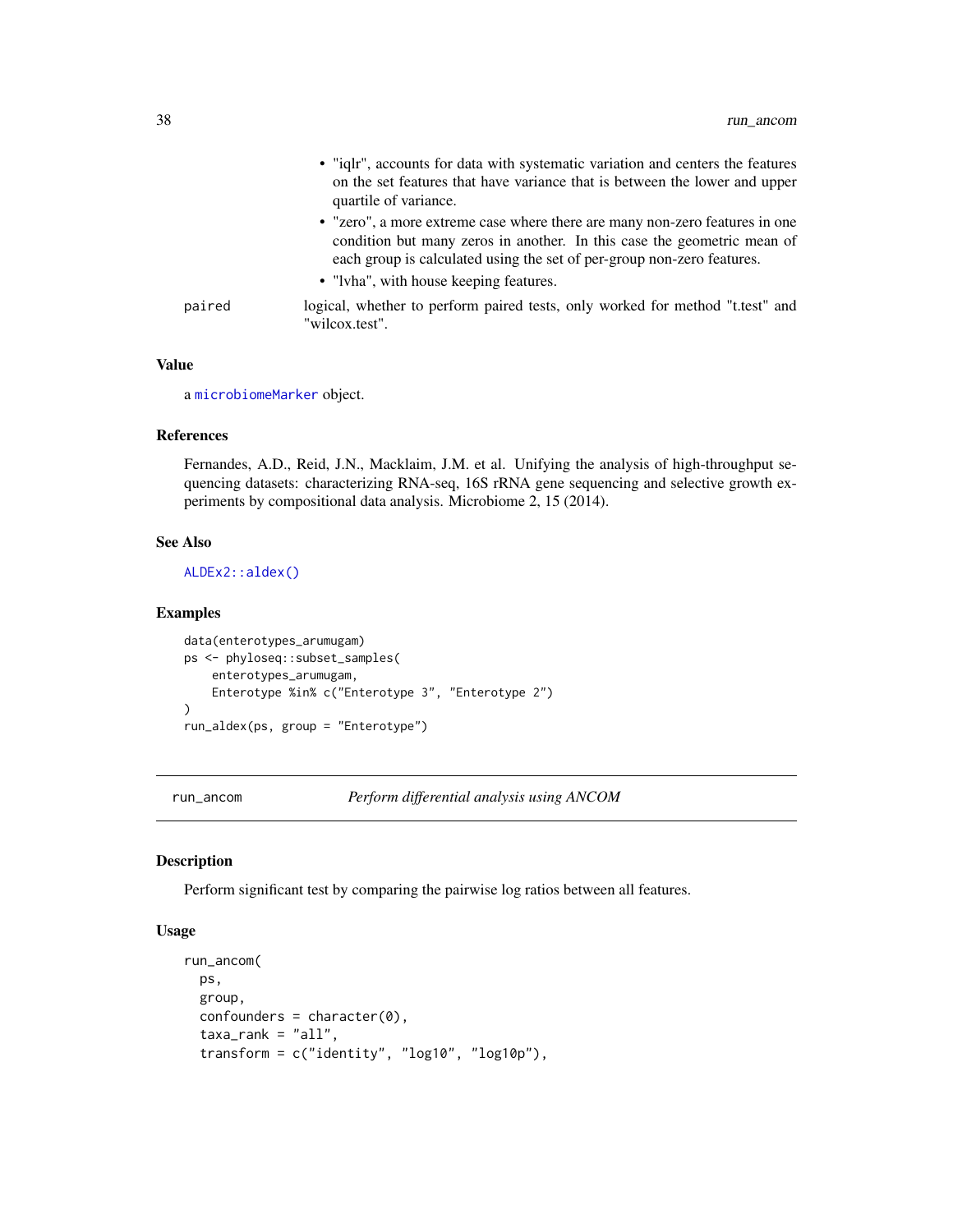```
norm = "TSS",norm_para = list(),
 p_adjust = c("none", "fdr", "bonferroni", "holm", "hochberg", "hommel", "BH", "BY"),
 pvalue_cutoff = 0.05,
 W_{\text{cutoff}} = 0.75\mathcal{L}
```

| ps          | a phyloseq-class object.                                                                                                                                                                                                                                                                                                                                                                                                                                                                                                                                                                                                                                                                                                                                                                                                                                                                                                                                                                                                               |
|-------------|----------------------------------------------------------------------------------------------------------------------------------------------------------------------------------------------------------------------------------------------------------------------------------------------------------------------------------------------------------------------------------------------------------------------------------------------------------------------------------------------------------------------------------------------------------------------------------------------------------------------------------------------------------------------------------------------------------------------------------------------------------------------------------------------------------------------------------------------------------------------------------------------------------------------------------------------------------------------------------------------------------------------------------------|
| group       | character, the variable to set the group.                                                                                                                                                                                                                                                                                                                                                                                                                                                                                                                                                                                                                                                                                                                                                                                                                                                                                                                                                                                              |
| confounders | character vector, the confounding variables to be adjusted. default character (0),<br>indicating no confounding variable.                                                                                                                                                                                                                                                                                                                                                                                                                                                                                                                                                                                                                                                                                                                                                                                                                                                                                                              |
| taxa_rank   | character to specify taxonomic rank to perform differential analysis on. Should<br>be one of phyloseq:: rank_names(phyloseq), or "all" means to summarize the<br>$taxa$ by the top taxa ranks (summarize_taxa(ps, level = rank_names(ps)[1])),<br>or "none" means perform differential analysis on the original taxa (taxa_names(phyloseq),<br>e.g., OTU or ASV).                                                                                                                                                                                                                                                                                                                                                                                                                                                                                                                                                                                                                                                                      |
| transform   | character, the methods used to transform the microbial abundance. See transform_abundances()<br>for more details. The options include:                                                                                                                                                                                                                                                                                                                                                                                                                                                                                                                                                                                                                                                                                                                                                                                                                                                                                                 |
|             | • "identity", return the original data without any transformation.<br>• "log10", the transformation is log10(object), and if the data contains ze-<br>ros the transformation is $log10(1 + object)$ .<br>• " $log 10p$ ", the transformation is $log 10(1 + object)$ .                                                                                                                                                                                                                                                                                                                                                                                                                                                                                                                                                                                                                                                                                                                                                                 |
| norm        | the methods used to normalize the microbial abundance data. See normalize()<br>for more details. Options include:                                                                                                                                                                                                                                                                                                                                                                                                                                                                                                                                                                                                                                                                                                                                                                                                                                                                                                                      |
|             | • "none": do not normalize.<br>• "rarefy": random subsampling counts to the smallest library size in the data<br>set.<br>• "TSS": total sum scaling, also referred to as "relative abundance", the abun-<br>dances were normalized by dividing the corresponding sample library size.<br>• "TMM": trimmed mean of m-values. First, a sample is chosen as reference.<br>The scaling factor is then derived using a weighted trimmed mean over<br>the differences of the log-transformed gene-count fold-change between the<br>sample and the reference.<br>• "RLE", relative log expression, RLE uses a pseudo-reference calculated<br>using the geometric mean of the gene-specific abundances over all samples.<br>The scaling factors are then calculated as the median of the gene counts<br>ratios between the samples and the reference.<br>• "CSS": cumulative sum scaling, calculates scaling factors as the cumulative<br>sum of gene abundances up to a data-derived threshold.<br>• "CLR": centered log-ratio normalization. |
|             | • "CPM": pre-sample normalization of the sum of the values to 1e+06.                                                                                                                                                                                                                                                                                                                                                                                                                                                                                                                                                                                                                                                                                                                                                                                                                                                                                                                                                                   |
| norm_para   | named list. other arguments passed to specific normalization methods. Most<br>users will not need to pass any additional arguments here.                                                                                                                                                                                                                                                                                                                                                                                                                                                                                                                                                                                                                                                                                                                                                                                                                                                                                               |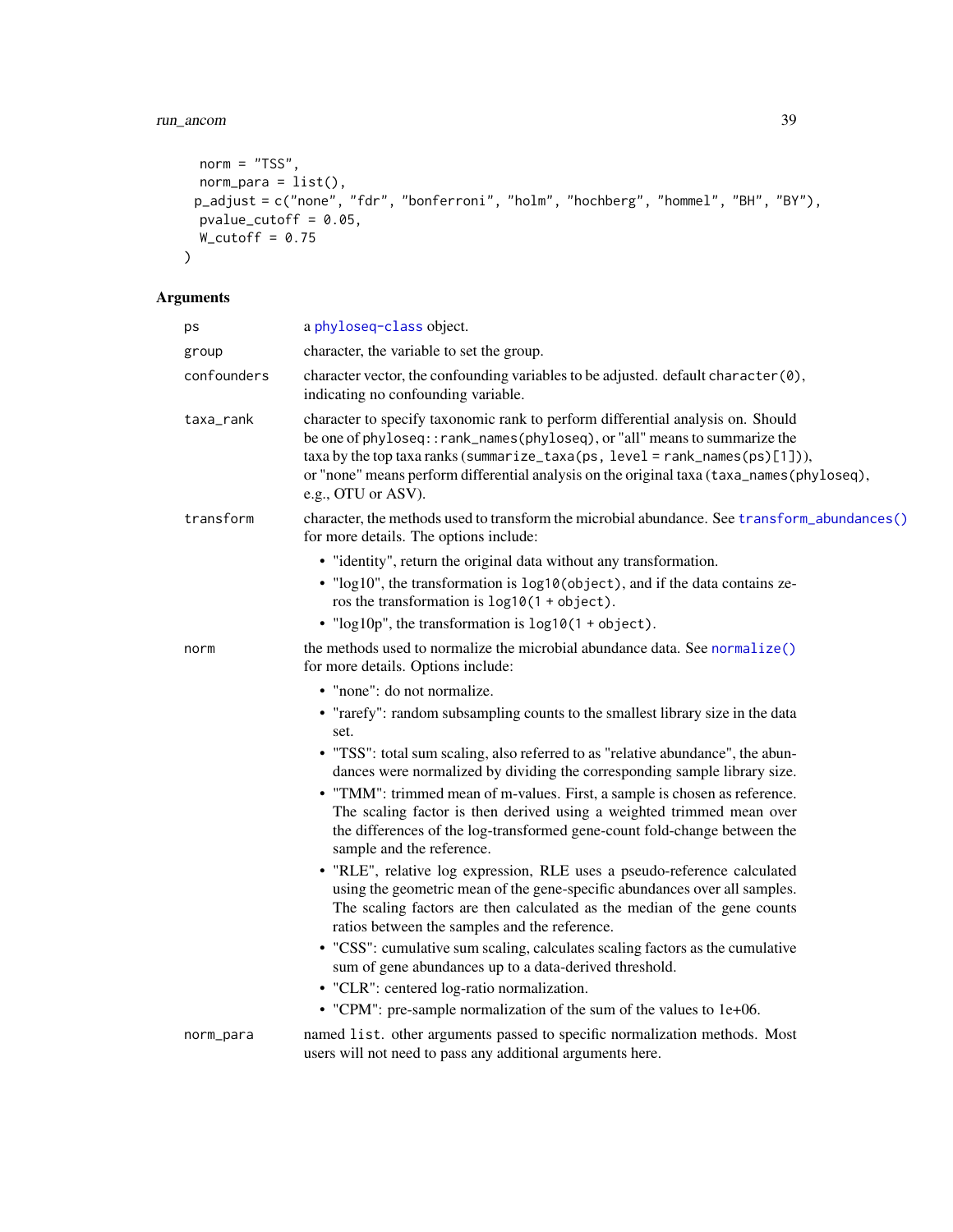| p_adjust | method for multiple test correction, default none, for more details see stats::p.adjust. |
|----------|------------------------------------------------------------------------------------------|
|          | position position of the statistical tests, default 0.05.                                |
| W cutoff | lower bound for the proportion for the W-statistic, default 0.7.                         |

In an experiment with only two treatments, this tests the following hypothesis for feature  $i$ :

$$
H_{0i}: E(log(\mu_i^1)) = E(log(\mu_i^2))
$$

where  $\mu_i^1$  and  $\mu_i^2$  are the mean abundances for feature i in the two groups.

The developers of this method recommend the following significance tests if there are 2 groups, use non-parametric Wilcoxon rank sum test [stats::wilcox.test\(\)](#page-0-0). If there are more than 2 groups, use nonparametric [stats::kruskal.test\(\)](#page-0-0) or one-way ANOVA [stats::aov\(\)](#page-0-0).

#### Value

a [microbiomeMarker](#page-19-0) object, in which the slot of marker\_table contains four variables:

- feature, significantly different features.
- enrich\_group, the class of the differential features enriched.
- effect\_size, differential means for two groups, or F statistic for more than two groups.
- W, the W-statistic, number of features that a single feature is tested to be significantly different against.

#### Author(s)

Huang Lin, Yang Cao

#### References

Mandal et al. "Analysis of composition of microbiomes: a novel method for studying microbial composition", Microbial Ecology in Health & Disease, (2015), 26.

#### Examples

```
data(enterotypes_arumugam)
ps <- phyloseq::subset_samples(
    enterotypes_arumugam,
    Enterotype %in% c("Enterotype 3", "Enterotype 2")
\mathcal{L}run_ancom(ps, group = "Enterotype")
```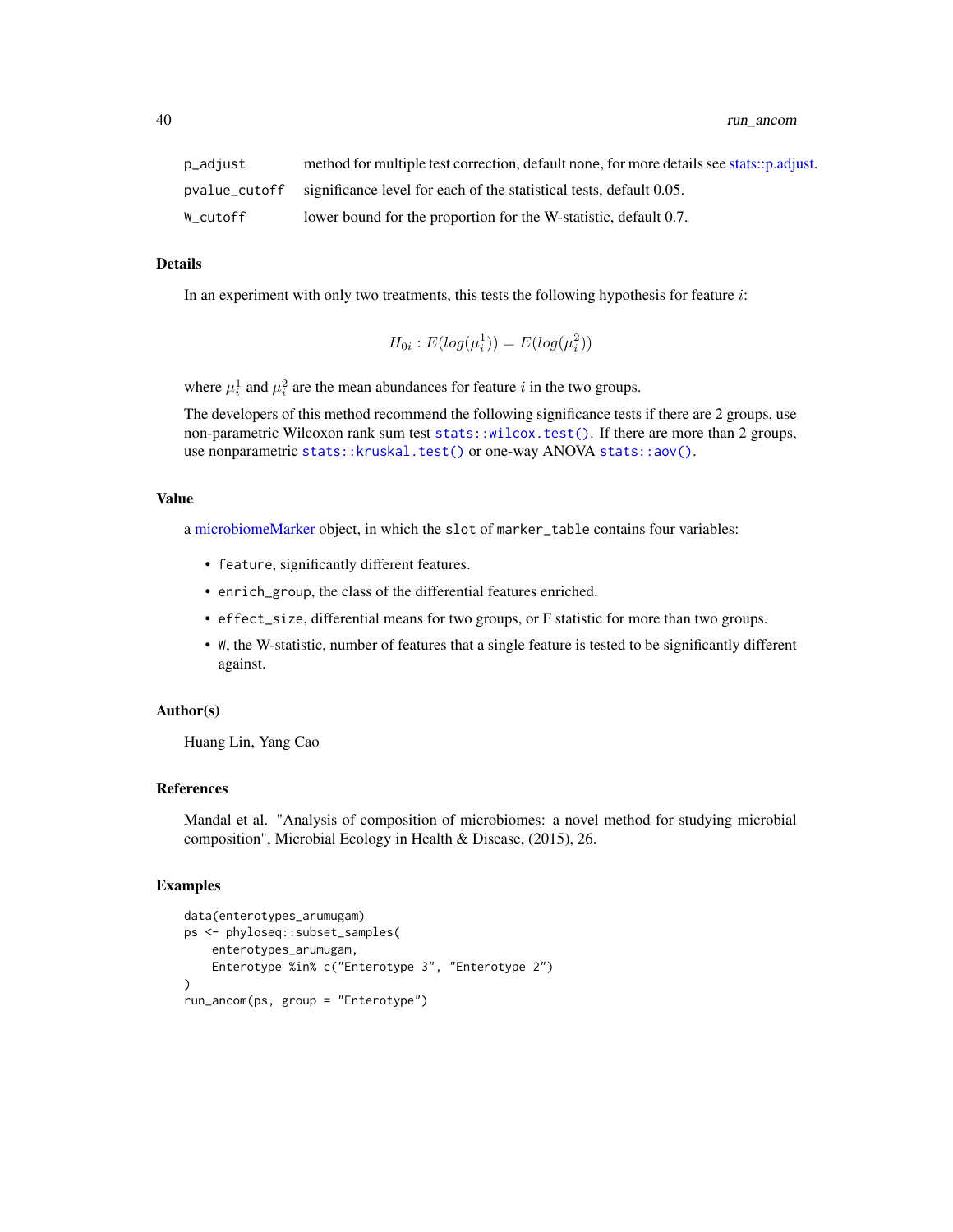<span id="page-40-0"></span>run\_ancombc *Differential analysis of compositions of microbiomes with bias correction (ANCOM-BC).*

## Description

Differential abundance analysis for microbial absolute abundance data. This function is a wrapper of [ANCOMBC::ancombc\(\)](#page-0-0).

#### Usage

```
run_ancombc(
 ps,
 group,
 confounders = character(0),
 contrast = NULL,
 taxa\_rank = "all",transform = c("identity", "log10", "log10p"),
 norm = "none",norm\_para = list(),
 p_adjust = c("none", "fdr", "bonferroni", "holm", "hochberg", "hommel", "BH", "BY"),
 prv_cut = 0.1,
 lib-cut = 0,struc_zero = FALSE,
 neg\_lb = FALSE,tol = 1e-05,max\_iter = 100,
 conserve = FALSE,
 pvalue_cutoff = 0.05
)
```

| ps          | a phyloseq::phyloseq object, which consists of a feature table, a sample meta-<br>data and a taxonomy table.                                                                                                                                                                                                                                                      |
|-------------|-------------------------------------------------------------------------------------------------------------------------------------------------------------------------------------------------------------------------------------------------------------------------------------------------------------------------------------------------------------------|
| group       | the name of the group variable in metadata. Specifying group is required for<br>detecting structural zeros and performing global test.                                                                                                                                                                                                                            |
| confounders | character vector, the confounding variables to be adjusted. default character $(0)$ ,<br>indicating no confounding variable.                                                                                                                                                                                                                                      |
| contrast    | this parameter only used for two groups comparison while there are multiple<br>groups. For more please see the following details.                                                                                                                                                                                                                                 |
| taxa_rank   | character to specify taxonomic rank to perform differential analysis on. Should<br>be one of phyloseq::rank_names(phyloseq), or "all" means to summarize the<br>taxa by the top taxa ranks (summarize_taxa(ps, level = rank_names(ps)[1])),<br>or "none" means perform differential analysis on the original taxa (taxa_names(phyloseq),<br>e.g., OTU or $ASV$ ). |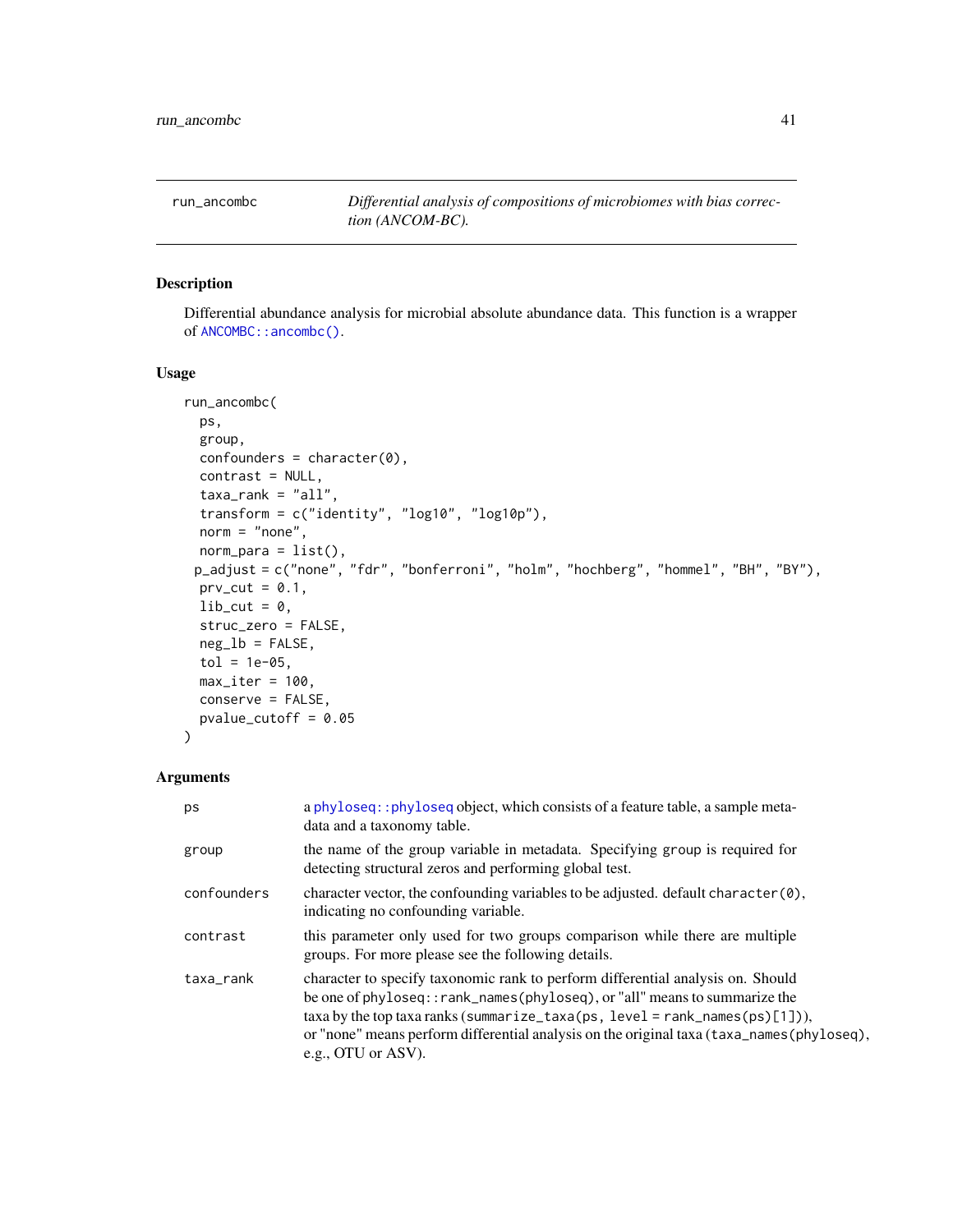| transform     | character, the methods used to transform the microbial abundance. See transform_abundances()<br>for more details. The options include:                                                                |
|---------------|-------------------------------------------------------------------------------------------------------------------------------------------------------------------------------------------------------|
|               | • "identity", return the original data without any transformation (default).                                                                                                                          |
|               | • "log10", the transformation is log10(object), and if the data contains ze-<br>ros the transformation is $log10(1 + object)$ .                                                                       |
|               | • " $log 10p$ ", the transformation is $log 10(1 + object)$ .                                                                                                                                         |
| norm          | the methods used to normalize the microbial abundance data. See normalize()<br>for more details. Options include:                                                                                     |
|               | • "none": do not normalize.                                                                                                                                                                           |
|               | • "rarefy": random subsampling counts to the smallest library size in the data<br>set.                                                                                                                |
|               | • "TSS": total sum scaling, also referred to as "relative abundance", the abun-<br>dances were normalized by dividing the corresponding sample library size.                                          |
|               | • "TMM": trimmed mean of m-values. First, a sample is chosen as reference.                                                                                                                            |
|               | The scaling factor is then derived using a weighted trimmed mean over                                                                                                                                 |
|               | the differences of the log-transformed gene-count fold-change between the<br>sample and the reference.                                                                                                |
|               | • "RLE", relative log expression, RLE uses a pseudo-reference calculated                                                                                                                              |
|               | using the geometric mean of the gene-specific abundances over all samples.                                                                                                                            |
|               | The scaling factors are then calculated as the median of the gene counts<br>ratios between the samples and the reference.                                                                             |
|               | • "CSS": cumulative sum scaling, calculates scaling factors as the cumulative<br>sum of gene abundances up to a data-derived threshold.                                                               |
|               | • "CLR": centered log-ratio normalization.                                                                                                                                                            |
|               | • "CPM": pre-sample normalization of the sum of the values to 1e+06.                                                                                                                                  |
| norm_para     | named list. other arguments passed to specific normalization methods. Most<br>users will not need to pass any additional arguments here.                                                              |
| p_adjust      | method to adjust p-values by. Default is "holm". Options include "holm",<br>"hochberg", "hommel", "bonferroni", "BH", "BY", "fdr", "none". See stats::p.adjust()<br>for more details.                 |
| prv_cut       | a numerical fraction between 0 and 1. Taxa with prevalences less than prv_cut<br>will be excluded in the analysis. Default is 0.10.                                                                   |
| lib_cut       | a numerical threshold for filtering samples based on library sizes. Samples with<br>library sizes less than lib_cut will be excluded in the analysis. Default is 0, i.e.<br>do not filter any sample. |
| struc_zero    | whether to detect structural zeros. Default is FALSE.                                                                                                                                                 |
| $neg_l$       | whether to classify a taxon as a structural zero in the corresponding study group<br>using its asymptotic lower bound. Default is FALSE.                                                              |
| tol           | the iteration convergence tolerance for the E-M algorithm. Default is 1e-05.                                                                                                                          |
| max_iter      | the maximum number of iterations for the E-M algorithm. Default is 100.                                                                                                                               |
| conserve      | whether to use a conservative variance estimate of the test statistic. It is recom-                                                                                                                   |
|               | mended if the sample size is small and/or the number of differentially abundant<br>taxa is believed to be large. Default is FALSE.                                                                    |
| pvalue_cutoff | level of significance. Default is 0.05.                                                                                                                                                               |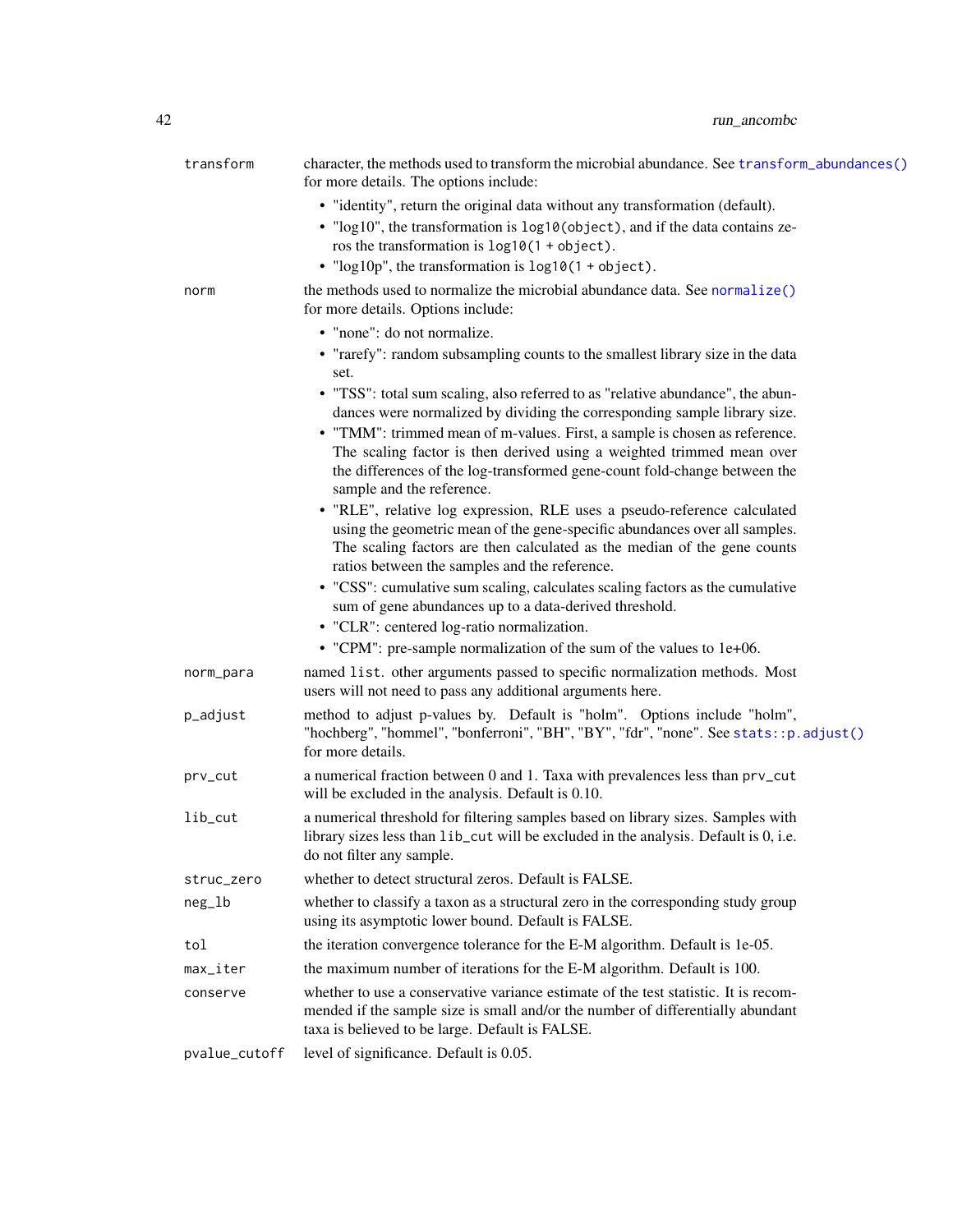## run\_deseq2 43

## Details

contrast must be a two length character or NULL (default). It is only required to set manually for two groups comparison when there are multiple groups. The order determines the direction of comparison, the first element is used to specify the reference group (control). This means that, the first element is the denominator for the fold change, and the second element is used as baseline (numerator for fold change). Otherwise, users do required to concern this parameter (set as default NULL), and if there are two groups, the first level of groups will set as the reference group; if there are multiple groups, it will perform an ANOVA-like testing to find markers which difference in any of the groups.

#### Value

a [microbiomeMarker](#page-19-0) object.

#### References

Lin, Huang, and Shyamal Das Peddada. "Analysis of compositions of microbiomes with bias correction." Nature communications 11.1 (2020): 1-11.

## See Also

[ANCOMBC::ancombc](#page-0-0)

#### Examples

```
data(enterotypes_arumugam)
ps <- phyloseq::subset_samples(
    enterotypes_arumugam,
   Enterotype %in% c("Enterotype 3", "Enterotype 2")
)
run_ancombc(ps, group = "Enterotype")
```
<span id="page-42-0"></span>run\_deseq2 *Perform DESeq differential analysis*

#### Description

Differential expression analysis based on the Negative Binomial distribution using DESeq2.

#### Usage

```
run_deseq2(
  ps,
  group,
  confounders = character(0),
  contrast = NULL,
  taxa<sub>rank</sub> = "all",norm = "RLE",
```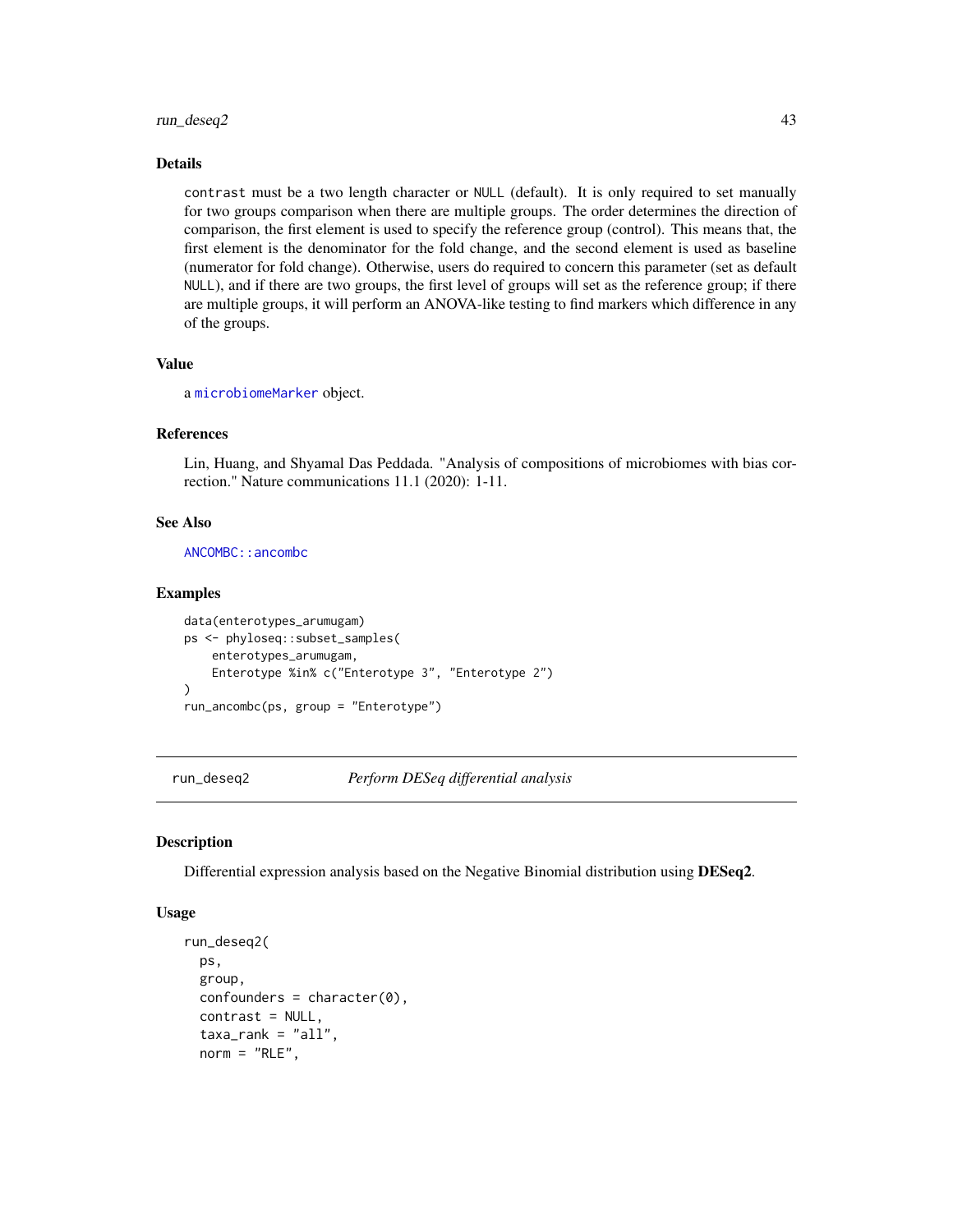# 44 run\_deseq2

```
norm\_para = list(),
  transform = c("identity", "log10", "log10p"),
  fitType = c("parametric", "local", "mean", "glmGamPoi"),
 sfType = "poscounts",
 betaPrior = FALSE,
 modelMatrixType,
 useT = FALSE,minmu = ifelse(fitType == "glmGamPoi", 1e-06, 0.5),
 p_adjust = c("none", "fdr", "bonferroni", "holm", "hochberg", "hommel", "BH", "BY"),
 pvalue_cutoff = 0.05,
  ...
\mathcal{L}
```

| ps          | a phyloseq:: phyloseq object.                                                                                                                                                                                                                                                                                                                                     |
|-------------|-------------------------------------------------------------------------------------------------------------------------------------------------------------------------------------------------------------------------------------------------------------------------------------------------------------------------------------------------------------------|
| group       | character, the variable to set the group, must be one of the var of the sample<br>metadata.                                                                                                                                                                                                                                                                       |
| confounders | character vector, the confounding variables to be adjusted. default character (0),<br>indicating no confounding variable.                                                                                                                                                                                                                                         |
| contrast    | this parameter only used for two groups comparison while there are multiple<br>groups. For more please see the following details.                                                                                                                                                                                                                                 |
| taxa_rank   | character to specify taxonomic rank to perform differential analysis on. Should<br>be one of phyloseq:: rank_names(phyloseq), or "all" means to summarize the<br>$taxa by the top taxa ranks (summarize\_taxa(ps, level = rank_names(ps)[1]),$<br>or "none" means perform differential analysis on the original taxa (taxa_names(phyloseq),<br>e.g., OTU or ASV). |
| norm        | the methods used to normalize the microbial abundance data. See normalize()<br>for more details. Options include:                                                                                                                                                                                                                                                 |
|             | • "none": do not normalize.                                                                                                                                                                                                                                                                                                                                       |
|             | • "rarefy": random subsampling counts to the smallest library size in the data<br>set.                                                                                                                                                                                                                                                                            |
|             | • "TMM": trimmed mean of m-values. First, a sample is chosen as reference.                                                                                                                                                                                                                                                                                        |
|             | The scaling factor is then derived using a weighted trimmed mean over                                                                                                                                                                                                                                                                                             |
|             | the differences of the log-transformed gene-count fold-change between the<br>sample and the reference.                                                                                                                                                                                                                                                            |
|             | • "RLE", relative log expression, RLE uses a pseudo-reference calculated                                                                                                                                                                                                                                                                                          |
|             | using the geometric mean of the gene-specific abundances over all samples.                                                                                                                                                                                                                                                                                        |
|             | The scaling factors are then calculated as the median of the gene counts<br>ratios between the samples and the reference.                                                                                                                                                                                                                                         |
|             | • "CSS": cumulative sum scaling, calculates scaling factors as the cumulative<br>sum of gene abundances up to a data-derived threshold.                                                                                                                                                                                                                           |
| norm_para   | arguments passed to specific normalization methods. Most users will not need<br>to pass any additional arguments here.                                                                                                                                                                                                                                            |
| transform   | character, the methods used to transform the microbial abundance. See transform_abundances()<br>for more details. The options include:                                                                                                                                                                                                                            |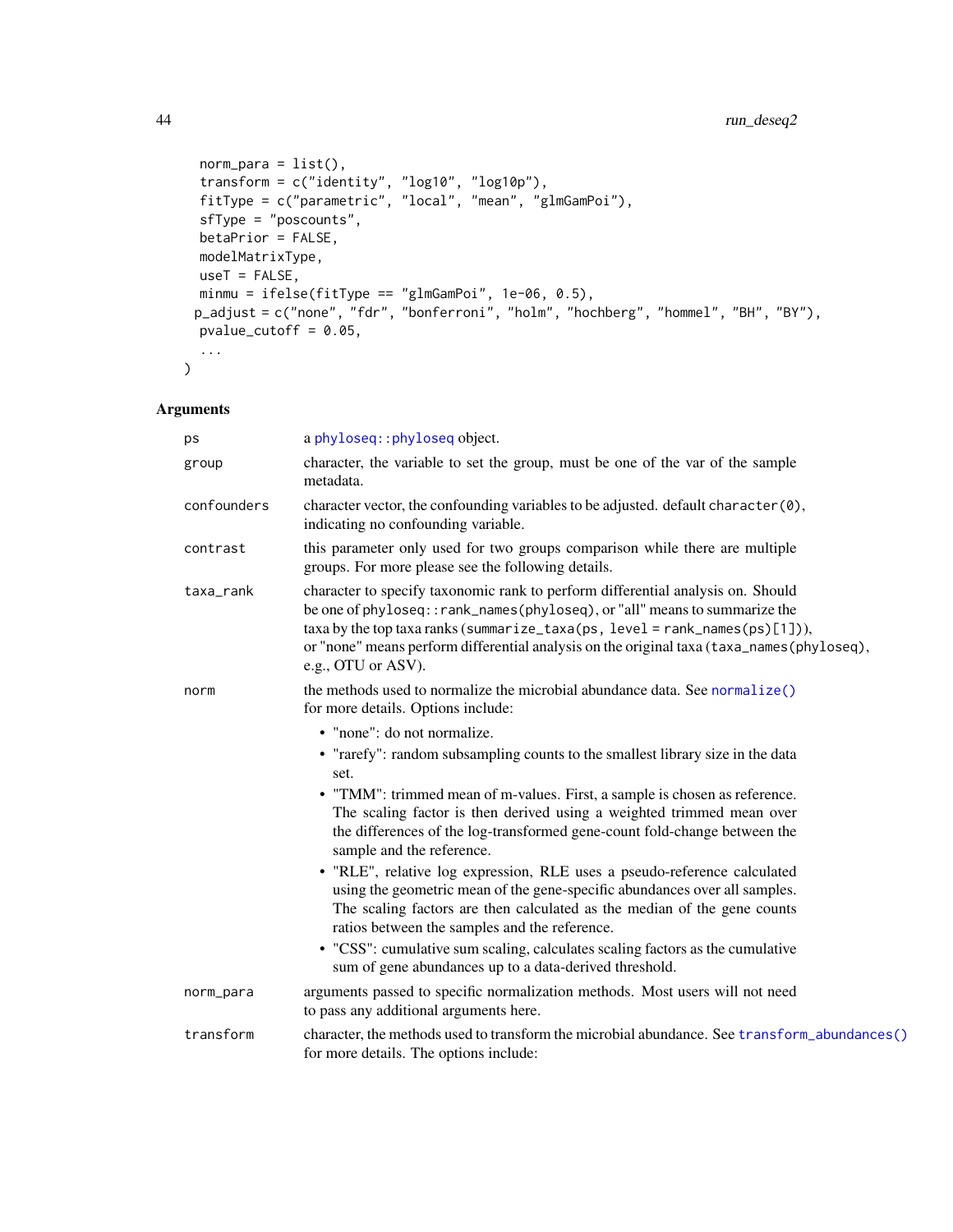|               | • "identity", return the original data without any transformation (default).<br>• "log10", the transformation is log10(object), and if the data contains ze-<br>ros the transformation is $log10(1 + object)$ .<br>• " $log 10p$ ", the transformation is $log 10(1 + object)$ .<br>fitType, sfType, betaPrior, modelMatrixType, useT, minmu |
|---------------|----------------------------------------------------------------------------------------------------------------------------------------------------------------------------------------------------------------------------------------------------------------------------------------------------------------------------------------------|
|               | these seven parameters are inherited form DESeq2::DESeq().                                                                                                                                                                                                                                                                                   |
|               | • fitType, either "parametric", "local", "mean", or "glmGamPoi" for the<br>type of fitting of dispersions to the mean intensity.                                                                                                                                                                                                             |
|               | • sfType, either "ratio", "poscounts", or "iterate" for the type of size factor<br>estimation. We recommend to use "poscounts".                                                                                                                                                                                                              |
|               | • betaPrior, whether or not to put a zero-mean normal prior on the non-<br>intercept coefficients.                                                                                                                                                                                                                                           |
|               | • modelMatrixType, either "standard" or "expanded", which describe how<br>the model matrix,                                                                                                                                                                                                                                                  |
|               | • use T, logical, where Wald statistics are assumed to follow a standard Nor-<br>mal.                                                                                                                                                                                                                                                        |
|               | • minmu, lower bound on the estimated count for fitting gene-wise dispersion.                                                                                                                                                                                                                                                                |
|               | For more details, see DESeq2::DESeq(). Most users will not need to set this<br>arguments (just use the defaults).                                                                                                                                                                                                                            |
| p_adjust      | method for multiple test correction, default none, for more details see stats::p.adjust.                                                                                                                                                                                                                                                     |
| pvalue_cutoff | pvalue_cutoff numeric, p value cutoff, default 0.05.                                                                                                                                                                                                                                                                                         |
| $\cdots$      | extra parameters passed to DESeq2:: DESeq().                                                                                                                                                                                                                                                                                                 |
|               |                                                                                                                                                                                                                                                                                                                                              |

Note: DESeq2 requires the input is raw counts (un-normalized counts), as only the counts values allow assessing the measurement precision correctly. For more details see the vignette of DESeq2 (vignette("DESeq2")).

Thus, this function only supports "none", "rarefy", "RLE", "CSS", and "TMM" normalization methods. We strongly recommend using the "RLE" method (default normalization method in the DE-Seq2 package). The other normalization methods are used for expert users and comparisons among different normalization methods.

For two groups comparison, this function utilizes the Wald test (defined by [DESeq2::nbinomWaldTest\(\)](#page-0-0)) for hypothesis testing. A Wald test statistic is computed along with a probability (p-value) that a test statistic at least as extreme as the observed value were selected at random. contrasts are used to specify which two groups to compare. The order of the names determines the direction of fold change that is reported.

Likelihood ratio test (LRT) is used to identify the genes that significantly changed across all the different levels for multiple groups comparisons. The LRT identified the significant features by comparing the full model to the reduced model. It is testing whether a feature removed in the reduced model explains a significant variation in the data.

contrast must be a two length character or NULL (default). It is only required to set manually for two groups comparison when there are multiple groups. The order determines the direction of comparison, the first element is used to specify the reference group (control). This means that, the first element is the denominator for the fold change, and the second element is used as baseline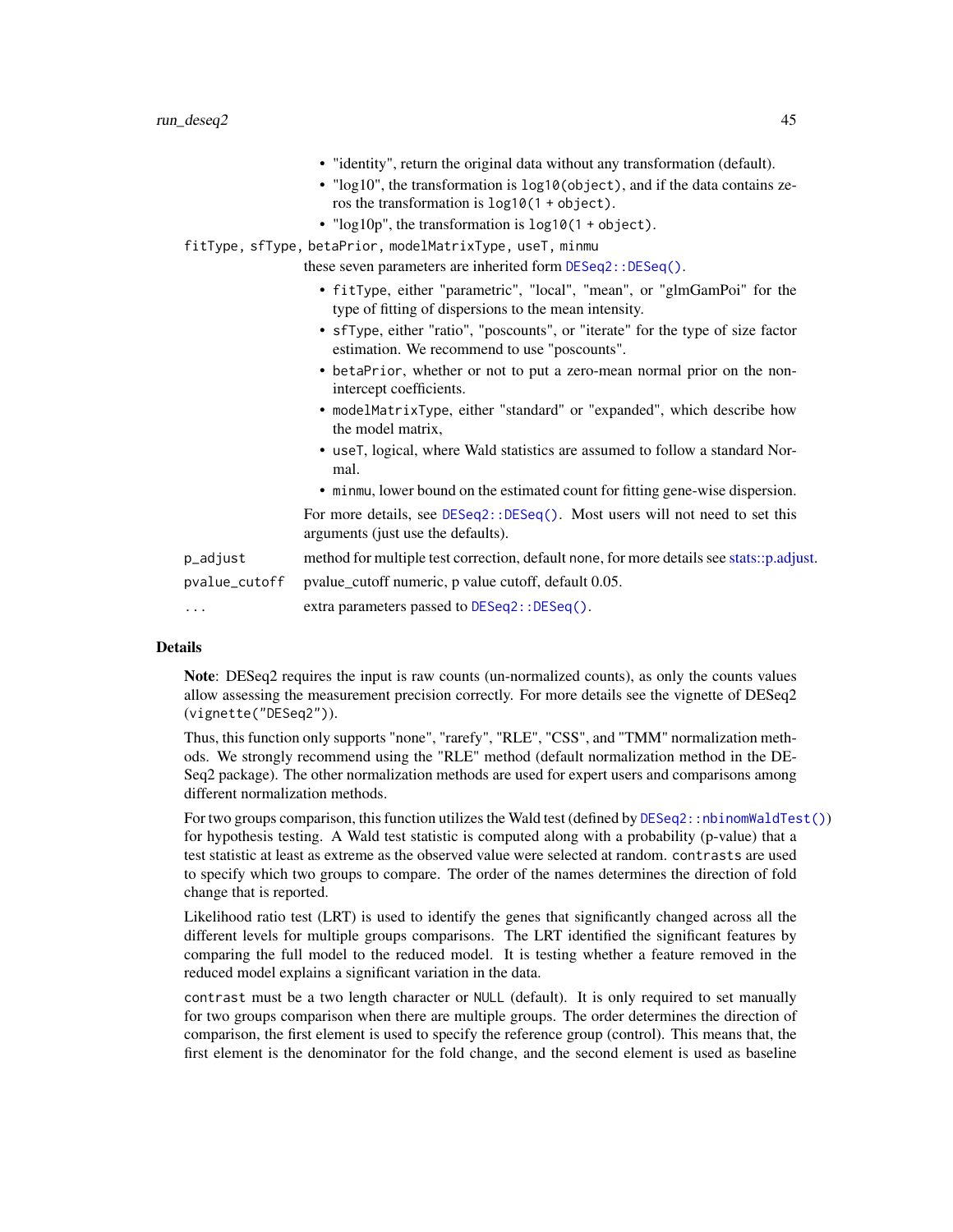(numerator for fold change). Otherwise, users do required to concern this parameter (set as default NULL), and if there are two groups, the first level of groups will set as the reference group; if there are multiple groups, it will perform an ANOVA-like testing to find markers which difference in any of the groups.

#### Value

a [microbiomeMarker](#page-19-0) object.

#### References

Love, Michael I., Wolfgang Huber, and Simon Anders. "Moderated estimation of fold change and dispersion for RNA-seq data with DESeq2." Genome biology 15.12 (2014): 1-21.

#### See Also

[DESeq2::results\(\)](#page-0-0),[DESeq2::DESeq\(\)](#page-0-0)

## Examples

```
data(enterotypes_arumugam)
ps <- phyloseq::subset_samples(
    enterotypes_arumugam,
   Enterotype %in% c("Enterotype 3", "Enterotype 2")) %>%
   phyloseq::subset_taxa(Phylum %in% c("Firmicutes"))
run_deseq2(ps, group = "Enterotype")
```
<span id="page-45-0"></span>run\_edger *Perform differential analysis using edgeR*

#### Description

Differential expression analysis based on the Negative Binomial distribution using edgeR.

#### Usage

```
run_edger(
 ps,
  group,
  confounders = character(0),
  contrast = NULL,
  taxa\_rank = "all",method = c("LRT", "QLFT"),
  transform = c("identity", "log10", "log10p"),
  norm = "TMM".norm\_para = list(),
 disp\_para = list(),
 p_adjust = c("none", "fdr", "bonferroni", "holm", "hochberg", "hommel", "BH", "BY"),
```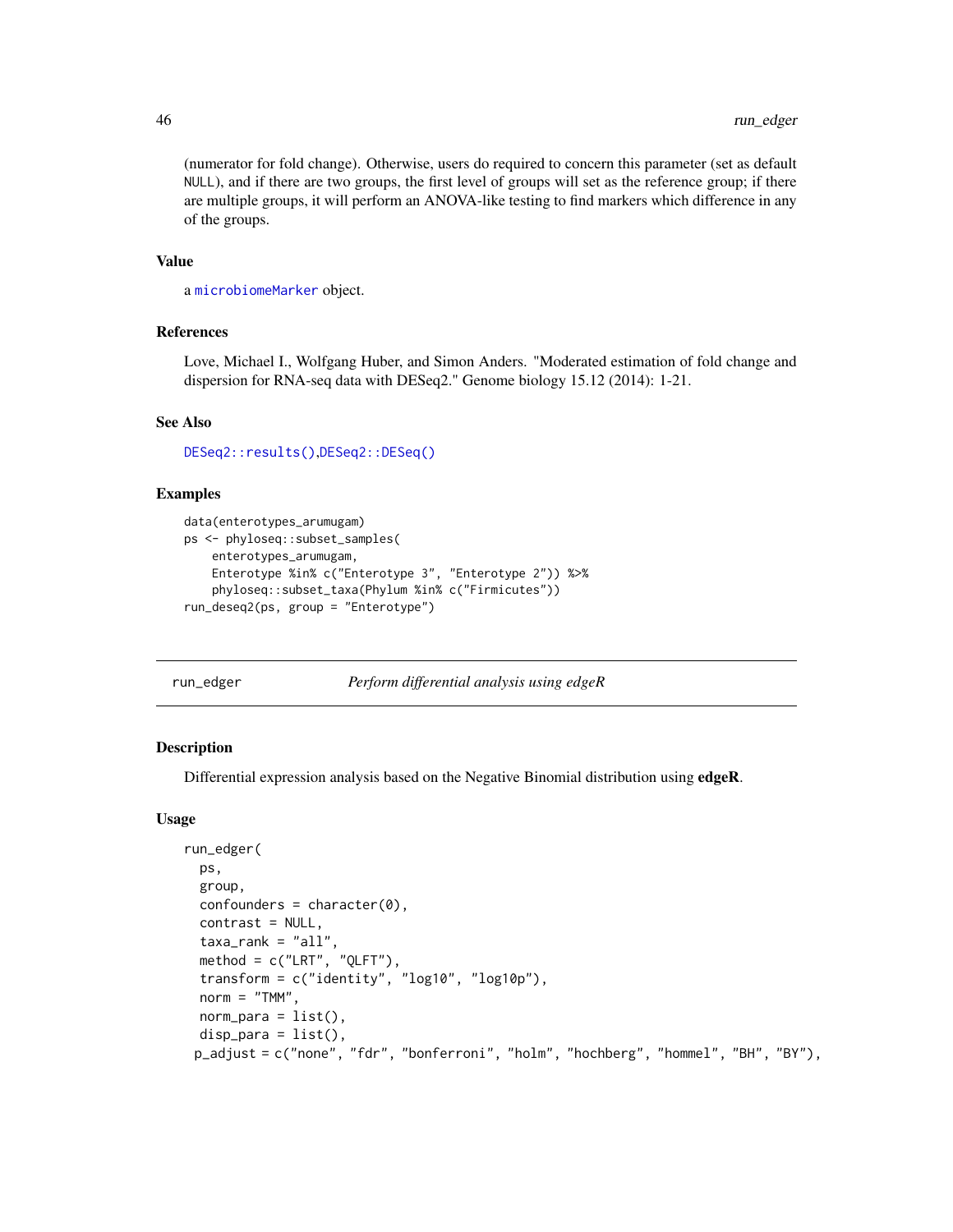# run\_edger 47

```
pvalue_cutoff = 0.05,
 ...
\big)
```

| ps          | ps a phyloseq:: phyloseq object.                                                                                                                                                                                                                                                                                                                                  |
|-------------|-------------------------------------------------------------------------------------------------------------------------------------------------------------------------------------------------------------------------------------------------------------------------------------------------------------------------------------------------------------------|
| group       | character, the variable to set the group, must be one of the var of the sample<br>metadata.                                                                                                                                                                                                                                                                       |
| confounders | character vector, the confounding variables to be adjusted. default character (0),<br>indicating no confounding variable.                                                                                                                                                                                                                                         |
| contrast    | this parameter only used for two groups comparison while there are multiple<br>groups. For more please see the following details.                                                                                                                                                                                                                                 |
| taxa_rank   | character to specify taxonomic rank to perform differential analysis on. Should<br>be one of phyloseq:: rank_names(phyloseq), or "all" means to summarize the<br>$taxa by the top taxa ranks (summarize\_taxa(ps, level = rank_names(ps)[1]),$<br>or "none" means perform differential analysis on the original taxa (taxa_names(phyloseq),<br>e.g., OTU or ASV). |
| method      | character, used for differential analysis, please see details below for more info.                                                                                                                                                                                                                                                                                |
| transform   | character, the methods used to transform the microbial abundance. See transform_abundances()<br>for more details. The options include:                                                                                                                                                                                                                            |
|             | • "identity", return the original data without any transformation (default).<br>• "log10", the transformation is log10(object), and if the data contains ze-<br>ros the transformation is $log10(1 + object)$ .<br>• " $log 10p$ ", the transformation is $log 10(1 + object)$ .                                                                                  |
| norm        | the methods used to normalize the microbial abundance data. See normalize()<br>for more details. Options include:                                                                                                                                                                                                                                                 |
|             | • "none": do not normalize.                                                                                                                                                                                                                                                                                                                                       |
|             | • "rarefy": random subsampling counts to the smallest library size in the data<br>set.                                                                                                                                                                                                                                                                            |
|             | • "TSS": total sum scaling, also referred to as "relative abundance", the abun-<br>dances were normalized by dividing the corresponding sample library size.                                                                                                                                                                                                      |
|             | • "TMM": trimmed mean of m-values. First, a sample is chosen as reference.<br>The scaling factor is then derived using a weighted trimmed mean over<br>the differences of the log-transformed gene-count fold-change between the<br>sample and the reference.                                                                                                     |
|             | • "RLE", relative log expression, RLE uses a pseudo-reference calculated<br>using the geometric mean of the gene-specific abundances over all samples.<br>The scaling factors are then calculated as the median of the gene counts<br>ratios between the samples and the reference.                                                                               |
|             | • "CSS": cumulative sum scaling, calculates scaling factors as the cumulative<br>sum of gene abundances up to a data-derived threshold.                                                                                                                                                                                                                           |
|             | • "CLR": centered log-ratio normalization.                                                                                                                                                                                                                                                                                                                        |
|             | • "CPM": pre-sample normalization of the sum of the values to 1e+06.                                                                                                                                                                                                                                                                                              |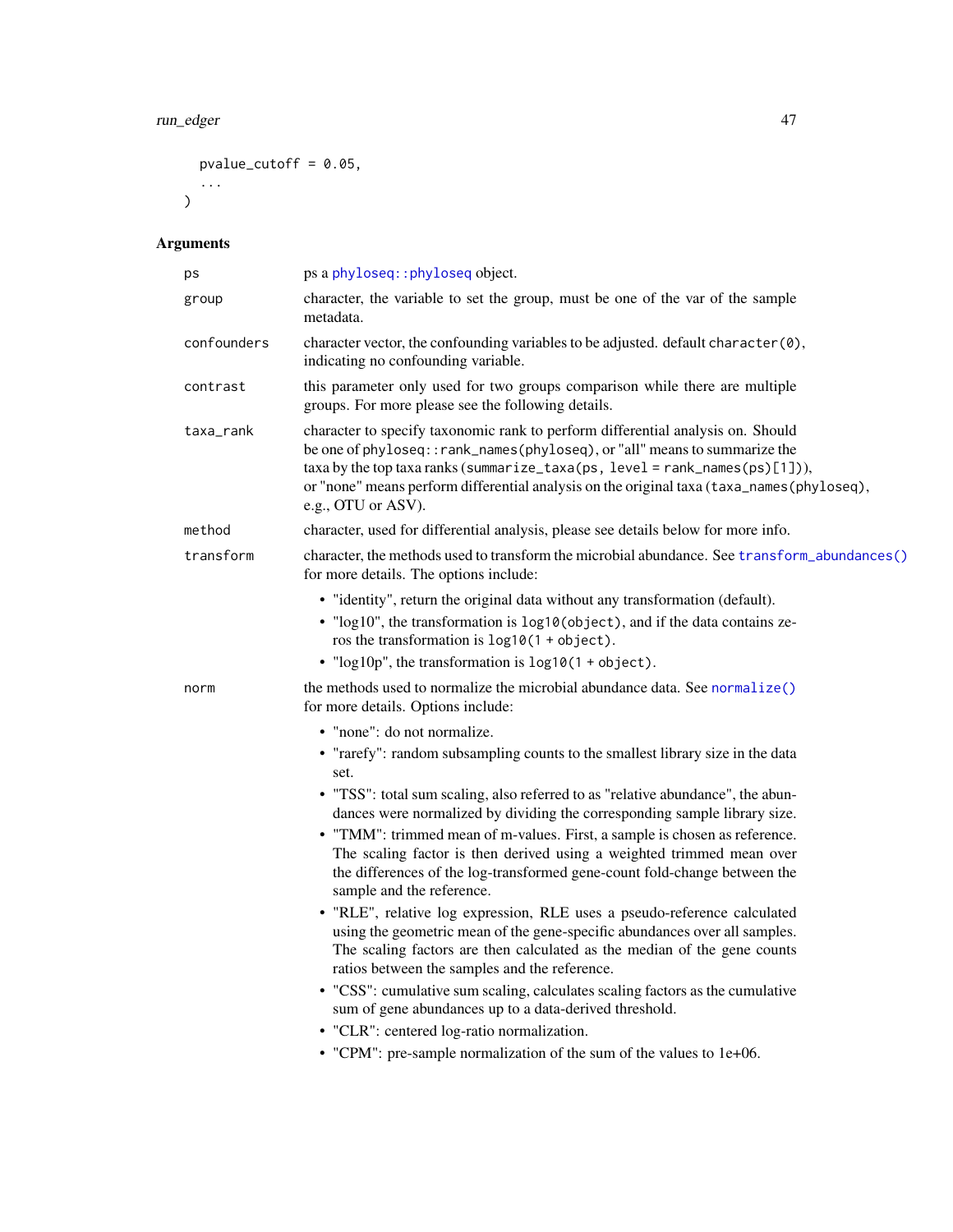| norm_para     | arguments passed to specific normalization methods. Most users will not need<br>to pass any additional arguments here.                                   |
|---------------|----------------------------------------------------------------------------------------------------------------------------------------------------------|
| disp_para     | additional arguments passed to edgeR::estimateDisp() used for dispersions<br>estimation. Most users will not need to pass any additional arguments here. |
| p_adjust      | method for multiple test correction, default none, for more details see stats::p.adjust.                                                                 |
| pvalue_cutoff | numeric, p value cutoff, default 0.05                                                                                                                    |
| $\ddotsc$     | extra arguments passed to the model. See edgeR:: $g1mQLFit()$ and edgeR:: $g1mFit()$<br>for more details.                                                |

Note that edgeR is designed to work with actual counts. This means that transformation is not required in any way before inputting them to edgeR.

There are two test methods for differential analysis in  $edge$ , likelihood ratio test (LRT) and quasilikelihood F-test (QLFT). The QLFT method is recommended as it allows stricter error rate control by accounting for the uncertainty in dispersion estimation.

contrast must be a two length character or NULL (default). It is only required to set manually for two groups comparison when there are multiple groups. The order determines the direction of comparison, the first element is used to specify the reference group (control). This means that, the first element is the denominator for the fold change, and the second element is used as baseline (numerator for fold change). Otherwise, users do required to concern this parameter (set as default NULL), and if there are two groups, the first level of groups will set as the reference group; if there are multiple groups, it will perform an ANOVA-like testing to find markers which difference in any of the groups.

#### Value

a [microbiomeMarker](#page-19-0) object.

# Author(s)

Yang Cao

#### References

Robinson, Mark D., and Alicia Oshlack. "A scaling normalization method for differential expression analysis of RNA-seq data." Genome biology 11.3 (2010): 1-9.

Robinson, Mark D., Davis J. McCarthy, and Gordon K. Smyth. "edgeR: a Bioconductor package for differential expression analysis of digital gene expression data." Bioinformatics 26.1 (2010): 139-140.

#### See Also

```
edgeR::glmFit(),edgeR::glmQLFit(),edgeR::estimateDisp() ,normalize()
```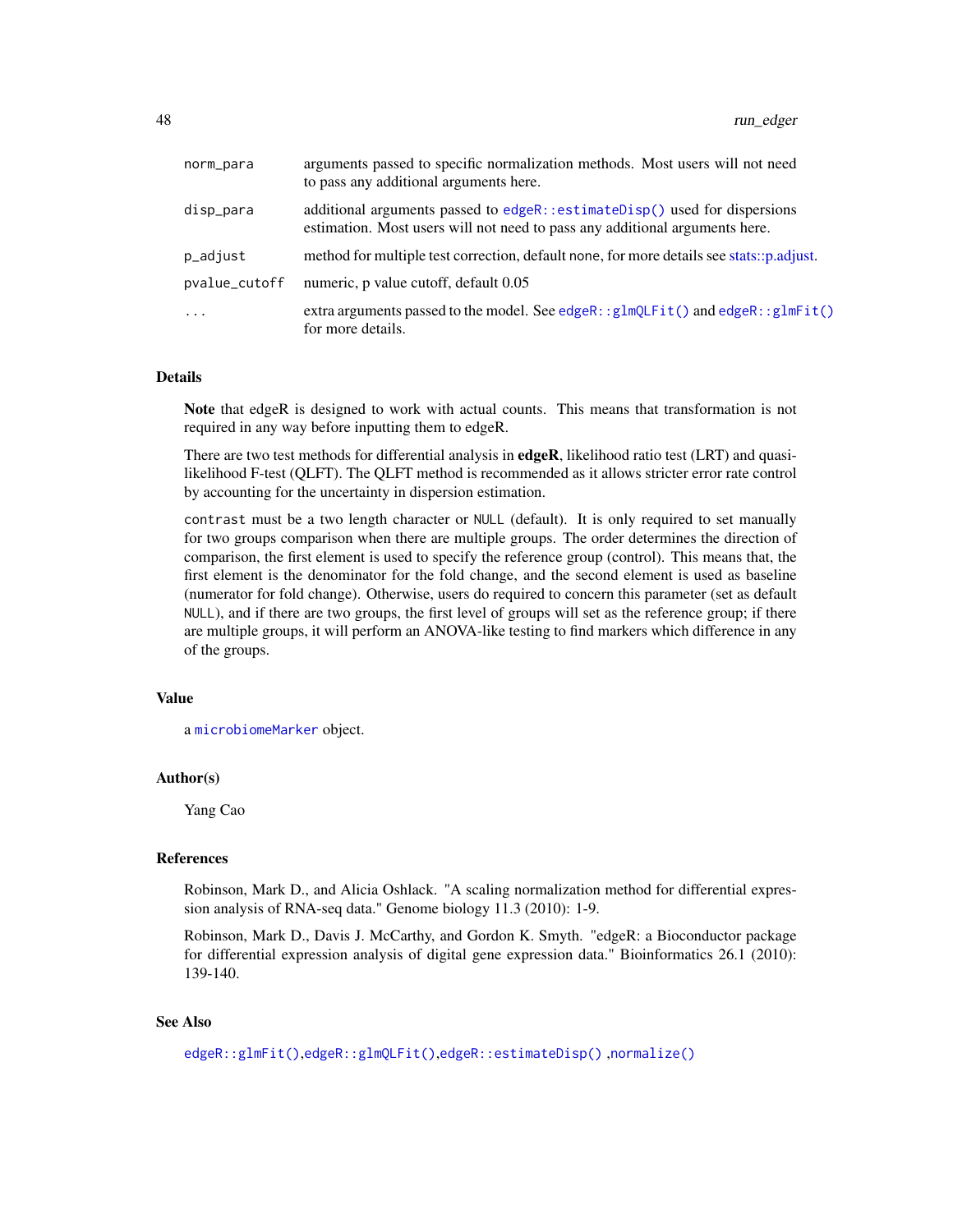#### run\_lefse 49

## Examples

```
data(enterotypes_arumugam)
ps <- phyloseq::subset_samples(
    enterotypes_arumugam,
    Enterotype %in% c("Enterotype 3", "Enterotype 2")
\lambdarun_edger(ps, group = "Enterotype")
```
<span id="page-48-0"></span>run\_lefse *Liner discriminant analysis (LDA) effect size (LEFSe) analysis*

#### Description

Perform Metagenomic LEFSe analysis based on phyloseq object.

#### Usage

```
run_lefse(
 ps,
  group,
  subgroup = NULL,
  taxa<sub>rank</sub> = "all",transform = c("identity", "log10", "log10p"),
  norm = "CPM",norm\_para = list(),
 kw\_cutoff = 0.05,
 lda_cutoff = 2,
 bootstrap_n = 30,
 bootstrap_fraction = 2/3,
 wilcoxon_cutoff = 0.05,
 multigrp_strat = FALSE,
 strict = c("0", "1", "2"),
  sample_min = 10,
 only_same_subgrp = FALSE,
  curv = FALSE)
```

| ps        | a phyloseq-class object                                                                                                                                                                                                                                                                                                                                          |
|-----------|------------------------------------------------------------------------------------------------------------------------------------------------------------------------------------------------------------------------------------------------------------------------------------------------------------------------------------------------------------------|
| group     | character, the column name to set the group                                                                                                                                                                                                                                                                                                                      |
| subgroup  | character, the column name to set the subgroup                                                                                                                                                                                                                                                                                                                   |
| taxa_rank | character to specify taxonomic rank to perform differential analysis on. Should<br>be one of phyloseq::rank_names(phyloseq), or "all" means to summarize the<br>$taxa$ by the top taxa ranks (summarize_taxa(ps, level = rank_names(ps)[1])),<br>or "none" means perform differential analysis on the original taxa (taxa_names(phyloseq),<br>e.g., OTU or ASV). |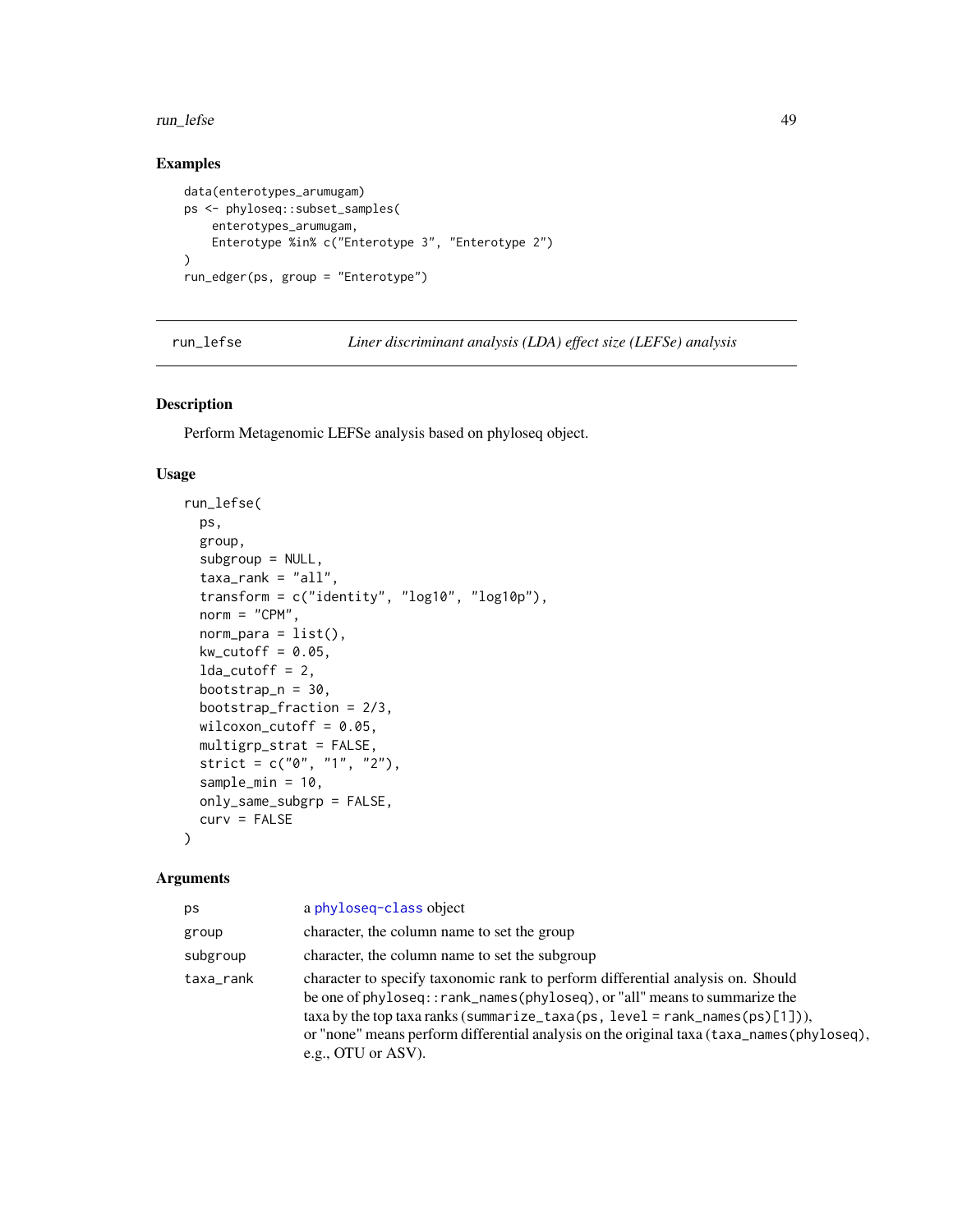| transform                         | character, the methods used to transform the microbial abundance. See transform_abundances()<br>for more details. The options include:                                                                                                                                                                           |
|-----------------------------------|------------------------------------------------------------------------------------------------------------------------------------------------------------------------------------------------------------------------------------------------------------------------------------------------------------------|
|                                   | • "identity", return the original data without any transformation (default).<br>· "log10", the transformation is log10(object), and if the data contains ze-<br>ros the transformation is $log10(1 + object)$ .                                                                                                  |
|                                   | • " $log 10p$ ", the transformation is $log 10(1 + object)$ .                                                                                                                                                                                                                                                    |
| norm                              | the methods used to normalize the microbial abundance data. See normalize()<br>for more details. Options include:                                                                                                                                                                                                |
|                                   | • "none": do not normalize.                                                                                                                                                                                                                                                                                      |
|                                   | • "rarefy": random subsampling counts to the smallest library size in the data<br>set.                                                                                                                                                                                                                           |
|                                   | • "TSS": total sum scaling, also referred to as "relative abundance", the abun-<br>dances were normalized by dividing the corresponding sample library size.                                                                                                                                                     |
|                                   | • "TMM": trimmed mean of m-values. First, a sample is chosen as reference.<br>The scaling factor is then derived using a weighted trimmed mean over<br>the differences of the log-transformed gene-count fold-change between the                                                                                 |
|                                   | sample and the reference.<br>• "RLE", relative log expression, RLE uses a pseudo-reference calculated<br>using the geometric mean of the gene-specific abundances over all samples.<br>The scaling factors are then calculated as the median of the gene counts<br>ratios between the samples and the reference. |
|                                   | • "CSS": cumulative sum scaling, calculates scaling factors as the cumulative<br>sum of gene abundances up to a data-derived threshold.<br>• "CLR": centered log-ratio normalization.<br>• "CPM": pre-sample normalization of the sum of the values to 1e+06.                                                    |
| norm_para                         | named list. other arguments passed to specific normalization methods. Most<br>users will not need to pass any additional arguments here.                                                                                                                                                                         |
| kw_cutoff                         | numeric, p value cutoff of kw test, default 0.05                                                                                                                                                                                                                                                                 |
| lda_cutoff                        | numeric, Ida score cutoff, default 2                                                                                                                                                                                                                                                                             |
| bootstrap_n<br>bootstrap_fraction | integer, the number of bootstrap iteration for LDA, default 30                                                                                                                                                                                                                                                   |
|                                   | numeric, the subsampling fraction value for each bootstrap iteration, default 2/3                                                                                                                                                                                                                                |
| wilcoxon_cutoff                   |                                                                                                                                                                                                                                                                                                                  |
|                                   | numeric, p value cutoff of wilcoxon test, default 0.05                                                                                                                                                                                                                                                           |
|                                   | multigrp_strat logical, for multiple group tasks, whether the test is performed in a one-against<br>one (more strict) or in a one-against all setting, default FALSE.                                                                                                                                            |
| strict                            | multiple testing options, 0 for no correction (default), 1 for independent com-<br>parisons, 2 for independent comparison.                                                                                                                                                                                       |
| sample_min                        | integer, minimum number of samples per subclass for performing wilcoxon test,<br>default 10                                                                                                                                                                                                                      |
| only_same_subgrp                  |                                                                                                                                                                                                                                                                                                                  |
|                                   | logical, whether perform the wilcoxon test only among the subgroups with the<br>same name, default FALSE                                                                                                                                                                                                         |
| curv                              | logical, whether perform the wilcoxon test using the Curtis's approach, defalt<br><b>FALSE</b>                                                                                                                                                                                                                   |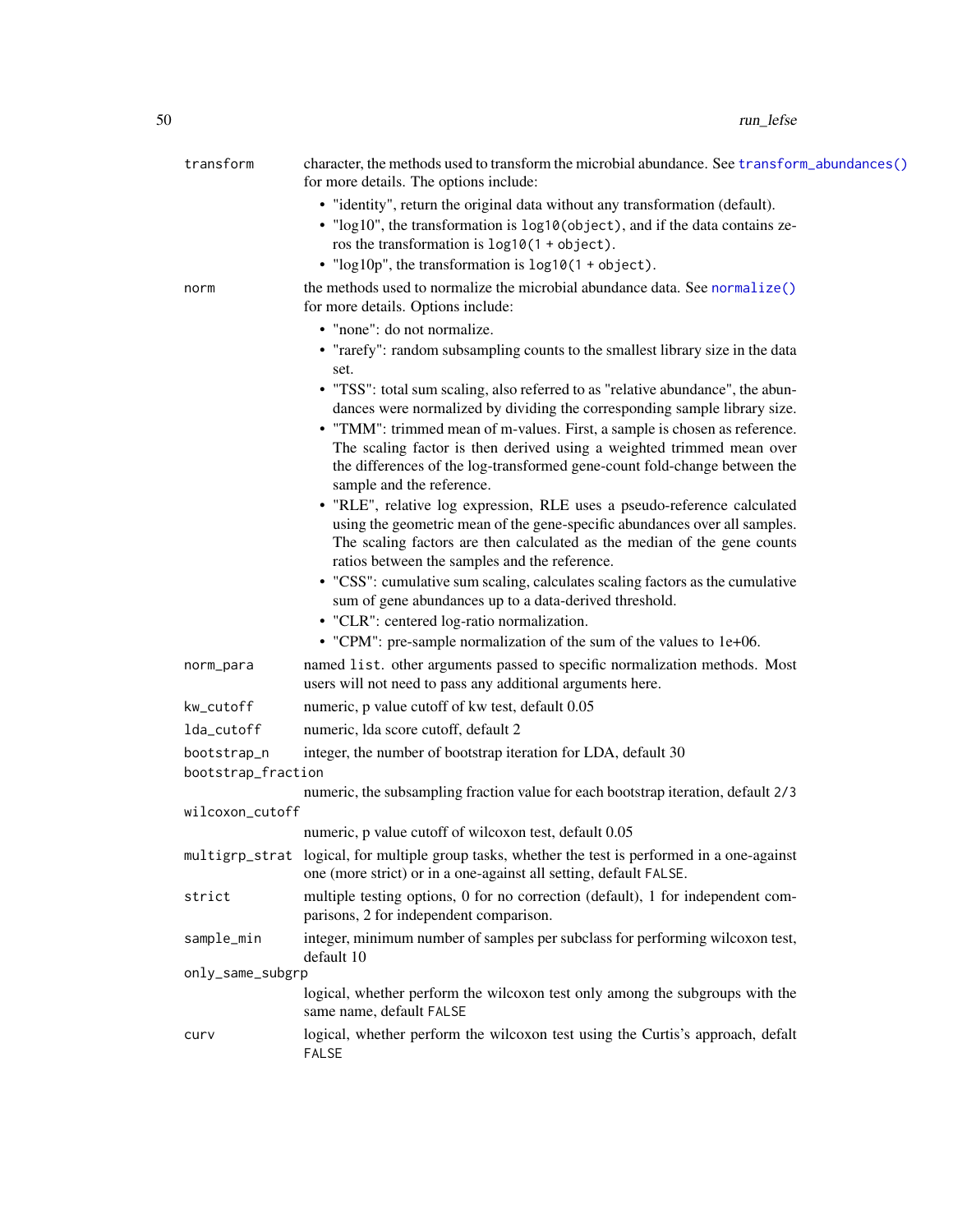a [microbiomeMarker](#page-19-0) object, in which the slot of marker\_table contains four variables:

- feature, significantly different features.
- enrich\_group, the class of the differential features enriched.
- lda, logarithmic LDA score (effect size)
- pvalue, p value of kw test.

## Author(s)

Yang Cao

## References

Segata, Nicola, et al. Metagenomic biomarker discovery and explanation. Genome biology 12.6 (2011): R60.

## See Also

[normalize](#page-20-0)

## Examples

```
data(kostic_crc)
kostic_crc_small <- phyloseq::subset_taxa(
    kostic_crc,
    Phylum == "Firmicutes"
\mathcal{L}mm_lefse <- run_lefse(
    kostic_crc_small,
    wilcoxon_cutoff = 0.01,
    group = "DIAGNOSIS",
    kw\_cutoff = 0.01,multigrp_strat = TRUE,
    lda_cutoff = 4)
```
<span id="page-50-0"></span>run\_limma\_voom *Differential analysis using limma-voom*

#### Description

Differential analysis using limma-voom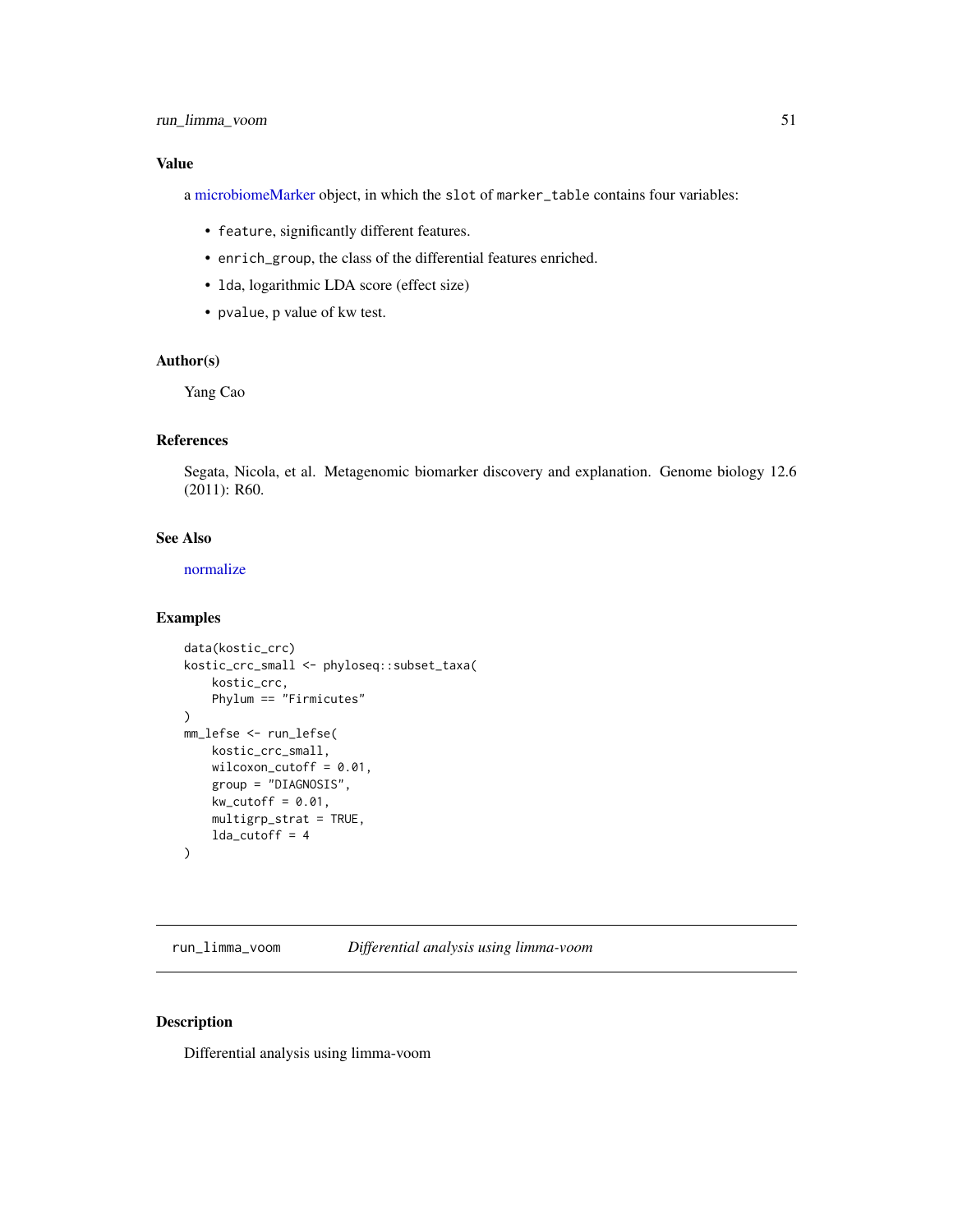# Usage

```
run_limma_voom(
 ps,
 group,
 confounders = character(0),contrast = NULL,
 taxa\_rank = "all",transform = c("identity", "log10", "log10p"),
 norm = "none",norm\_para = list(),
 voom_span = 0.5,
 p_adjust = c("none", "fdr", "bonferroni", "holm", "hochberg", "hommel", "BH", "BY"),
 pvalue_cutoff = 0.05,
  ...
\lambda
```

| ps a phyloseq:: phyloseq object.                                                                                                                                                                                                                                                                                                                                                                                                                                                                            |
|-------------------------------------------------------------------------------------------------------------------------------------------------------------------------------------------------------------------------------------------------------------------------------------------------------------------------------------------------------------------------------------------------------------------------------------------------------------------------------------------------------------|
| character, the variable to set the group, must be one of the var of the sample<br>metadata.                                                                                                                                                                                                                                                                                                                                                                                                                 |
| character vector, the confounding variables to be adjusted. default character (0),<br>indicating no confounding variable.                                                                                                                                                                                                                                                                                                                                                                                   |
| this parameter only used for two groups comparison while there are multiple<br>groups. For more please see the following details.                                                                                                                                                                                                                                                                                                                                                                           |
| character to specify taxonomic rank to perform differential analysis on. Should<br>be one of phyloseq:: rank_names(phyloseq), or "all" means to summarize the<br>$taxa$ by the top taxa ranks (summarize_taxa(ps, level = rank_names(ps)[1])),<br>or "none" means perform differential analysis on the original taxa (taxa_names(phyloseq),<br>e.g., OTU or ASV).                                                                                                                                           |
| character, the methods used to transform the microbial abundance. See transform_abundances()<br>for more details. The options include:<br>• "identity", return the original data without any transformation (default).<br>• "log10", the transformation is log10(object), and if the data contains ze-<br>ros the transformation is $log10(1 + object)$ .<br>• " $log 10p$ ", the transformation is $log 10(1 + object)$ .                                                                                  |
| the methods used to normalize the microbial abundance data. See normalize()<br>for more details. Options include:<br>• "none": do not normalize.<br>• "rarefy": random subsampling counts to the smallest library size in the data<br>set.<br>• "TMM": trimmed mean of m-values. First, a sample is chosen as reference.<br>The scaling factor is then derived using a weighted trimmed mean over<br>the differences of the log-transformed gene-count fold-change between the<br>sample and the reference. |
|                                                                                                                                                                                                                                                                                                                                                                                                                                                                                                             |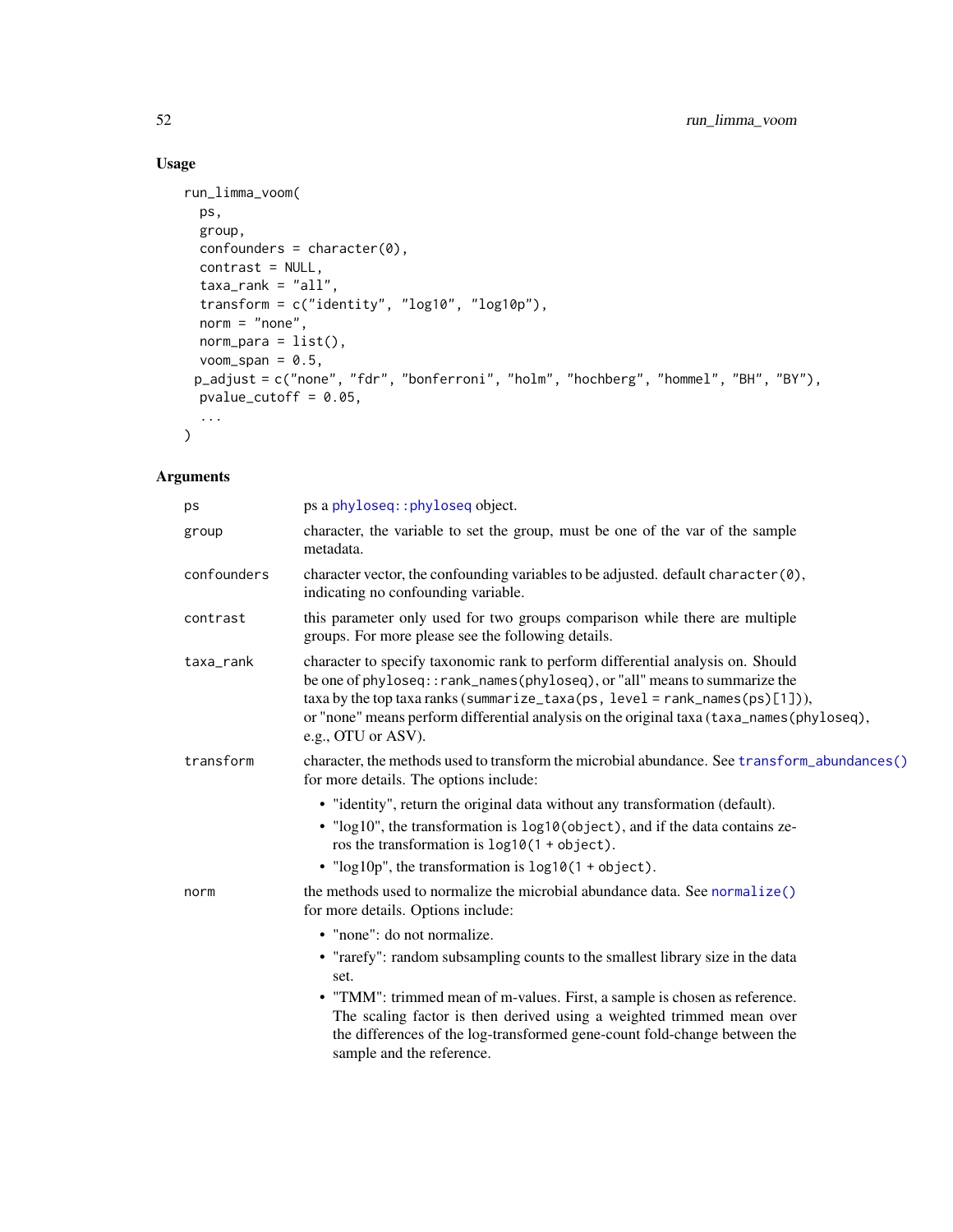|               | • "RLE", relative log expression, RLE uses a pseudo-reference calculated<br>using the geometric mean of the gene-specific abundances over all samples.<br>The scaling factors are then calculated as the median of the gene counts<br>ratios between the samples and the reference.<br>• "CSS": cumulative sum scaling, calculates scaling factors as the cumulative<br>sum of gene abundances up to a data-derived threshold. |
|---------------|--------------------------------------------------------------------------------------------------------------------------------------------------------------------------------------------------------------------------------------------------------------------------------------------------------------------------------------------------------------------------------------------------------------------------------|
| norm_para     | arguments passed to specific normalization methods. Most users will not need<br>to pass any additional arguments here.                                                                                                                                                                                                                                                                                                         |
| voom_span     | width of the smoothing window used for the lowess mean-variance trend for<br>$limma$ : : voom(). Expressed as a proportion between 0 and 1.                                                                                                                                                                                                                                                                                    |
| p_adjust      | method for multiple test correction, default none, for more details see stats::p.adjust.                                                                                                                                                                                                                                                                                                                                       |
| pvalue_cutoff | cutoff of p value, default 0.05.                                                                                                                                                                                                                                                                                                                                                                                               |
| .             | extra arguments passed to $limmax:$ eBayes ().                                                                                                                                                                                                                                                                                                                                                                                 |

contrast must be a two length character or NULL (default). It is only required to set manually for two groups comparison when there are multiple groups. The order determines the direction of comparison, the first element is used to specify the reference group (control). This means that, the first element is the denominator for the fold change, and the second element is used as baseline (numerator for fold change). Otherwise, users do required to concern this parameter (set as default NULL), and if there are two groups, the first level of groups will set as the reference group; if there are multiple groups, it will perform an ANOVA-like testing to find markers which difference in any of the groups.

#### Value

a [microbiomeMarker](#page-19-0) object.

#### References

Law, C. W., Chen, Y., Shi, W., & Smyth, G. K. (2014). voom: Precision weights unlock linear model analysis tools for RNA-seq read counts. Genome biology, 15(2), 1-17.

## Examples

```
data(enterotypes_arumugam)
mm <- run_limma_voom(
    enterotypes_arumugam,
    "Enterotype",
    contrast = c("Enterotype 3", "Enterotype 2"),
    pvalue_cutoff = 0.01,
    p\_adjust = "none")
mm
```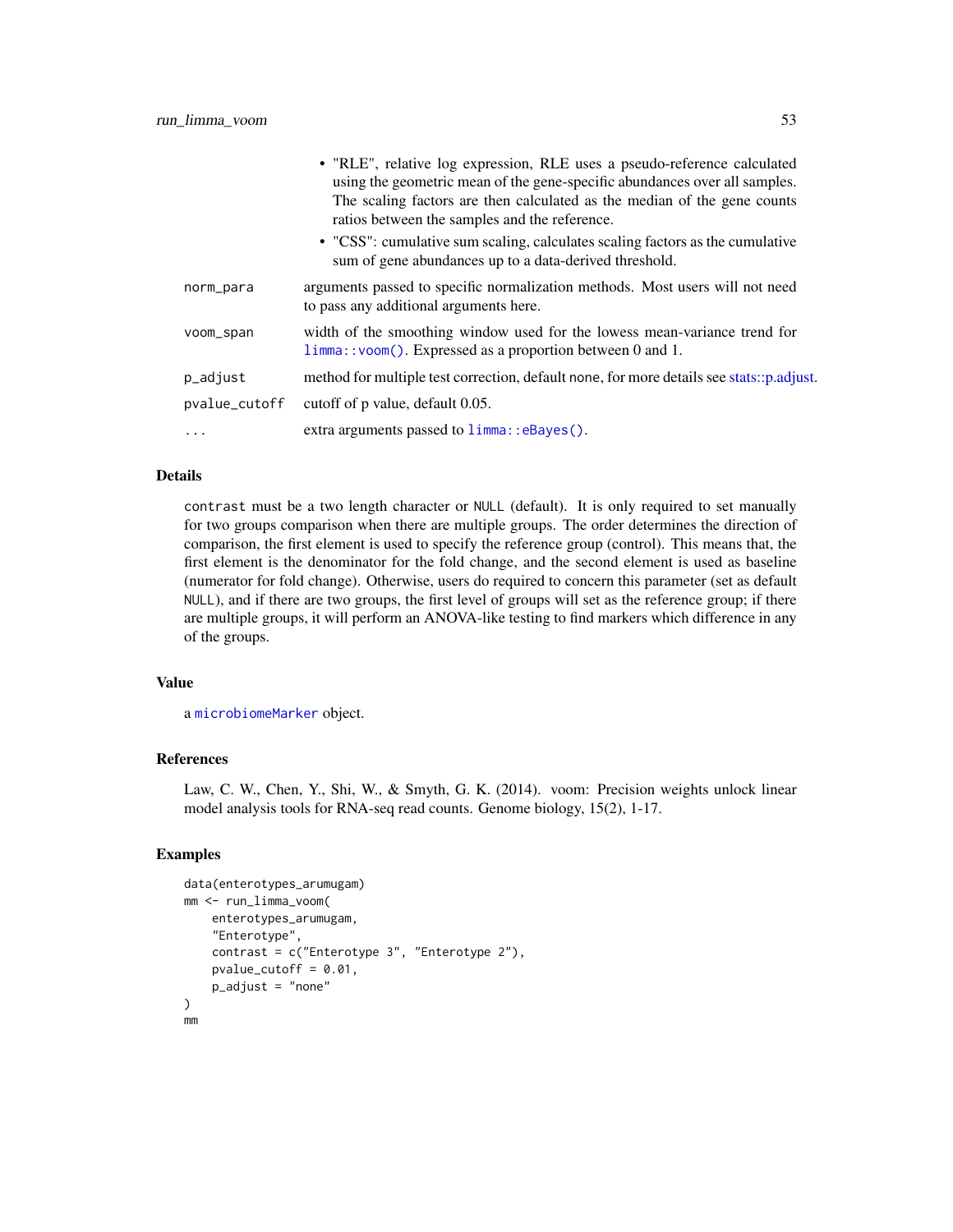## Description

run\_marker is a wrapper of all differential analysis functions.

#### Usage

```
run_marker(
 ps,
 group,
 da_method = c("lefse", "simple_t", "simple_welch", "simple_white", "simple_kruskal",
  "simple_anova", "edger", "deseq2", "metagenomeseq", "ancom", "ancombc", "aldex",
   "limma_voom", "sl_lr", "sl_rf", "sl_svm"),
  taxa\_rank = "all",transform = c("identity", "log10", "log10p"),
 norm = "none",norm\_para = list(),
 p_adjust = c("none", "fdr", "bonferroni", "holm", "hochberg", "hommel", "BH", "BY"),
 pvalue_cutoff = 0.05,
  ...
)
```

| ps        | a phyloseq:: phyloseq object                                                                                                                                                                                                                                                                                                                                                                                                                                                                                                                                                                                                                                                                                                                                                                                                                                                                                                                                          |
|-----------|-----------------------------------------------------------------------------------------------------------------------------------------------------------------------------------------------------------------------------------------------------------------------------------------------------------------------------------------------------------------------------------------------------------------------------------------------------------------------------------------------------------------------------------------------------------------------------------------------------------------------------------------------------------------------------------------------------------------------------------------------------------------------------------------------------------------------------------------------------------------------------------------------------------------------------------------------------------------------|
| group     | character, the variable to set the group                                                                                                                                                                                                                                                                                                                                                                                                                                                                                                                                                                                                                                                                                                                                                                                                                                                                                                                              |
| da_method | character to specify the differential analysis method. The options include:                                                                                                                                                                                                                                                                                                                                                                                                                                                                                                                                                                                                                                                                                                                                                                                                                                                                                           |
|           | • "lefse", linear discriminant analysis (LDA) effect size (LEfSe) method, for<br>more details see run_lefse().<br>• "simple_t", "simple_welch", "simple_white", "simple_kruskal", and "sim-<br>ple_anova", simple statistic methods; "simple_t", "simple_welch" and "sim-<br>ple_white" for two groups comparison; "simple_kruskal", and "simple_anova"<br>for multiple groups comparison. For more details see run_simple_stat().<br>$\bullet$ "edger", see run_edger().<br>$\bullet$ "deseq2", see run_deseq2().<br>• "metagenomeseq", differential expression analysis based on the Zero-inflated<br>Log-Normal mixture model or Zero-inflated Gaussian mixture model using<br>metagenomeSeq, see run_metagenomeseq().<br>$\bullet$ "ancom", see run_ancom().<br>• "ancombe", differential analysis of compositions of microbiomes with bias<br>$correction, see run\_ancombc()$ .<br>$\bullet$ "aldex", see run_aldex().<br>• "limma_voom", see run_limma_voom(). |
|           |                                                                                                                                                                                                                                                                                                                                                                                                                                                                                                                                                                                                                                                                                                                                                                                                                                                                                                                                                                       |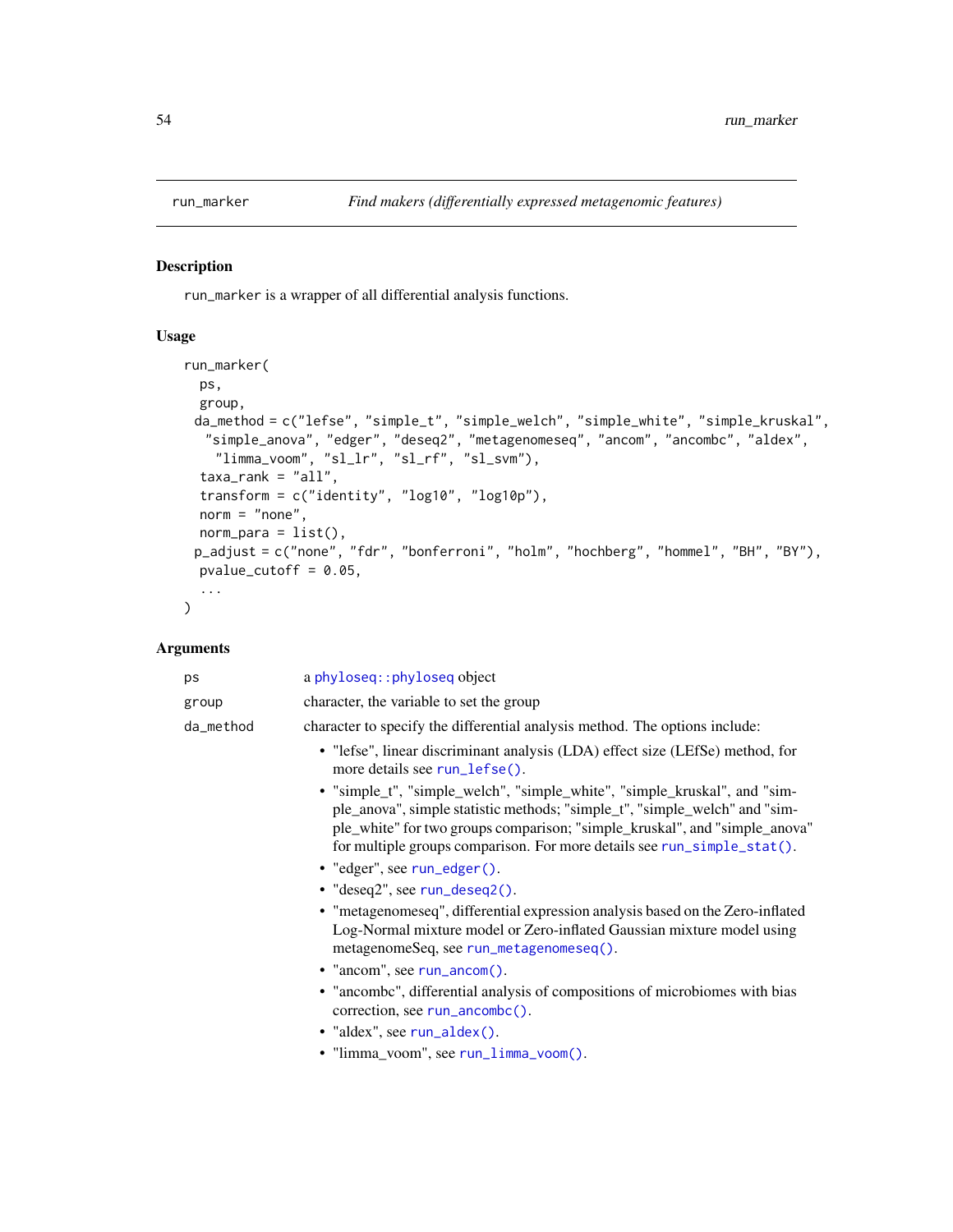|                         | • "sl_lr", "sl_rf", and "sl_svm", there supervised leaning (SL) methods: lo-<br>gistic regression (lr), random forest (rf), or support vector machine (svm).<br>For more details see run_s1().                                                                                                                                                                                                                                                                                                                                                         |
|-------------------------|--------------------------------------------------------------------------------------------------------------------------------------------------------------------------------------------------------------------------------------------------------------------------------------------------------------------------------------------------------------------------------------------------------------------------------------------------------------------------------------------------------------------------------------------------------|
| taxa_rank               | character to specify taxonomic rank to perform differential analysis on. Should<br>be one of phyloseq:: rank_names(phyloseq), or "all" means to summarize the<br>$taxa$ by the top taxa ranks (summarize_taxa(ps, level = rank_names(ps)[1])),<br>or "none" means perform differential analysis on the original taxa (taxa_names(phyloseq),<br>e.g., OTU or ASV).                                                                                                                                                                                      |
| transform               | character, the methods used to transform the microbial abundance. See transform_abundances()<br>for more details. The options include:                                                                                                                                                                                                                                                                                                                                                                                                                 |
|                         | • "identity", return the original data without any transformation (default).<br>• "log10", the transformation is log10(object), and if the data contains ze-<br>ros the transformation is $log10(1 + object)$ .<br>• " $log 10p$ ", the transformation is $log 10(1 + object)$ .                                                                                                                                                                                                                                                                       |
| norm                    | the methods used to normalize the microbial abundance data. See normalize()<br>for more details. Options include:                                                                                                                                                                                                                                                                                                                                                                                                                                      |
|                         | • "none": do not normalize.<br>• "rarefy": random subsampling counts to the smallest library size in the data<br>set.<br>• "TSS": total sum scaling, also referred to as "relative abundance", the abun-<br>dances were normalized by dividing the corresponding sample library size.<br>• "TMM": trimmed mean of m-values. First, a sample is chosen as reference.<br>The scaling factor is then derived using a weighted trimmed mean over<br>the differences of the log-transformed gene-count fold-change between the<br>sample and the reference. |
|                         | • "RLE", relative log expression, RLE uses a pseudo-reference calculated<br>using the geometric mean of the gene-specific abundances over all samples.<br>The scaling factors are then calculated as the median of the gene counts<br>ratios between the samples and the reference.<br>• "CSS": cumulative sum scaling, calculates scaling factors as the cumulative<br>sum of gene abundances up to a data-derived threshold.<br>• "CLR": centered log-ratio normalization.                                                                           |
|                         | • "CPM": pre-sample normalization of the sum of the values to 1e+06.                                                                                                                                                                                                                                                                                                                                                                                                                                                                                   |
| norm_para               | arguments passed to specific normalization methods                                                                                                                                                                                                                                                                                                                                                                                                                                                                                                     |
| p_adjust                | method for multiple test correction, default none, for more details see stats::p.adjust.                                                                                                                                                                                                                                                                                                                                                                                                                                                               |
| pvalue_cutoff           | numeric, p value cutoff, default 0.05.                                                                                                                                                                                                                                                                                                                                                                                                                                                                                                                 |
| $\cdot$ $\cdot$ $\cdot$ | extra arguments passed to the corresponding differential analysis functions, e.g.                                                                                                                                                                                                                                                                                                                                                                                                                                                                      |

This function is only a wrapper of all differential analysis functions, We recommend to use the corresponding function, since it has a better default arguments setting.

[run\\_lefse\(\)](#page-48-0).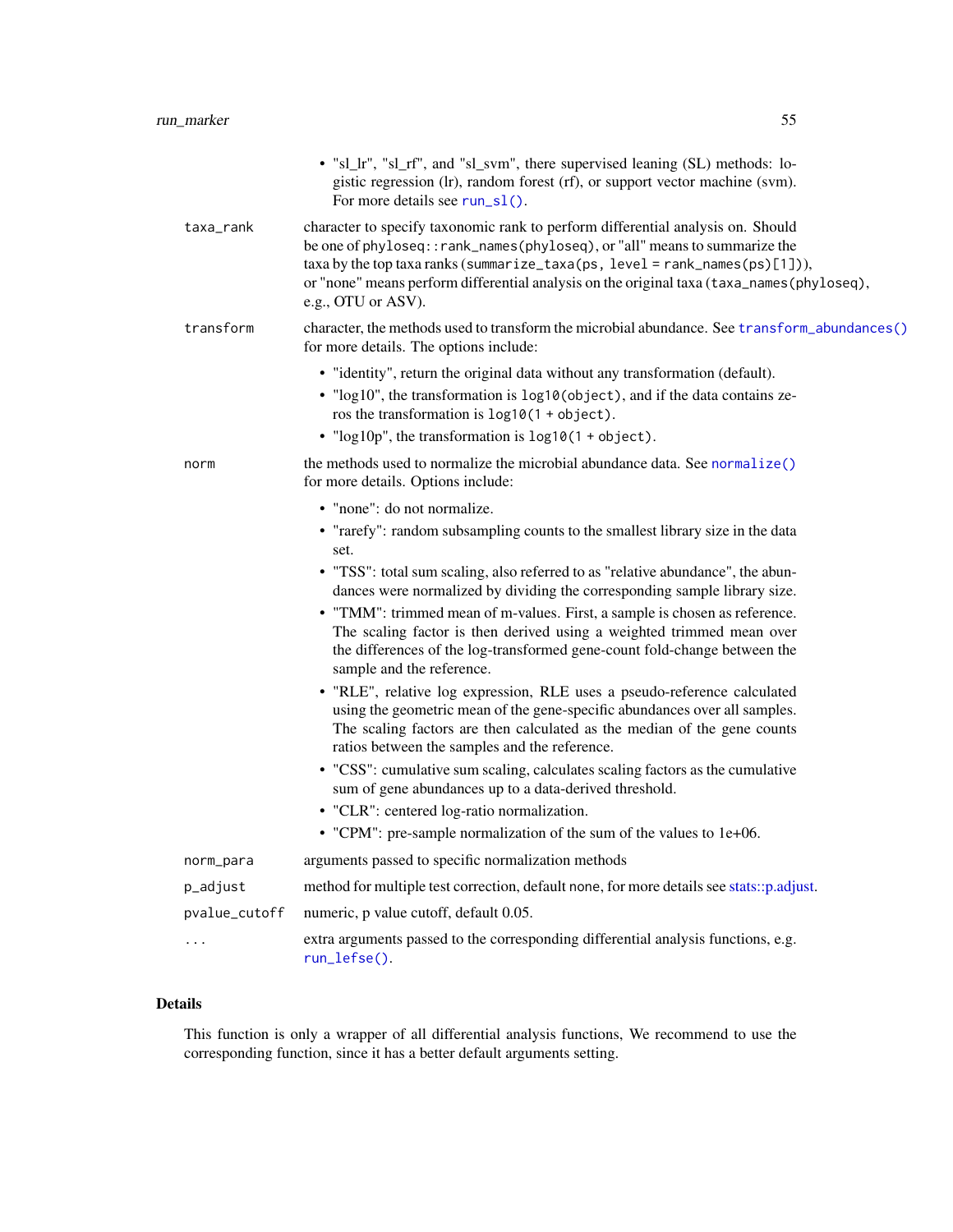a [microbiomeMarker](#page-19-0) object.

#### See Also

```
run_lefse(),run_simple_stat(),run_test_two_groups(), run_test_multiple_groups(),run_edger(),run_deseq2(),
run_metagenomeseq,run_ancom(),run_ancombc(),run_aldex(), run_limma_voom(),run_sl()
```
<span id="page-55-0"></span>run\_metagenomeseq *metagenomeSeq differential analysis*

## Description

Differential expression analysis based on the Zero-inflated Log-Normal mixture model or Zeroinflated Gaussian mixture model using metagenomeSeq.

#### Usage

```
run_metagenomeseq(
 ps,
 group,
 confounders = character(0),
 contrast = NULL,taxa<sub>rank</sub> = "all",transform = c("identity", "log10", "log10p"),
 norm = "CSS",norm\_para = list(),
 method = c("ZILN", "ZIG"),
 p_adjust = c("none", "fdr", "bonferroni", "holm", "hochberg", "hommel", "BH", "BY"),
 pvalue_cutoff = 0.05,
  ...
)
```

| ps          | ps a phyloseq:: phyloseq object.                                                                                                                                                                                                                                                                                                                      |
|-------------|-------------------------------------------------------------------------------------------------------------------------------------------------------------------------------------------------------------------------------------------------------------------------------------------------------------------------------------------------------|
| group       | character, the variable to set the group, must be one of the var of the sample<br>metadata.                                                                                                                                                                                                                                                           |
| confounders | character vector, the confounding variables to be adjusted. default character $(0)$ ,<br>indicating no confounding variable.                                                                                                                                                                                                                          |
| contrast    | this parameter only used for two groups comparison while there are multiple<br>groups. For more please see the following details.                                                                                                                                                                                                                     |
| taxa_rank   | character to specify taxonomic rank to perform differential analysis on. Should<br>be one of phyloseq::rank_names(ps), or "all" means to summarize the taxa<br>by the top taxa ranks (summarize_taxa(ps, level = rank_names(ps)[1])),<br>or "none" means perform differential analysis on the original taxa (taxa_names(ps),<br>e.g., OTU or $ASV$ ). |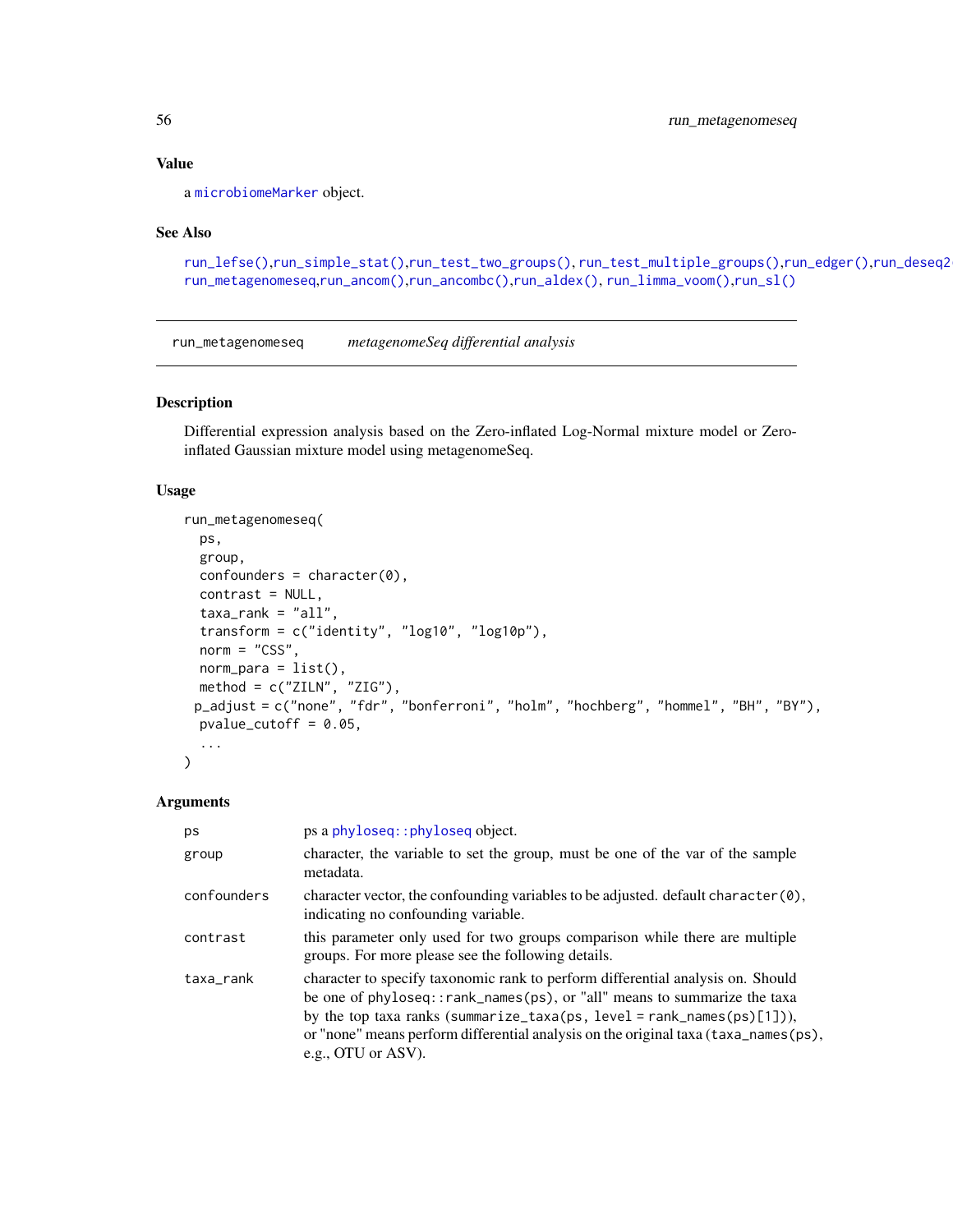| transform     | character, the methods used to transform the microbial abundance. See transform_abundances()<br>for more details. The options include:                                                                                                                                              |
|---------------|-------------------------------------------------------------------------------------------------------------------------------------------------------------------------------------------------------------------------------------------------------------------------------------|
|               | • "identity", return the original data without any transformation (default).<br>• "log10", the transformation is log10(object), and if the data contains ze-<br>ros the transformation is $log10(1 + object)$ .<br>• " $log 10p$ ", the transformation is $log 10(1 + object)$ .    |
| norm          | the methods used to normalize the microbial abundance data. See normalize()<br>for more details. Options include:                                                                                                                                                                   |
|               | • "none": do not normalize.<br>• "rarefy": random subsampling counts to the smallest library size in the data<br>set.<br>• "TSS": total sum scaling, also referred to as "relative abundance", the abun-                                                                            |
|               | dances were normalized by dividing the corresponding sample library size.                                                                                                                                                                                                           |
|               | • "TMM": trimmed mean of m-values. First, a sample is chosen as reference.                                                                                                                                                                                                          |
|               | The scaling factor is then derived using a weighted trimmed mean over                                                                                                                                                                                                               |
|               | the differences of the log-transformed gene-count fold-change between the<br>sample and the reference.                                                                                                                                                                              |
|               | • "RLE", relative log expression, RLE uses a pseudo-reference calculated<br>using the geometric mean of the gene-specific abundances over all samples.<br>The scaling factors are then calculated as the median of the gene counts<br>ratios between the samples and the reference. |
|               | • "CSS": cumulative sum scaling, calculates scaling factors as the cumulative<br>sum of gene abundances up to a data-derived threshold.                                                                                                                                             |
|               | • "CLR": centered log-ratio normalization.                                                                                                                                                                                                                                          |
|               | • "CPM": pre-sample normalization of the sum of the values to 1e+06.                                                                                                                                                                                                                |
| norm_para     | arguments passed to specific normalization methods.                                                                                                                                                                                                                                 |
| method        | character, which model used for differential analysis, "ZILN" (Zero-inflated<br>Log-Normal mixture model)" or "ZIG" (Zero-inflated Gaussian mixture model).<br>And the zero-inflated log-normal model is preferred due to the high sensitivity<br>and low FDR.                      |
| p_adjust      | method for multiple test correction, default none, for more details see stats::p.adjust.                                                                                                                                                                                            |
| pvalue_cutoff | numeric, p value cutoff, default 0.05                                                                                                                                                                                                                                               |
| $\cdots$      | extra arguments passed to the model. more details see metagenomeSeq::fitFeatureModel()<br>and metagenomeSeq::fitZig(),e.g. control (can be setted using metagenomeSeq::zigControl())<br>for metagenomeSeq::fitZig().                                                                |

metagnomeSeq provides two differential analysis methods, zero-inflated log-normal mixture model (implemented in [metagenomeSeq::fitFeatureModel\(\)](#page-0-0)) and zero-inflated Gaussian mixture model (implemented in [metagenomeSeq::fitZig\(\)](#page-0-0)). We recommend fitFeatureModel over fitZig due to high sensitivity and low FDR. Both [metagenomeSeq::fitFeatureModel\(\)](#page-0-0) and [metagenomeSeq::fitZig\(\)](#page-0-0) require the abundance profiles before normalization.

For [metagenomeSeq::fitZig\(\)](#page-0-0), the output column is the coefficient of interest, and logFC column in the output of [metagenomeSeq::fitFeatureModel\(\)](#page-0-0) is analogous to coefficient. Thus, logFC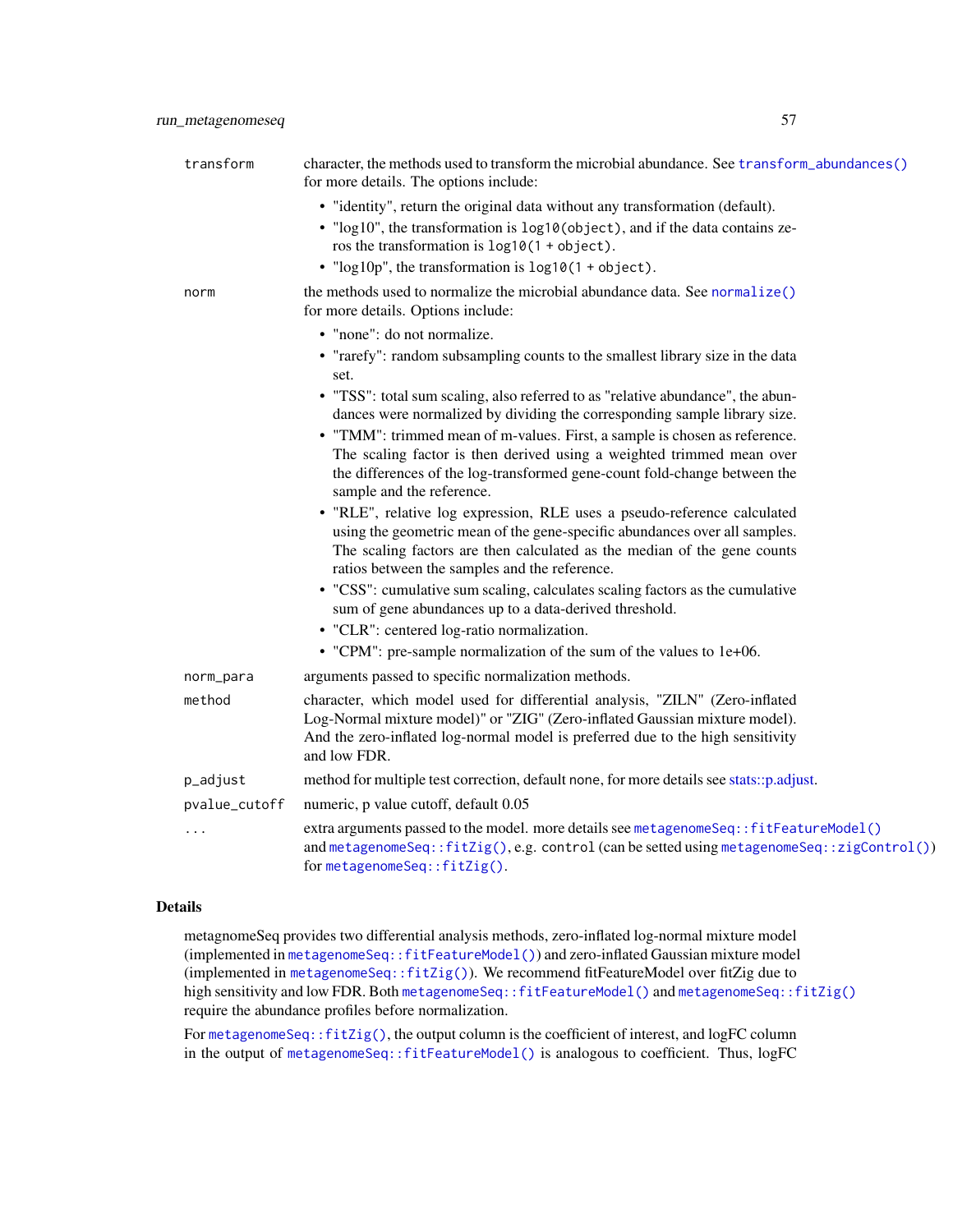is really just the estimate the coefficient of interest in [metagenomeSeq::fitFeatureModel\(\)](#page-0-0). For more details see these question [Difference between fitFeatureModel and fitZIG in metagenomeSeq.](https://support.bioconductor.org/p/94138/)

contrast must be a two length character or NULL (default). It is only required to set manually for two groups comparison when there are multiple groups. The order determines the direction of comparison, the first element is used to specify the reference group (control). This means that, the first element is the denominator for the fold change, and the second element is used as baseline (numerator for fold change). Otherwise, users do required to concern this paramerter (set as default NULL), and if there are two groups, the first level of groups will set as the reference group; if there are multiple groups, it will perform an ANOVA-like testing to find markers which difference in any of the groups.

Of note, [metagenomeSeq::fitFeatureModel\(\)](#page-0-0) is not allows for multiple groups comparison.

## Value

a [microbiomeMarker](#page-19-0) object.

#### Author(s)

Yang Cao

#### References

Paulson, Joseph N., et al. "Differential abundance analysis for microbial marker-gene surveys." Nature methods 10.12 (2013): 1200-1202.

#### Examples

```
data(enterotypes_arumugam)
ps <- phyloseq::subset_samples(
    enterotypes_arumugam,
    Enterotype %in% c("Enterotype 3", "Enterotype 2")
\lambdarun_metagenomeseq(ps, group = "Enterotype")
```
<span id="page-57-0"></span>run\_posthoc\_test *Post hoc pairwise comparisons for multiple groups test.*

## Description

Multiple group test, such as anova and Kruskal-Wallis rank sum test, can be used to uncover the significant feature among all groups. Post hoc tests are used to uncover specific mean differences between pair of groups.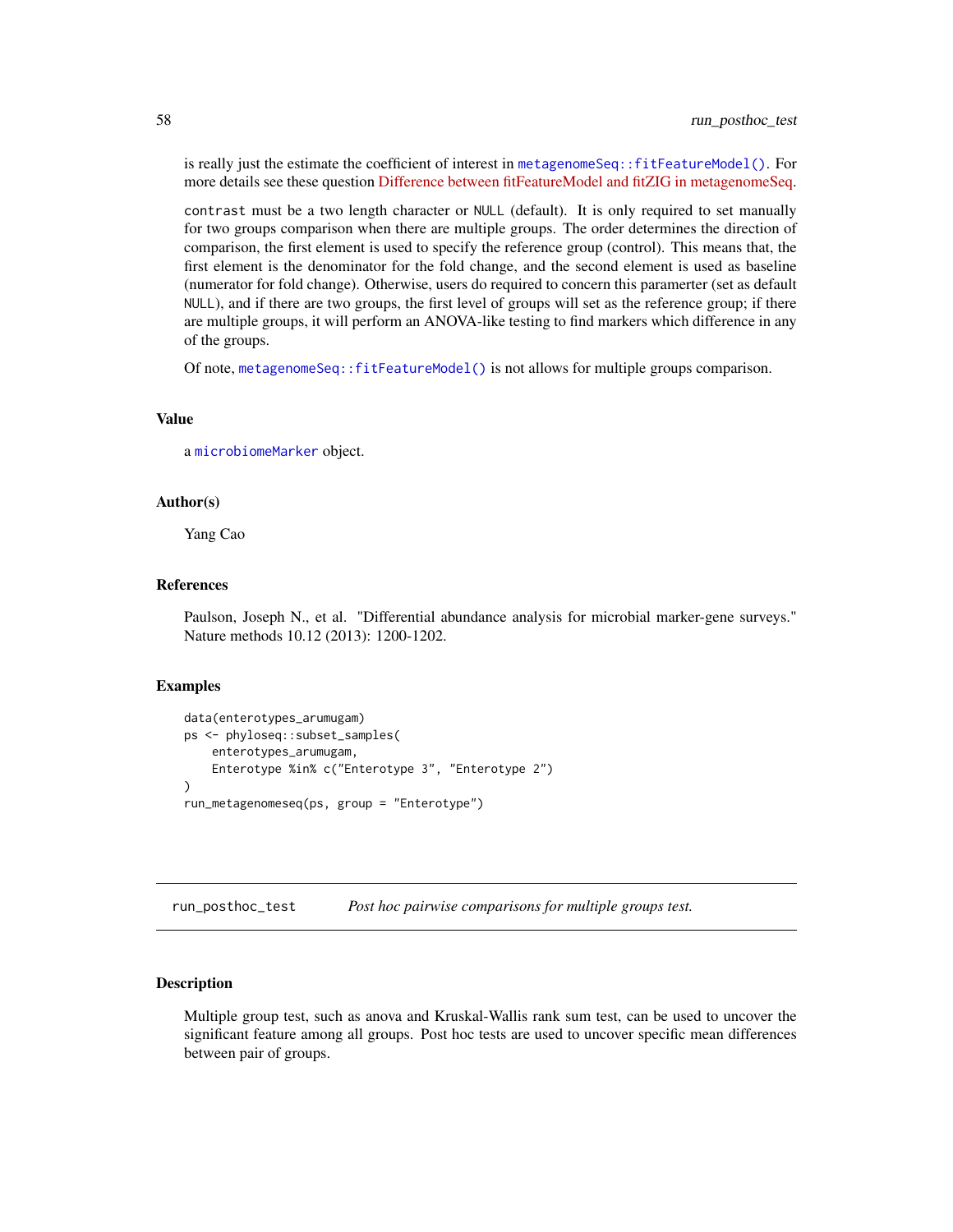run\_posthoc\_test 59

## Usage

```
run_posthoc_test(
 ps,
 group,
 transform = c("identity", "log10", "log10p"),
 norm = "TSS",norm\_para = list(),
 conf\_level = 0.95,
 method = c("tukey", "games_howell", "scheffe", "welch_uncorrected")
)
```

| ps         | a phyloseq:: phyloseq object                                                                                                                                                                                                                                                        |
|------------|-------------------------------------------------------------------------------------------------------------------------------------------------------------------------------------------------------------------------------------------------------------------------------------|
| group      | character, the variable to set the group                                                                                                                                                                                                                                            |
| transform  | character, the methods used to transform the microbial abundance. See transform_abundances()<br>for more details. The options include:                                                                                                                                              |
|            | • "identity", return the original data without any transformation (default).<br>• "log10", the transformation is log10(object), and if the data contains ze-<br>ros the transformation is $log10(1 + object)$ .                                                                     |
|            | • " $log 10p$ ", the transformation is $log 10(1 + object)$ .                                                                                                                                                                                                                       |
| norm       | the methods used to normalize the microbial abundance data. See normalize()<br>for more details. Options include:                                                                                                                                                                   |
|            | • a integer, e.g. 1e6 (default), indicating pre-sample normalization of the sum<br>of the values to 1e6.                                                                                                                                                                            |
|            | • "none": do not normalize.                                                                                                                                                                                                                                                         |
|            | • "rarefy": random subsampling counts to the smallest library size in the data<br>set.                                                                                                                                                                                              |
|            | • "TSS": total sum scaling, also referred to as "relative abundance", the abun-<br>dances were normalized by dividing the corresponding sample library size.                                                                                                                        |
|            | • "TMM": trimmed mean of m-values. First, a sample is chosen as reference.                                                                                                                                                                                                          |
|            | The scaling factor is then derived using a weighted trimmed mean over<br>the differences of the log-transformed gene-count fold-change between the<br>sample and the reference.                                                                                                     |
|            | • "RLE", relative log expression, RLE uses a pseudo-reference calculated<br>using the geometric mean of the gene-specific abundances over all samples.<br>The scaling factors are then calculated as the median of the gene counts<br>ratios between the samples and the reference. |
|            | • "CSS": cumulative sum scaling, calculates scaling factors as the cumulative<br>sum of gene abundances up to a data-derived threshold.                                                                                                                                             |
|            | • "CLR": centered log-ratio normalization.                                                                                                                                                                                                                                          |
| norm_para  | arguments passed to specific normalization methods                                                                                                                                                                                                                                  |
| conf_level | confidence level, default 0.95                                                                                                                                                                                                                                                      |
| method     | one of "tukey", "games_howell", "scheffe", "welch_uncorrected", defining the<br>method for the pairwise comparisons. See details for more information.                                                                                                                              |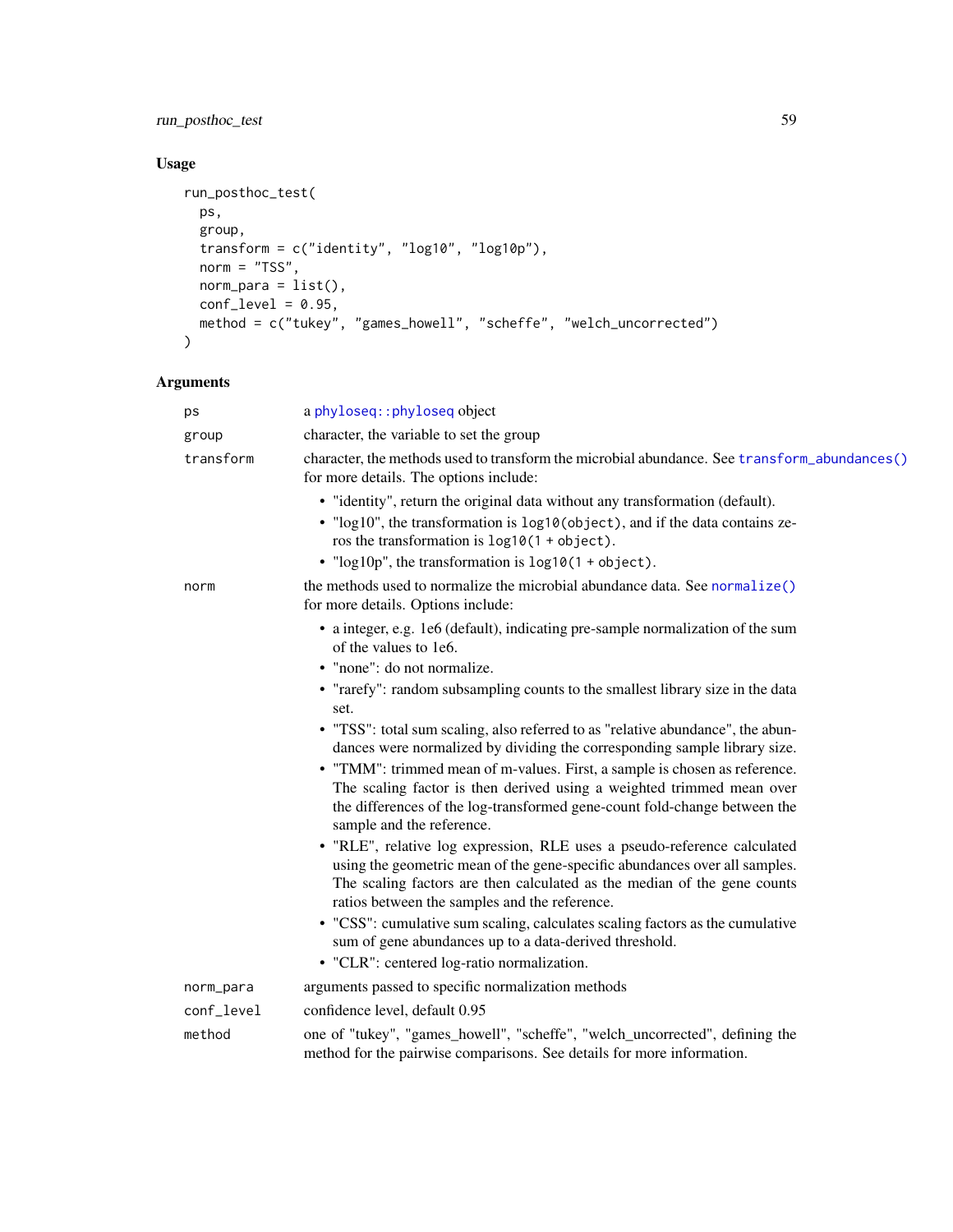a [postHocTest](#page-34-0) object

## See Also

[postHocTest,](#page-34-0) [run\\_test\\_multiple\\_groups\(\)](#page-64-0)

## Examples

```
data(enterotypes_arumugam)
ps <- phyloseq::subset_samples(
   enterotypes_arumugam,
   Enterotype %in% c("Enterotype 3", "Enterotype 2", "Enterotype 1")
) %>%
    phyloseq::subset_taxa(Phylum == "Bacteroidetes")
pht <- run_posthoc_test(ps, group = "Enterotype")
pht
```
<span id="page-59-0"></span>run\_simple\_stat *Simple statistical analysis of metagenomic profiles*

#### Description

Perform simple statistical analysis of metagenomic profiles. This function is a wrapper of run\_test\_two\_groups and run\_test\_multiple\_groups.

#### Usage

```
run_simple_stat(
 ps,
 group,
  taxa_rank = "all",transform = c("identity", "log10", "log10p"),
 norm = "TSS",norm\_para = list(),
 method = c("welch.test", "t.test", "white.test", "anova", "kruskal"),
 p_adjust = c("none", "fdr", "bonferroni", "holm", "hochberg", "hommel", "BH", "BY"),
 pvalue_cutoff = 0.05,
 diff_mean_cutoff = NULL,
  ratio_cutoff = NULL,
 eta_squared_cutoff = NULL,
 conf\_level = 0.95,
 nperm = 1000,
  ...
)
```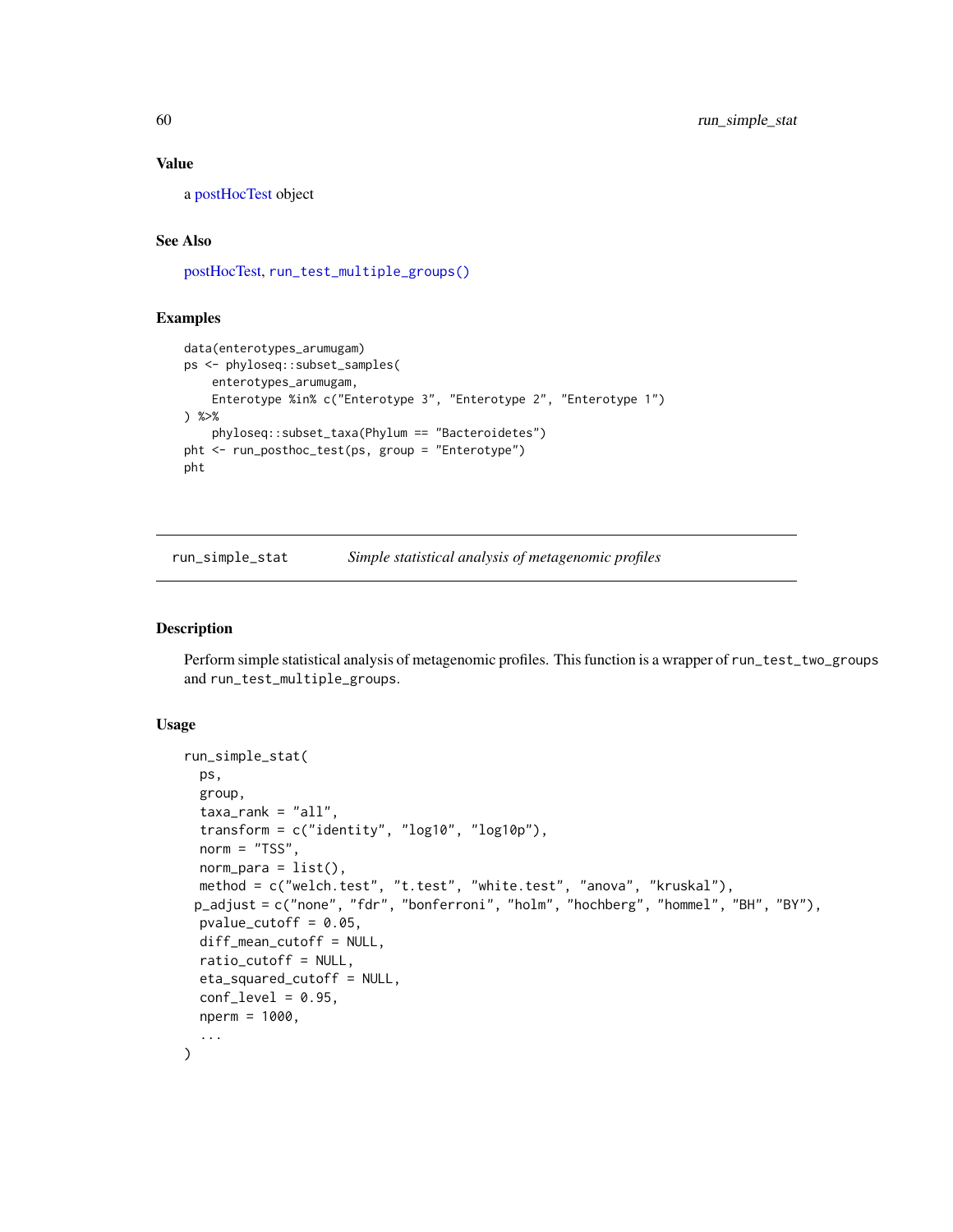| ps                 | a phyloseq:: phyloseq object                                                                                                                                                                                                                                                                                                                                      |
|--------------------|-------------------------------------------------------------------------------------------------------------------------------------------------------------------------------------------------------------------------------------------------------------------------------------------------------------------------------------------------------------------|
| group              | character, the variable to set the group                                                                                                                                                                                                                                                                                                                          |
| taxa_rank          | character to specify taxonomic rank to perform differential analysis on. Should<br>be one of phyloseq:: rank_names(phyloseq), or "all" means to summarize the<br>$taxa$ by the top taxa ranks (summarize_taxa(ps, level = rank_names(ps)[1])),<br>or "none" means perform differential analysis on the original taxa (taxa_names(phyloseq),<br>e.g., OTU or ASV). |
| transform          | character, the methods used to transform the microbial abundance. See transform_abundances()<br>for more details. The options include:                                                                                                                                                                                                                            |
|                    | • "identity", return the original data without any transformation (default).                                                                                                                                                                                                                                                                                      |
|                    | • "log10", the transformation is log10(object), and if the data contains ze-<br>ros the transformation is $log10(1 + object)$ .<br>• " $log 10p$ ", the transformation is $log 10(1 + object)$ .                                                                                                                                                                  |
|                    |                                                                                                                                                                                                                                                                                                                                                                   |
| norm               | the methods used to normalize the microbial abundance data. See normalize()<br>for more details. Options include:                                                                                                                                                                                                                                                 |
|                    | • "none": do not normalize.                                                                                                                                                                                                                                                                                                                                       |
|                    | • "rarefy": random subsampling counts to the smallest library size in the data<br>set.                                                                                                                                                                                                                                                                            |
|                    | • "TSS": total sum scaling, also referred to as "relative abundance", the abun-                                                                                                                                                                                                                                                                                   |
|                    | dances were normalized by dividing the corresponding sample library size.<br>• "TMM": trimmed mean of m-values. First, a sample is chosen as reference.                                                                                                                                                                                                           |
|                    | The scaling factor is then derived using a weighted trimmed mean over<br>the differences of the log-transformed gene-count fold-change between the<br>sample and the reference.                                                                                                                                                                                   |
|                    | • "RLE", relative log expression, RLE uses a pseudo-reference calculated<br>using the geometric mean of the gene-specific abundances over all samples.<br>The scaling factors are then calculated as the median of the gene counts<br>ratios between the samples and the reference.                                                                               |
|                    | • "CSS": cumulative sum scaling, calculates scaling factors as the cumulative<br>sum of gene abundances up to a data-derived threshold.                                                                                                                                                                                                                           |
|                    | • "CLR": centered log-ratio normalization.                                                                                                                                                                                                                                                                                                                        |
|                    | • "CPM": pre-sample normalization of the sum of the values to 1e+06.                                                                                                                                                                                                                                                                                              |
| norm_para          | arguments passed to specific normalization methods                                                                                                                                                                                                                                                                                                                |
| method             | test method, options include: "welch.test", "t.test" and "white.test" for two groups<br>comparison, "anova" and "kruskal" for multiple groups comparison.                                                                                                                                                                                                         |
| p_adjust           | method for multiple test correction, default none, for more details see stats::p.adjust.                                                                                                                                                                                                                                                                          |
| pvalue_cutoff      | numeric, p value cutoff, default 0.05                                                                                                                                                                                                                                                                                                                             |
|                    | diff_mean_cutoff, ratio_cutoff                                                                                                                                                                                                                                                                                                                                    |
|                    | only used for two groups comparison, cutoff of different means and ratios, de-<br>fault NULL which means no effect size filter.                                                                                                                                                                                                                                   |
| eta_squared_cutoff |                                                                                                                                                                                                                                                                                                                                                                   |
|                    | only used for multiple groups comparison, numeric, cutoff of effect size (eta<br>squared) default NULL which means no effect size filter.                                                                                                                                                                                                                         |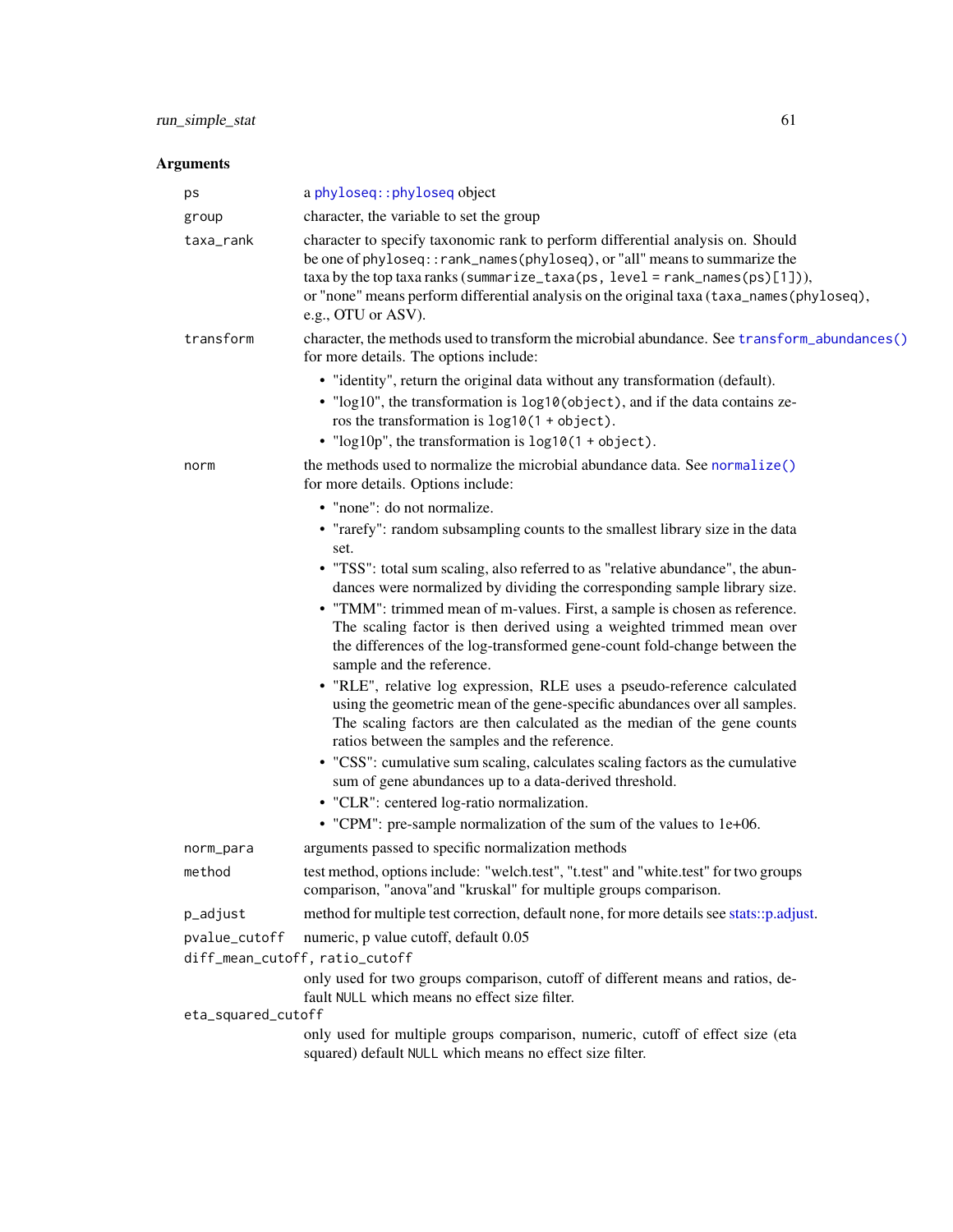| conf level              | only used for two groups comparison, numeric, confidence level of interval.                                        |
|-------------------------|--------------------------------------------------------------------------------------------------------------------|
| nperm                   | integer, only used for two groups comparison, number of permutations for white<br>non parametric t test estimation |
| $\cdot$ $\cdot$ $\cdot$ | only used for two groups comparison, extra arguments passed to t. test() or<br>$fisher.test()$ .                   |

a [microbiomeMarker](#page-19-0) object.

#### See Also

[run\\_test\\_two\\_groups\(\)](#page-66-0),[run\\_test\\_multiple\\_groups\(\)](#page-64-0)

## Examples

```
data(enterotypes_arumugam)
ps <- phyloseq::subset_samples(
    enterotypes_arumugam,
   Enterotype %in% c("Enterotype 3", "Enterotype 2")
)
run_simple_stat(ps, group = "Enterotype")
```
<span id="page-61-0"></span>

## Description

Identify biomarkers using logistic regression, random forest, or support vector machine.

## Usage

```
run_sl(
  ps,
 group,
  taxa<sub>rank</sub> = "all",transform = c("identity", "log10", "log10p"),
  norm = "none",norm\_para = list(),
 nfolds = 3,
 nrepeats = 3,
  sampling = NULL,
  tune_length = 5,
  top_n = 10,
 method = c("LR", "RF", "SVM"),
  ...
)
```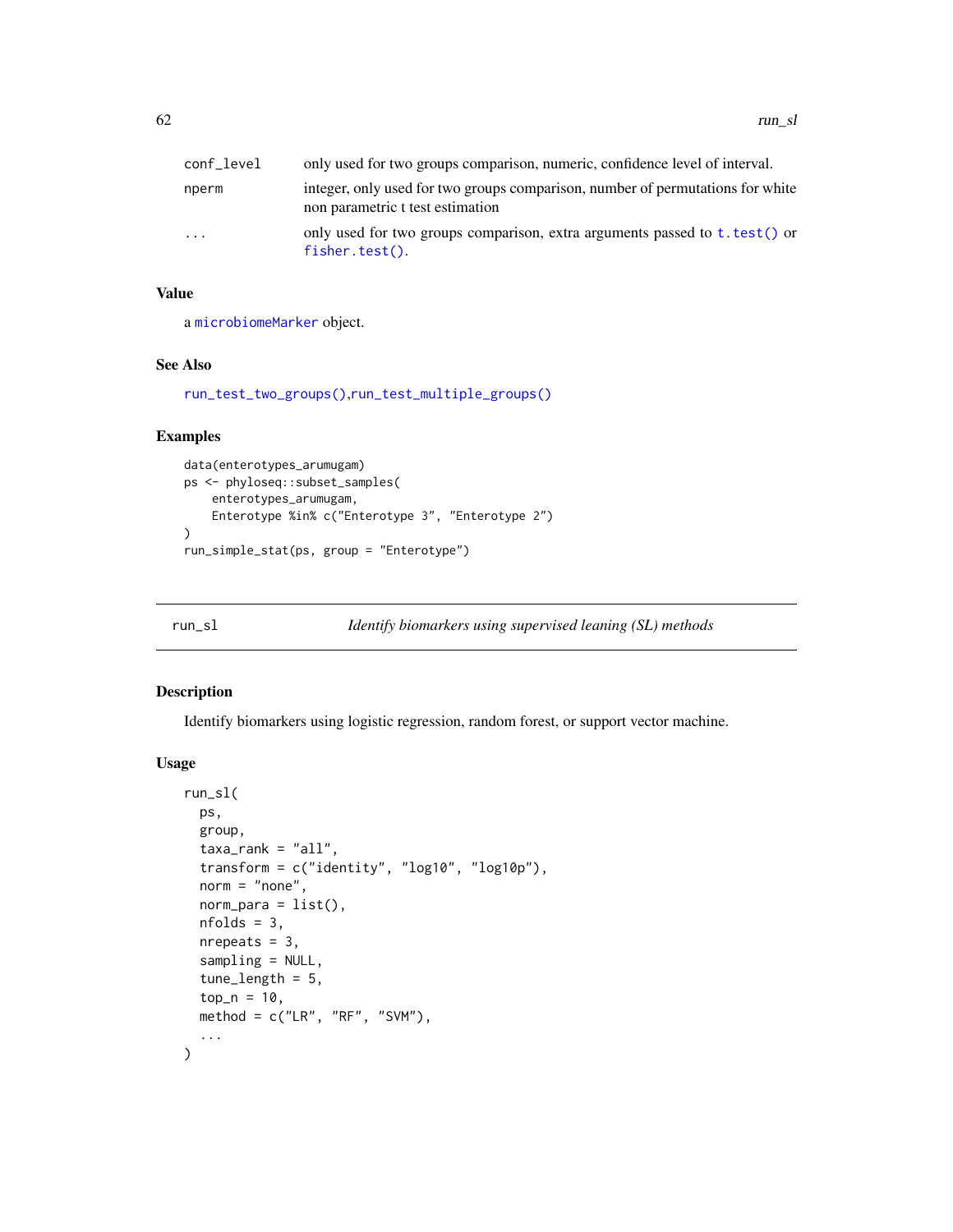#### $run\_sl$  63

| ps          | a phyloseq-class object.                                                                                                                                                                                                                                                                                                                                                                                                                                                                                                                                                                                                                                                                                                                                                                                                                                                                                                                                                                                                                                                                                       |
|-------------|----------------------------------------------------------------------------------------------------------------------------------------------------------------------------------------------------------------------------------------------------------------------------------------------------------------------------------------------------------------------------------------------------------------------------------------------------------------------------------------------------------------------------------------------------------------------------------------------------------------------------------------------------------------------------------------------------------------------------------------------------------------------------------------------------------------------------------------------------------------------------------------------------------------------------------------------------------------------------------------------------------------------------------------------------------------------------------------------------------------|
| group       | character, the variable to set the group.                                                                                                                                                                                                                                                                                                                                                                                                                                                                                                                                                                                                                                                                                                                                                                                                                                                                                                                                                                                                                                                                      |
| taxa_rank   | character to specify taxonomic rank to perform differential analysis on. Should<br>be one of phyloseq:: rank_names(phyloseq), or "all" means to summarize the<br>$taxa$ by the top taxa ranks (summarize_taxa(ps, level = rank_names(ps)[1])),<br>or "none" means perform differential analysis on the original taxa (taxa_names(phyloseq),<br>e.g., OTU or ASV).                                                                                                                                                                                                                                                                                                                                                                                                                                                                                                                                                                                                                                                                                                                                              |
| transform   | character, the methods used to transform the microbial abundance. See transform_abundances()<br>for more details. The options include:                                                                                                                                                                                                                                                                                                                                                                                                                                                                                                                                                                                                                                                                                                                                                                                                                                                                                                                                                                         |
|             | • "identity", return the original data without any transformation (default).<br>• "log10", the transformation is log10(object), and if the data contains ze-<br>ros the transformation is $log10(1 + object)$ .<br>• " $log 10p$ ", the transformation is $log 10(1 + object)$ .                                                                                                                                                                                                                                                                                                                                                                                                                                                                                                                                                                                                                                                                                                                                                                                                                               |
| norm        | the methods used to normalize the microbial abundance data. See normalize()<br>for more details. Options include:                                                                                                                                                                                                                                                                                                                                                                                                                                                                                                                                                                                                                                                                                                                                                                                                                                                                                                                                                                                              |
|             | • "none": do not normalize.<br>• "rarefy": random subsampling counts to the smallest library size in the data<br>set.<br>• "TSS": total sum scaling, also referred to as "relative abundance", the abun-<br>dances were normalized by dividing the corresponding sample library size.<br>• "TMM": trimmed mean of m-values. First, a sample is chosen as reference.<br>The scaling factor is then derived using a weighted trimmed mean over<br>the differences of the log-transformed gene-count fold-change between the<br>sample and the reference.<br>• "RLE", relative log expression, RLE uses a pseudo-reference calculated<br>using the geometric mean of the gene-specific abundances over all samples.<br>The scaling factors are then calculated as the median of the gene counts<br>ratios between the samples and the reference.<br>• "CSS": cumulative sum scaling, calculates scaling factors as the cumulative<br>sum of gene abundances up to a data-derived threshold.<br>• "CLR": centered log-ratio normalization.<br>• "CPM": pre-sample normalization of the sum of the values to 1e+06. |
| norm_para   | named list. other arguments passed to specific normalization methods. Most<br>users will not need to pass any additional arguments here.                                                                                                                                                                                                                                                                                                                                                                                                                                                                                                                                                                                                                                                                                                                                                                                                                                                                                                                                                                       |
| nfolds      | the number of splits in CV.                                                                                                                                                                                                                                                                                                                                                                                                                                                                                                                                                                                                                                                                                                                                                                                                                                                                                                                                                                                                                                                                                    |
| nrepeats    | the number of complete sets of folds to compute.                                                                                                                                                                                                                                                                                                                                                                                                                                                                                                                                                                                                                                                                                                                                                                                                                                                                                                                                                                                                                                                               |
| sampling    | a single character value describing the type of additional sampling that is con-<br>ducted after resampling (usually to resolve class imbalances). Values are "none",<br>"down", "up", "smote", or "rose". For more details see caret:: trainControl().                                                                                                                                                                                                                                                                                                                                                                                                                                                                                                                                                                                                                                                                                                                                                                                                                                                        |
| tune_length | an integer denoting the amount of granularity in the tuning parameter grid. For<br>more details see caret:: train().                                                                                                                                                                                                                                                                                                                                                                                                                                                                                                                                                                                                                                                                                                                                                                                                                                                                                                                                                                                           |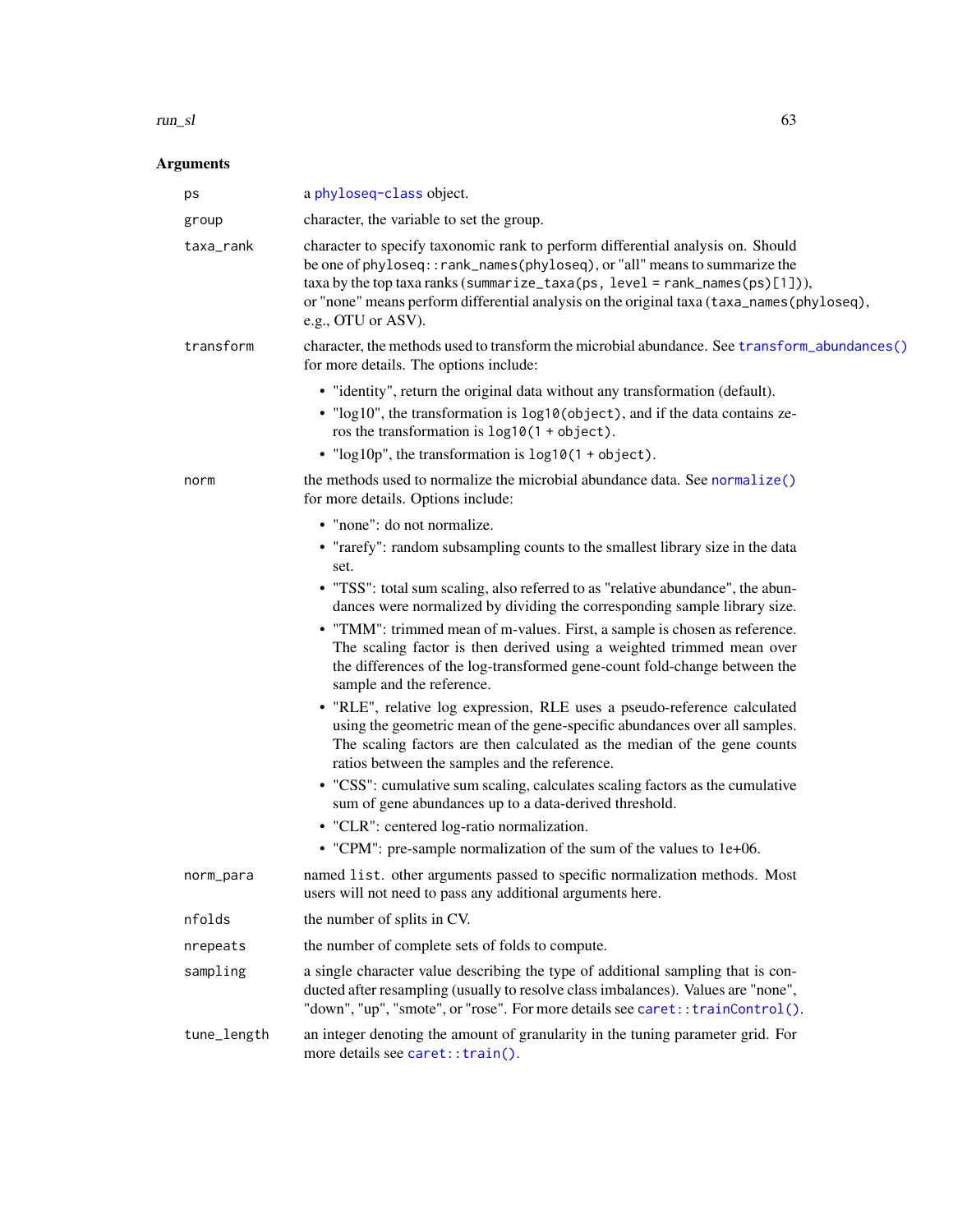| top_n     | an integer denoting the top n features as the biomarker according the importance<br>score.                                     |
|-----------|--------------------------------------------------------------------------------------------------------------------------------|
| method    | supervised learning method, options are "LR" (logistic regression), "RF" (rando<br>forest), or "SVM" (support vector machine). |
| $\ddotsc$ | extra arguments passed to the classification. e.g., importance for randomForest:: randomForest.                                |

Only support two groups comparison in the current version. And the marker was selected based on its importance score. Moreover, The hyper-parameters are selected automatically by a grid-search based method in the N-time K-fold cross-validation. Thus, the identified biomarker based can be biased due to model overfitting for small datasets (e.g., with less than 100 samples).

The argument top\_n is used to denote the number of markers based on the importance score. There is no rule or principle on how to select top\_n, however, usually it is very useful to try a different top\_n and compare the performance of the marker predictions for the testing data.

## Value

a [microbiomeMarker](#page-19-0) object.

#### Author(s)

Yang Cao

#### See Also

[caret::train\(\)](#page-0-0),[caret::trainControl\(\)](#page-0-0)

## Examples

```
data(enterotypes_arumugam)
# small example phyloseq object for test
ps_small <- phyloseq::subset_taxa(
    enterotypes_arumugam,
    Phylum %in% c("Firmicutes", "Bacteroidetes")
\mathcal{L}set.seed(2021)
mm < - run_s1(ps_small,
   group = "Gender",
    taxa_rank = "Genus",
    nfolds = 2,
   nrepeats = 1,
    top_n = 15,
   norm = "TSS"method = "LR".)
mm
```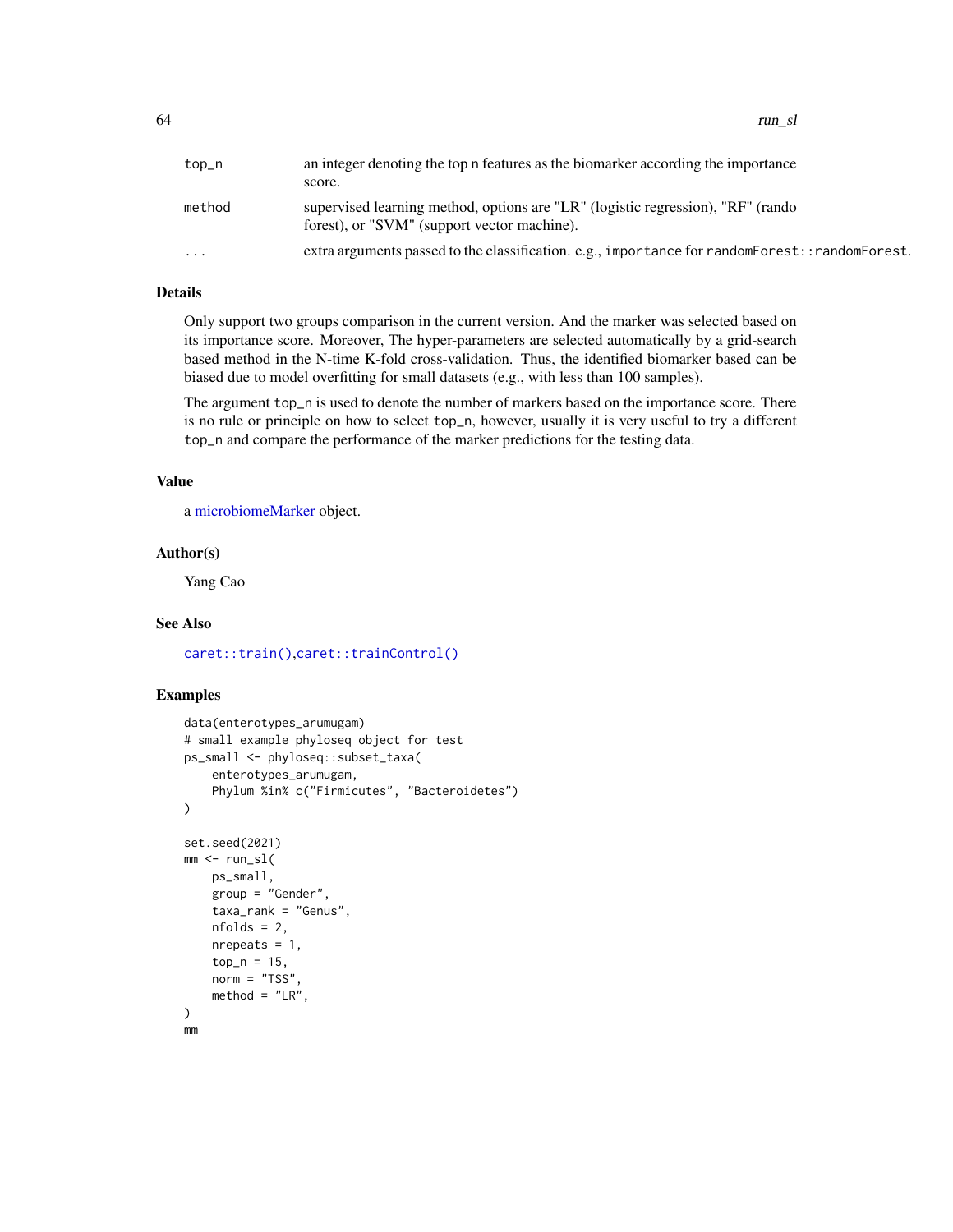<span id="page-64-0"></span>run\_test\_multiple\_groups

*Statistical test for multiple groups*

# Description

Statistical test for multiple groups

## Usage

```
run_test_multiple_groups(
 ps,
 group,
 taxa\_rank = "all",transform = c("identity", "log10", "log10p"),
 norm = "TSS",norm\_para = list(),
 method = c("anova", "kruskal"),
 p_adjust = c("none", "fdr", "bonferroni", "holm", "hochberg", "hommel", "BH", "BY"),
 pvalue_cutoff = 0.05,
 effect_size_cutoff = NULL
\mathcal{L}
```

| ps        | a phyloseq:: phyloseq object                                                                                                                                                                                                                                                                                                                                    |
|-----------|-----------------------------------------------------------------------------------------------------------------------------------------------------------------------------------------------------------------------------------------------------------------------------------------------------------------------------------------------------------------|
| group     | character, the variable to set the group                                                                                                                                                                                                                                                                                                                        |
| taxa_rank | character to specify taxonomic rank to perform differential analysis on. Should<br>be one of phyloseq:: rank_names(phyloseq), or "all" means to summarize the<br>taxa by the top taxa ranks (summarize_taxa(ps, level = rank_names(ps)[1])),<br>or "none" means perform differential analysis on the original taxa (taxa_names(phyloseq),<br>e.g., OTU or ASV). |
| transform | character, the methods used to transform the microbial abundance. See transform_abundances()<br>for more details. The options include:                                                                                                                                                                                                                          |
|           | • "identity", return the original data without any transformation (default).<br>• "log10", the transformation is log10(object), and if the data contains ze-<br>ros the transformation is $log10(1 + object)$ .<br>• " $log 10p$ ", the transformation is $log 10(1 + object)$ .                                                                                |
| norm      | the methods used to normalize the microbial abundance data. See normalize()<br>for more details. Options include:<br>• "none": do not normalize.<br>• "rarefy": random subsampling counts to the smallest library size in the data<br>set.                                                                                                                      |
|           | • "TSS": total sum scaling, also referred to as "relative abundance", the abun-<br>dances were normalized by dividing the corresponding sample library size.                                                                                                                                                                                                    |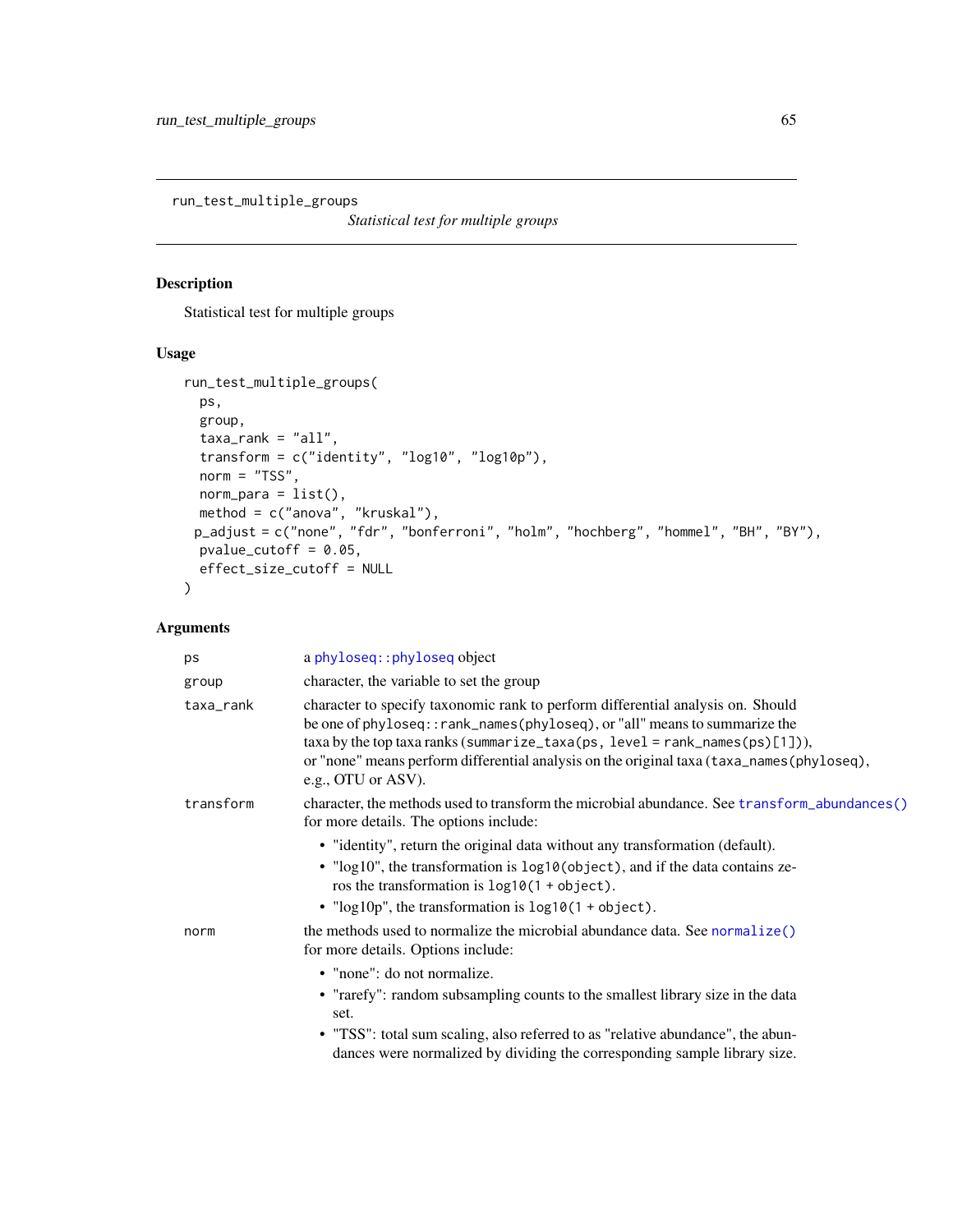|                    |               | • "TMM": trimmed mean of m-values. First, a sample is chosen as reference.<br>The scaling factor is then derived using a weighted trimmed mean over<br>the differences of the log-transformed gene-count fold-change between the<br>sample and the reference.                       |
|--------------------|---------------|-------------------------------------------------------------------------------------------------------------------------------------------------------------------------------------------------------------------------------------------------------------------------------------|
|                    |               | • "RLE", relative log expression, RLE uses a pseudo-reference calculated<br>using the geometric mean of the gene-specific abundances over all samples.<br>The scaling factors are then calculated as the median of the gene counts<br>ratios between the samples and the reference. |
|                    |               | • "CSS": cumulative sum scaling, calculates scaling factors as the cumulative<br>sum of gene abundances up to a data-derived threshold.                                                                                                                                             |
|                    |               | • "CLR": centered log-ratio normalization.                                                                                                                                                                                                                                          |
|                    |               | • "CPM": pre-sample normalization of the sum of the values to 1e+06.                                                                                                                                                                                                                |
|                    | norm_para     | arguments passed to specific normalization methods                                                                                                                                                                                                                                  |
|                    | method        | test method, must be one of "anova" or "kruskal"                                                                                                                                                                                                                                    |
|                    | p_adjust      | method for multiple test correction, default none, for more details see stats::p.adjust.                                                                                                                                                                                            |
|                    | pvalue_cutoff | numeric, p value cutoff, default 0.05.                                                                                                                                                                                                                                              |
| effect_size_cutoff |               |                                                                                                                                                                                                                                                                                     |
|                    |               | numeric, cutoff of effect size default NULL which means no effect size filter. The<br>eta squared is used to measure the effect size for anova/kruskal test.                                                                                                                        |
|                    |               |                                                                                                                                                                                                                                                                                     |

a [microbiomeMarker](#page-19-0) object.

# See Also

[run\\_posthoc\\_test\(\)](#page-57-0),[run\\_test\\_two\\_groups\(\)](#page-66-0),[run\\_simple\\_stat\(\)](#page-59-0)

## Examples

```
data(enterotypes_arumugam)
ps <- phyloseq::subset_samples(
    enterotypes_arumugam,
    Enterotype %in% c("Enterotype 3", "Enterotype 2", "Enterotype 1")
\mathcal{L}mm_anova <- run_test_multiple_groups(
    ps,
    group = "Enterotype",
    method = "anova"
\overline{)}
```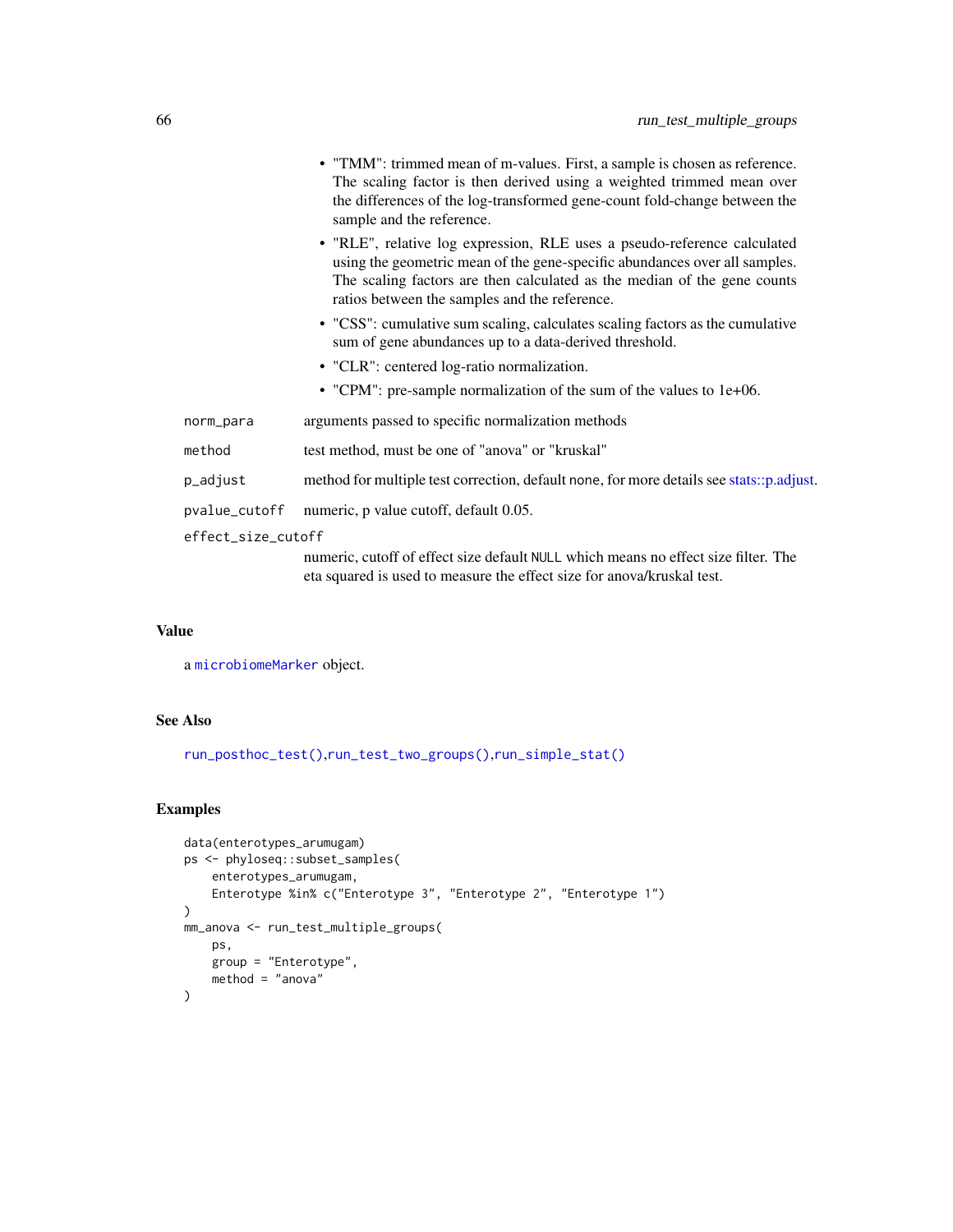<span id="page-66-0"></span>run\_test\_two\_groups *Statistical test between two groups*

## Description

Statistical test between two groups

## Usage

```
run_test_two_groups(
 ps,
 group,
  taxa\_rank = "all",transform = c("identity", "log10", "log10p"),
 norm = "TSS",norm\_para = list(),
 method = c("welch.test", "t.test", "white.test"),
 p_adjust = c("none", "fdr", "bonferroni", "holm", "hochberg", "hommel", "BH", "BY"),
 pvalue_cutoff = 0.05,
 diff_mean_cutoff = NULL,
 ratio_cutoff = NULL,
 conf\_level = 0.95,
 nperm = 1000,
  ...
\mathcal{L}
```

| ps        | a phyloseq:: phyloseq object                                                                                                                                                                                                                                                                                                                                   |
|-----------|----------------------------------------------------------------------------------------------------------------------------------------------------------------------------------------------------------------------------------------------------------------------------------------------------------------------------------------------------------------|
| group     | character, the variable to set the group                                                                                                                                                                                                                                                                                                                       |
| taxa_rank | character to specify taxonomic rank to perform differential analysis on. Should<br>be one of phyloseq::rank_names(phyloseq), or "all" means to summarize the<br>taxa by the top taxa ranks (summarize_taxa(ps, level = rank_names(ps)[1])),<br>or "none" means perform differential analysis on the original taxa (taxa_names(phyloseq),<br>e.g., OTU or ASV). |
| transform | character, the methods used to transform the microbial abundance. See transform_abundances()<br>for more details. The options include:                                                                                                                                                                                                                         |
|           | • "identity", return the original data without any transformation (default).<br>• "log10", the transformation is log10(object), and if the data contains ze-<br>ros the transformation is $log10(1 + object)$ .<br>• " $log 10p$ ", the transformation is $log 10(1 + object)$ .                                                                               |
| norm      | the methods used to normalize the microbial abundance data. See normalize()<br>for more details. Options include:                                                                                                                                                                                                                                              |
|           | • "none": do not normalize.                                                                                                                                                                                                                                                                                                                                    |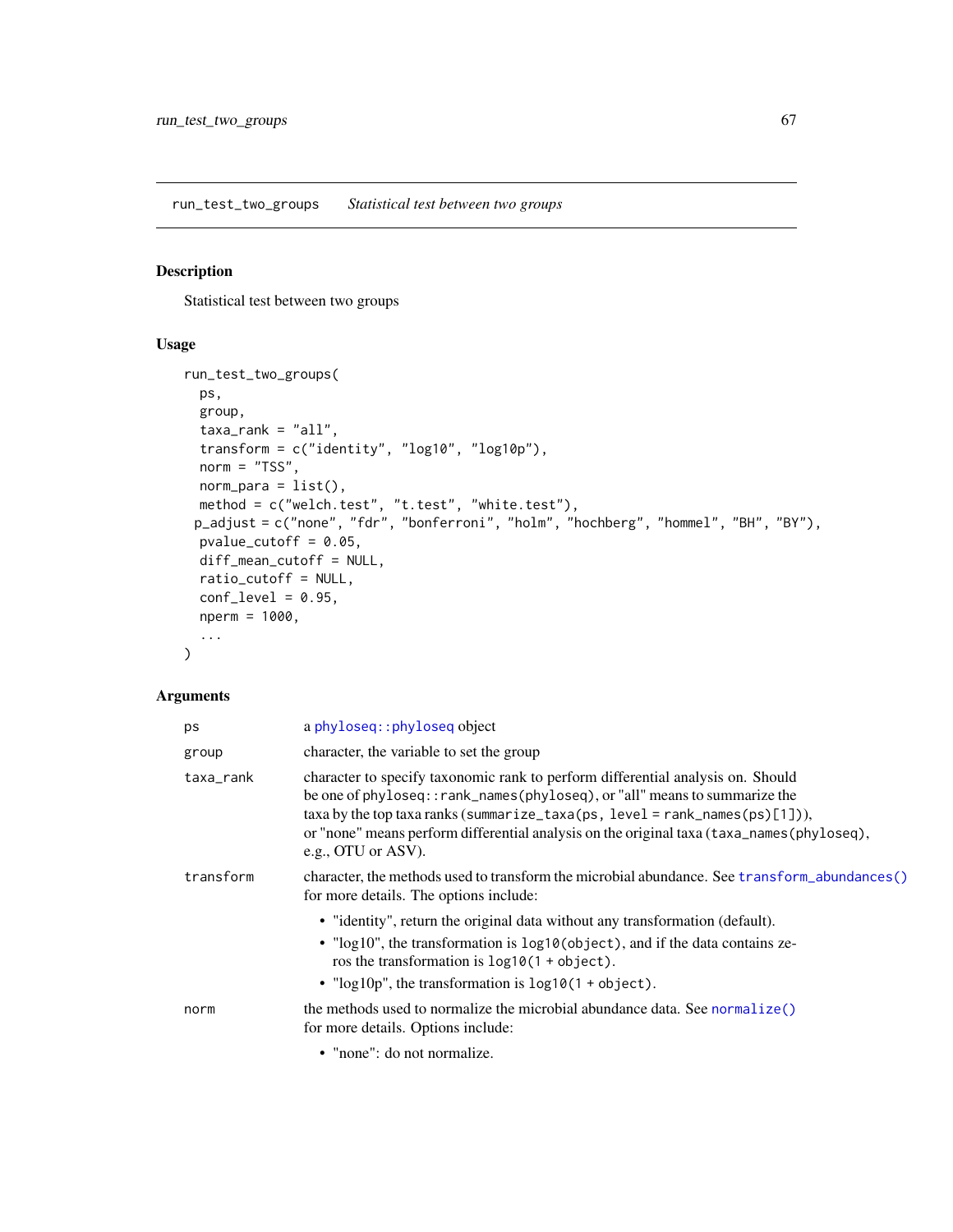|               | • "rarefy": random subsampling counts to the smallest library size in the data<br>set.                                                                                                                                                                                                                                                                                                                                        |
|---------------|-------------------------------------------------------------------------------------------------------------------------------------------------------------------------------------------------------------------------------------------------------------------------------------------------------------------------------------------------------------------------------------------------------------------------------|
|               | • "TSS": total sum scaling, also referred to as "relative abundance", the abun-<br>dances were normalized by dividing the corresponding sample library size.<br>• "TMM": trimmed mean of m-values. First, a sample is chosen as reference.<br>The scaling factor is then derived using a weighted trimmed mean over<br>the differences of the log-transformed gene-count fold-change between the<br>sample and the reference. |
|               | • "RLE", relative log expression, RLE uses a pseudo-reference calculated<br>using the geometric mean of the gene-specific abundances over all samples.<br>The scaling factors are then calculated as the median of the gene counts<br>ratios between the samples and the reference.                                                                                                                                           |
|               | • "CSS": cumulative sum scaling, calculates scaling factors as the cumulative<br>sum of gene abundances up to a data-derived threshold.<br>• "CLR": centered log-ratio normalization.                                                                                                                                                                                                                                         |
|               | • "CPM": pre-sample normalization of the sum of the values to 1e+06.                                                                                                                                                                                                                                                                                                                                                          |
| norm_para     | arguments passed to specific normalization methods                                                                                                                                                                                                                                                                                                                                                                            |
| method        | test method, must be one of "welch.test", "t.test" or "white.test"                                                                                                                                                                                                                                                                                                                                                            |
| p_adjust      | method for multiple test correction, default none, for more details see stats::p.adjust.                                                                                                                                                                                                                                                                                                                                      |
| pvalue_cutoff | numeric, p value cutoff, default 0.05<br>diff_mean_cutoff, ratio_cutoff                                                                                                                                                                                                                                                                                                                                                       |
|               | cutoff of different means and ratios, default NULL which means no effect size<br>filter.                                                                                                                                                                                                                                                                                                                                      |
| conf_level    | numeric, confidence level of interval.                                                                                                                                                                                                                                                                                                                                                                                        |
| nperm         | integer, number of permutations for white non parametric t test estimation                                                                                                                                                                                                                                                                                                                                                    |
| .             | extra arguments passed to t.test() or fisher.test()                                                                                                                                                                                                                                                                                                                                                                           |

a [microbiomeMarker](#page-19-0) object.

## Author(s)

Yang Cao

## See Also

[run\\_test\\_multiple\\_groups\(\)](#page-64-0),[run\\_simple\\_stat](#page-59-0)

## Examples

```
data(enterotypes_arumugam)
mm_welch <- run_test_two_groups(
    enterotypes_arumugam,
    group = "Gender",
    method = "welch.test"
\mathcal{L}mm_welch
```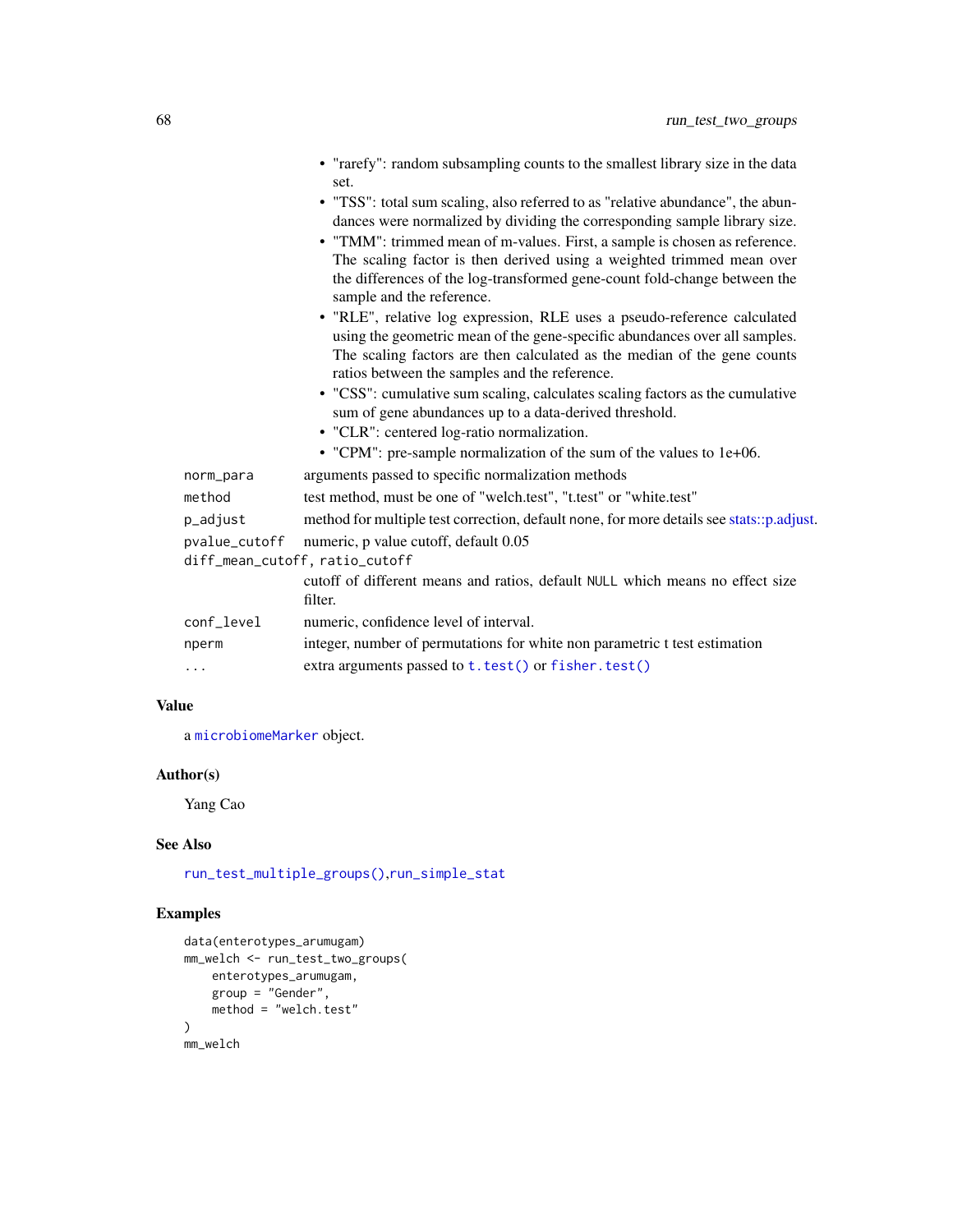## Description

Subset markers based on an expression related to the columns and values within the marker\_table slot of mm.

## Usage

```
subset_marker(mm, ...)
```
## Arguments

| mm      | a microbiomeMarker or marker_table object.             |
|---------|--------------------------------------------------------|
| $\cdot$ | the subsetting expression passed to base: : subset (). |

## Value

a subset object in the same class with mm.

## Examples

```
data(enterotypes_arumugam)
mm <- run_limma_voom(
    enterotypes_arumugam,
    "Enterotype",
    contrast = c("Enterotype 3", "Enterotype 2"),
    pvalue_cutoff = 0.01,
    p_adjust = "none"
\mathcal{L}subset_marker(mm, pvalue < 0.005)
```

| summarize_taxa | Summarize taxa into a taxonomic level within each sample |  |
|----------------|----------------------------------------------------------|--|
|----------------|----------------------------------------------------------|--|

## Description

Provides summary information of the representation of a taxonomic levels within each sample.

## Usage

```
summarize_taxa(ps, level = rank_names(ps)[1], absolute = TRUE, sep = "|")
```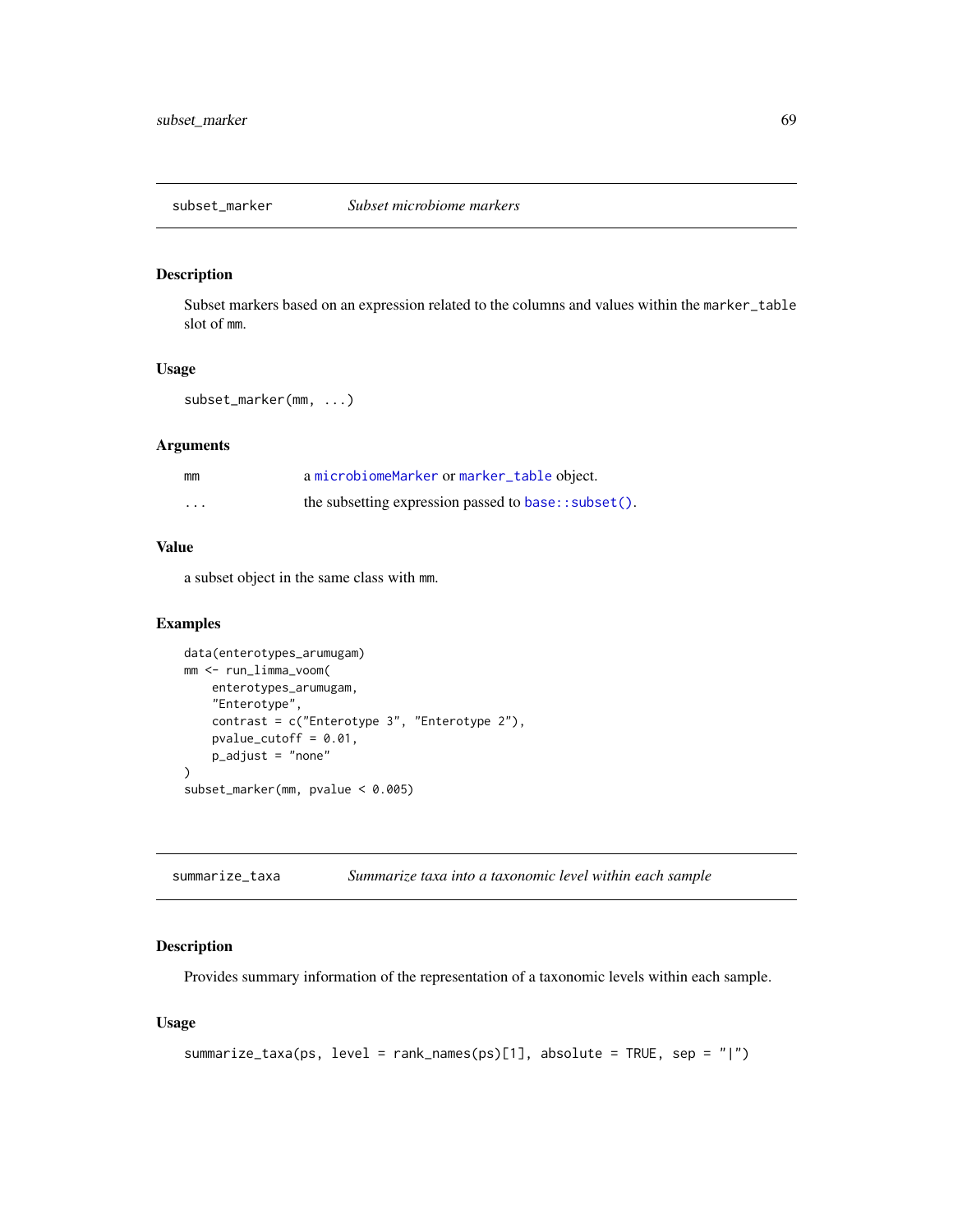## Arguments

| ps       | a phyloseq-class object.                                                                |
|----------|-----------------------------------------------------------------------------------------|
| level    | taxonomic level to summarize, default the top level rank of the ps.                     |
| absolute | logical, whether return the absolute abundance or relative abundance, default<br>FALSE. |
| sep      | a character string to separate the taxonomic levels.                                    |

## Value

a [phyloseq::phyloseq](#page-0-0) object, where each row represents a taxa, and each col represents the taxa abundance of each sample.

## Examples

```
data(enterotypes_arumugam)
summarize_taxa(enterotypes_arumugam)
```
summary.compareDA *Summary differential analysis methods comparison results*

## Description

Summary differential analysis methods comparison results

## Usage

```
## S3 method for class 'compareDA'
summary(
 object,
  sort = c("score", "auc", "fpr", "power"),
 boot = TRUE,
 boot_n = 1000L,
 prob = c(0.05, 0.95),
  ...
\mathcal{L}
```

| object   | an compareDA object, output from compare_DA().                                                                                                                                                                                  |
|----------|---------------------------------------------------------------------------------------------------------------------------------------------------------------------------------------------------------------------------------|
| sort     | character string specifying sort method. Possibilities are "score" which is calcu-<br>lated as $(auc - 0.5) * power - fdr$ , "auc" for area under the ROC curve, "fpr"<br>for false positive rate, "power" for empirical power. |
| boot     | logical, whether use bootstrap for confidence limites of the score, default TRUE.<br>Recommended to be TRUE unless n_rep is larger then 100 in compare_DA().                                                                    |
| boot_n   | integer, number of bootstraps, default 1000L.                                                                                                                                                                                   |
| prob     | two length numeric vector, confidence limits for score, default $c(0.05, 0.95)$ .                                                                                                                                               |
| $\cdots$ | extra arguments affecting the summary produced.                                                                                                                                                                                 |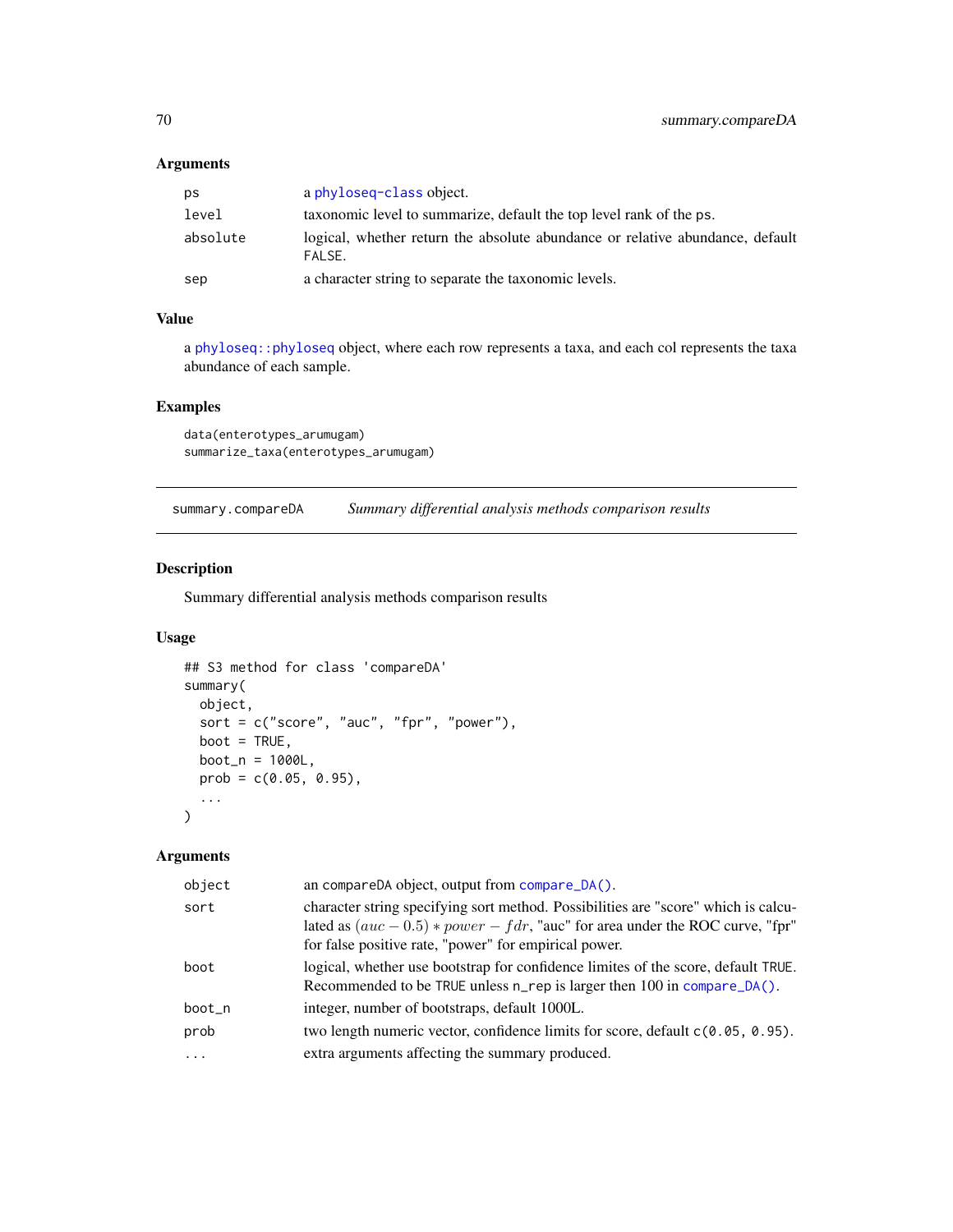a data. frame containing measurements for differential analysis methods:

- call: differential analysis commands.
- auc: area under curve of ROC.
- fpr: false positive rate
- power: empirical power.
- fdr: false discover7y rate.
- score: score whch is calculated as  $(auc 0.5) * power f dr$ .
- score\_\*: confidence limits of score.

<span id="page-70-0"></span>transform\_abundances *Transform the taxa abundances in* otu\_table *sample by sample*

## Description

Transform the taxa abundances in otu\_table sample by sample, which means the counts of each sample will be transformed individually.

## Usage

```
transform_abundances(object, transform = c("identity", "log10", "log10p"))
```
#### Arguments

| object    | otu_table, phyloseq, or microbiomeMarker.                                                                                       |
|-----------|---------------------------------------------------------------------------------------------------------------------------------|
| transform | transformation to apply, the options include:                                                                                   |
|           | • "identity", return the original data without any transformation.                                                              |
|           | • "log10", the transformation is log10(object), and if the data contains ze-<br>ros the transformation is $log10(1 + object)$ . |
|           | • " $log 10p$ ", the transformation is $log 10(1 + object)$ .                                                                   |

#### Value

A object matches the class of argument object with the transformed otu\_table.

#### See Also

[abundances\(\)](#page-2-0)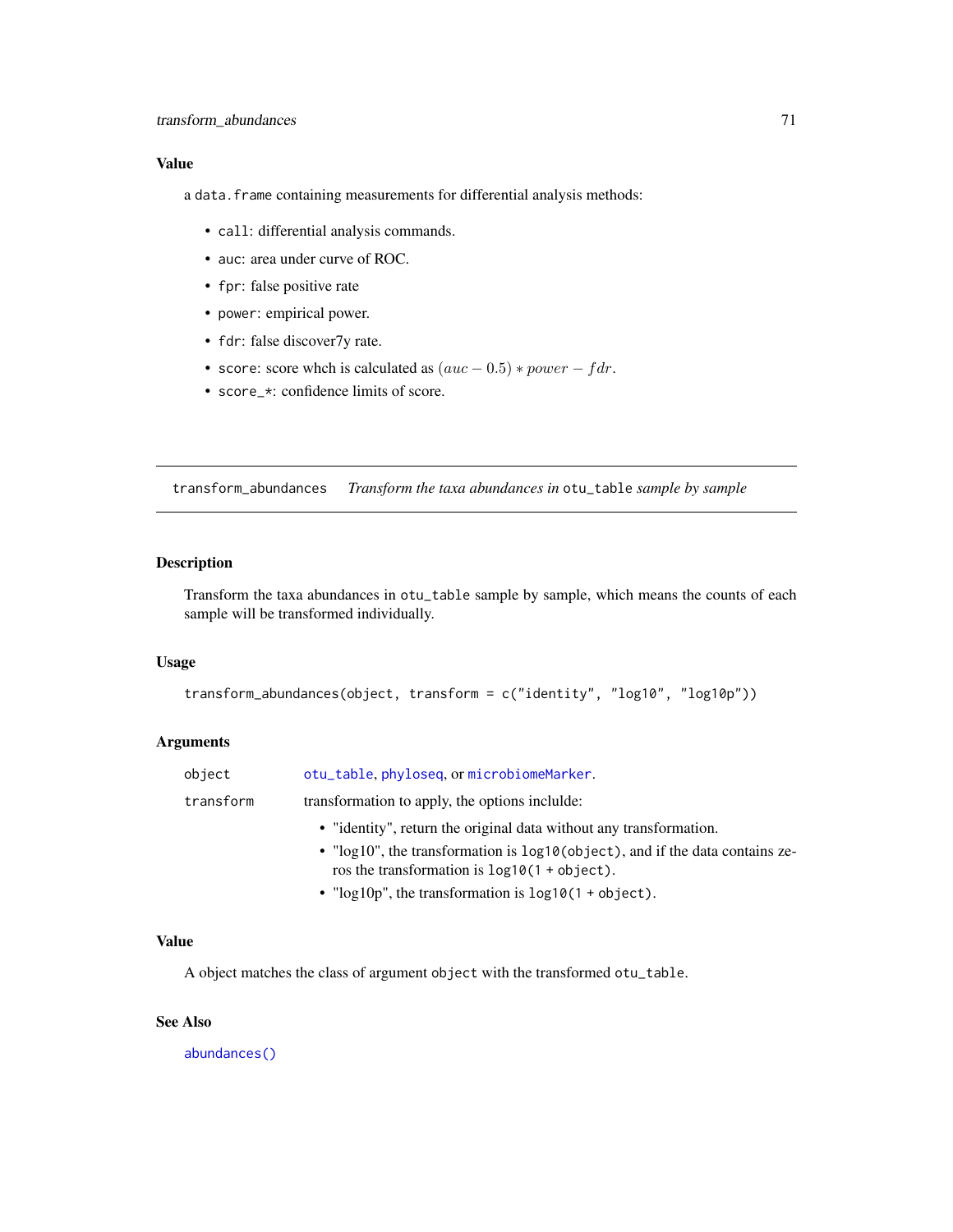# Examples

```
data(oxygen)
x1 <- transform_abundances(oxygen)
head(otu_table(x1), 10)
x2 <- transform_abundances(oxygen, "log10")
head(otu_table(x2), 10)
x3 <- transform_abundances(oxygen, "log10p")
head(otu_table(x3), 10)
```
# [ *Extract* marker\_table *object*

## Description

Operators acting on marker\_table to extract parts.

#### Usage

```
## S4 method for signature 'marker_table, ANY, ANY, ANY'
x[i, j, ..., drop = TRUE]
```
## Arguments

| x        | a marker_table object. |
|----------|------------------------|
| i, j     | elements to extract.   |
| $\cdots$ | see base::Extract().   |
| drop     | ignored now.           |

## Value

a marker\_table object.

## See Also

[base::Extract\(\)](#page-0-0)

 $72$   $\overline{\phantom{a}}$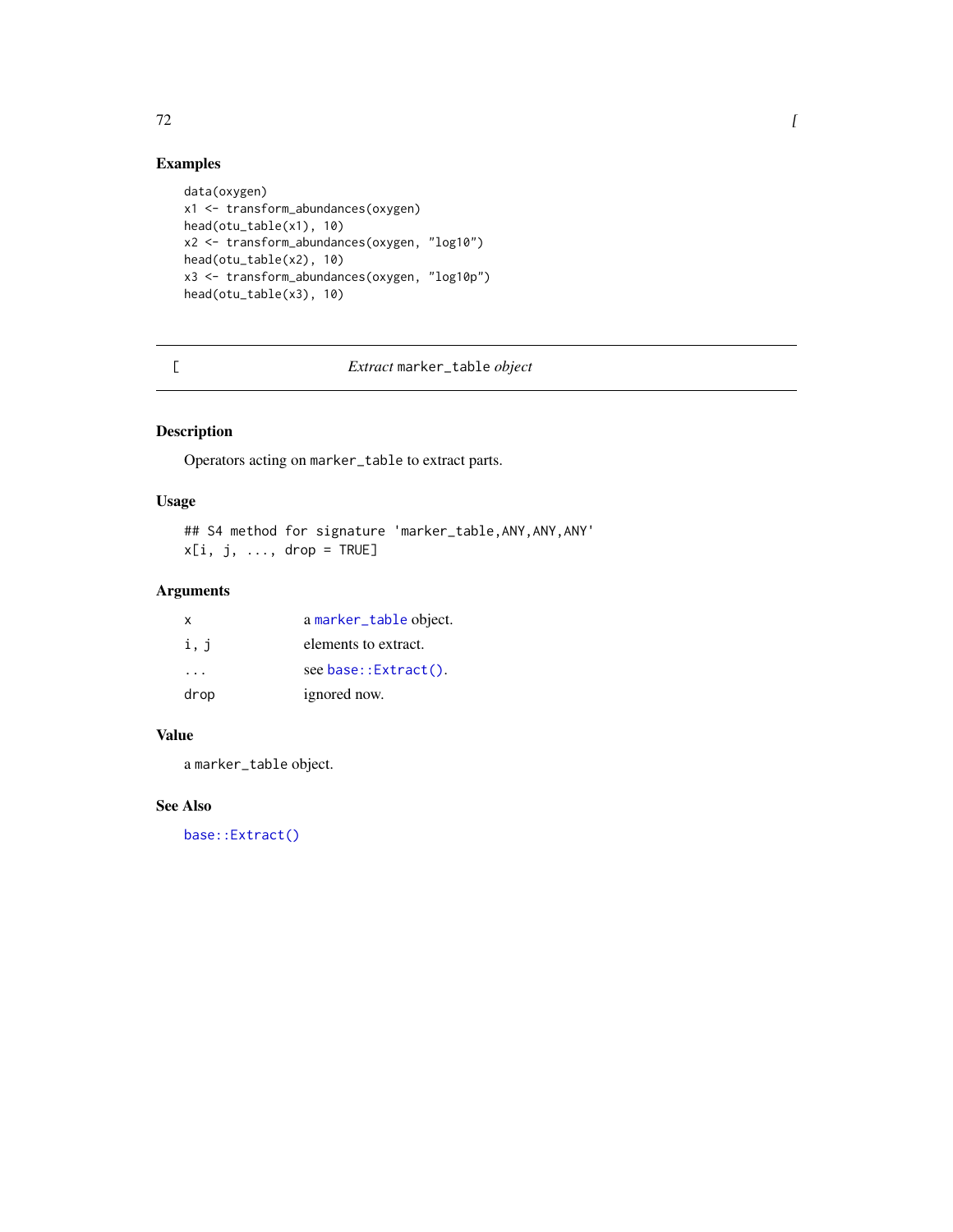## **Index**

∗ utilities aggregate\_taxa, [4](#page-3-0) [, [72](#page-71-0) [,marker\_table,ANY,ANY,ANY-method *(*[*)*, [72](#page-71-0) abundances, [3](#page-2-0) abundances(), *[71](#page-70-0)* abundances, *(*abundances*)*, [3](#page-2-0) abundances,microbiomeMarker-method *(*abundances*)*, [3](#page-2-0) abundances,otu\_table-method *(*abundances*)*, [3](#page-2-0) abundances,phyloseq-method *(*abundances*)*, [3](#page-2-0) aggregate\_taxa, [4](#page-3-0) ALDEx2::aldex(), *[38](#page-37-0)* ANCOMBC::ancombc, *[43](#page-42-0)* ANCOMBC::ancombc(), *[41](#page-40-0)* ape::phylo, *[14](#page-13-0)* assign-marker\_table *(*marker\_table<-*)*, [18](#page-17-0) assign-otu\_table, [5](#page-4-0)

base::Extract(), *[72](#page-71-0)* base::subset(), *[69](#page-68-0)* BiocParallel::BiocParallelParam, *[7](#page-6-0)*

```
caporaso (data-caporaso), 8
caret::train(), 63, 64
caret::trainControl(), 63, 64
cid_ying (data-cid_ying), 9
compare_DA, 6
compare_DA(), 27, 70
ComplexHeatmap::Heatmap, 32
ComplexHeatmap::Heatmap(), 32
ComplexHeatmap::HeatmapAnnotation(),
        32
confounder, 7
```

```
data-caporaso, 8
```

```
data-cid_ying, 9
data-ecam, 9
data-enterotypes_arumugam, 10
data-kostic_crc, 10
data-oxygen, 11
data-pediatric_ibd, 11
data-spontaneous_colitis, 12
DESeq2::DESeq(), 25, 45, 46
DESeq2::DESeqDataSet, 25
DESeq2::DESeqDataSetFromMatrix(), 25
DESeq2::estimateSizeFactorsForMatrix(),
        24
DESeq2::nbinomWaldTest(), 45
DESeq2::results(), 46
ecam (data-ecam), 9
edgeR::calcNormFactors(), 24
edgeR::DGEList, 25
edgeR::DGEList(), 25
edgeR::estimateDisp(), 48
edgeR::glmFit(), 48
edgeR::glmQLFit(), 48
ef-barplot,ef-dotplot (plot_ef_bar), 30
enterotypes_arumugam
        (data-enterotypes_arumugam), 10
extract_posthoc_res, 12
fisher.test(), 62, 68
```
ggplot2::ggplot, *[27](#page-26-0)*, *[33](#page-32-0)* ggplot2::guide\_legend(), *[29](#page-28-0)* ggtree::ggtree(), *[29](#page-28-0)*

```
import_dada2, 13
import_picrust2, 14
import_qiime2, 15
IRanges::DataFrameList, 36
IRanges::SimpleDFrameList, 12, 34
```

```
kostic_crc (data-kostic_crc), 10
```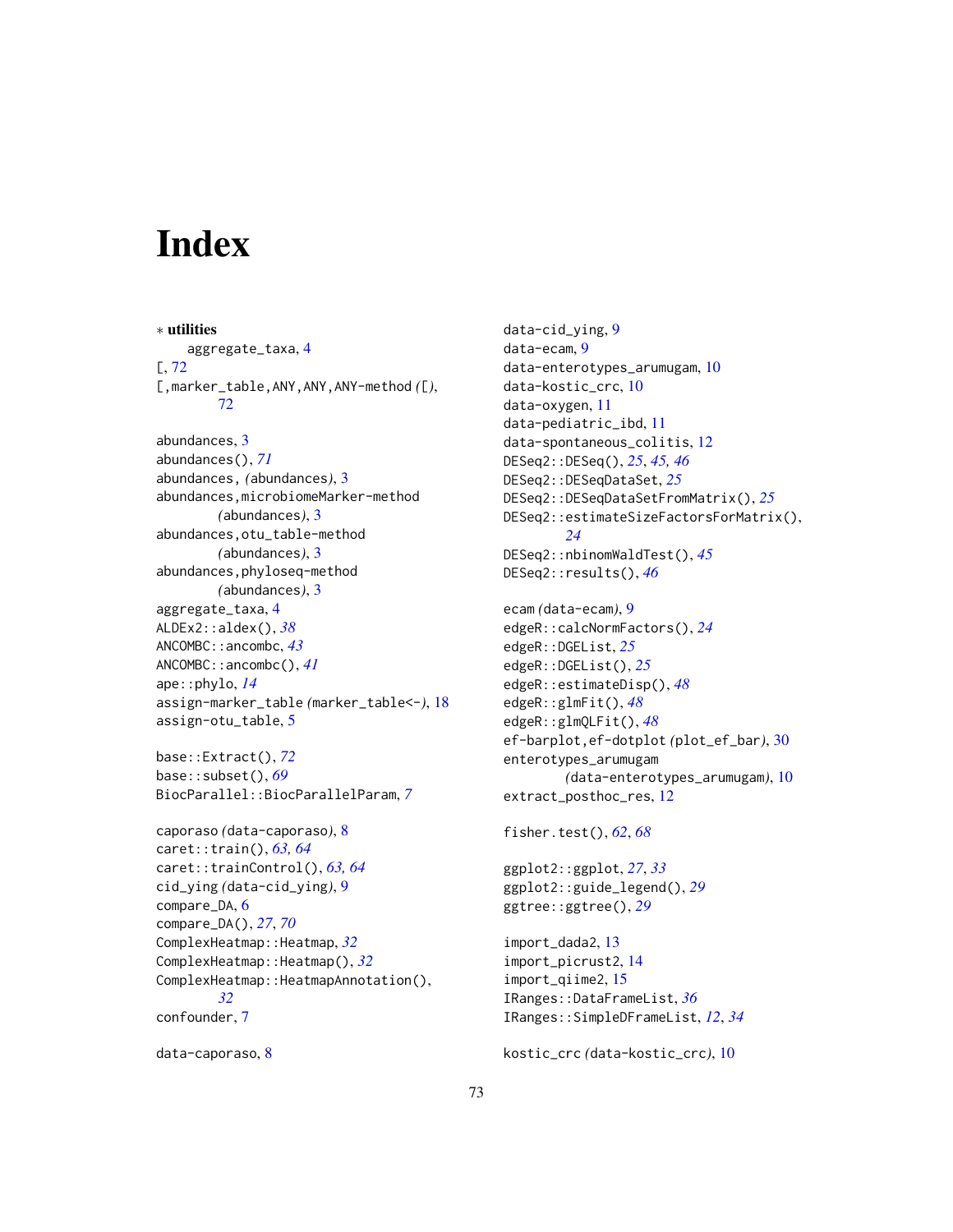## 74 INDEX

```
limma::eBayes(), 53
limma::voom(), 53
marker_table, 17, 17, 19–21, 69, 72
marker_table,data.frame-method
        (marker_table), 17
marker_table,microbiomeMarker-method
        (marker_table), 17
marker_table-class, 17
marker_table<-, 18
metagenomeSeq::calcNormFactors(), 24
metagenomeSeq::cumNorm(), 24
metagenomeSeq::fitFeatureModel(), 57,
        58
metagenomeSeq::fitLogNormal(), 26
metagenomeSeq::fitTimeSeries(), 26
metagenomeSeq::fitZig(), 26, 57
metagenomeSeq::MRexperiment, 26
metagenomeSeq::MRfulltable(), 26
metagenomeSeq::MRtable(), 26
metagenomeSeq::newMRexperiment(), 26
metagenomeSeq::zigControl(), 57
microbiomeMarker, 3–5, 18, 19, 19, 20, 21,
        27, 28, 30, 31, 33, 38, 40, 43, 46, 48,
        51, 53, 56, 58, 62, 64, 66, 68, 69, 71
microbiomeMarker-class, 20
nmarker, 21
nmarker,marker_table-method (nmarker),
        21
nmarker,microbiomeMarker-method
        (nmarker), 21
norm_clr (normalize,phyloseq-method), 21
norm_cpm (normalize,phyloseq-method), 21
norm_css (normalize,phyloseq-method), 21
norm_rarefy
        (normalize,phyloseq-method), 21
norm_rle (normalize,phyloseq-method), 21
norm_tmm (normalize,phyloseq-method), 21
norm_tss (normalize,phyloseq-method), 21
normalize, 51
normalize (normalize,phyloseq-method),
        21
normalize(), 7, 37, 39, 42, 44, 47, 48, 50, 52,
        55, 57, 59, 61, 63, 65, 67
normalize,data.frame-method
        (normalize,phyloseq-method), 21
normalize,matrix-method
        (normalize,phyloseq-method), 21
```
normalize,otu\_table-method *(*normalize,phyloseq-method*)*, [21](#page-20-0) normalize,phyloseq-method, [21](#page-20-0) otu\_table, *[3](#page-2-0)[–5](#page-4-0)*, *[71](#page-70-0)* otu\_table-method *(*abundances*)*, [3](#page-2-0) otu\_table2metagenomeSeq *(*phyloseq2metagenomeSeq*)*, [26](#page-25-0) otu\_table<-,microbiomeMarker,microbiomeMarker-method *(*assign-otu\_table*)*, [5](#page-4-0) otu\_table<-,microbiomeMarker,otu\_table-method *(*assign-otu\_table*)*, [5](#page-4-0) otu\_table<-,microbiomeMarker,phyloseq-method *(*assign-otu\_table*)*, [5](#page-4-0) oxygen *(*data-oxygen*)*, [11](#page-10-0) pediatric\_ibd *(*data-pediatric\_ibd*)*, [11](#page-10-0) phyloseq, *[3](#page-2-0)[–5](#page-4-0)*, *[71](#page-70-0)* phyloseq2DESeq2, [24](#page-23-0) phyloseq2edgeR, [25](#page-24-0) phyloseq2metagenomeSeq, [26](#page-25-0) phyloseq::otu\_table, *[23](#page-22-0)*, *[26](#page-25-0)* phyloseq::phyloseq, *[6](#page-5-0)[–12](#page-11-0)*, *[14](#page-13-0)[–16](#page-15-0)*, *[20](#page-19-0)*, *[23](#page-22-0)*, *[25,](#page-24-0) [26](#page-25-0)*, *[37](#page-36-0)*, *[41](#page-40-0)*, *[44](#page-43-0)*, *[47](#page-46-0)*, *[52](#page-51-0)*, *[54](#page-53-0)*, *[56](#page-55-0)*, *[59](#page-58-0)*, *[61](#page-60-0)*, *[65](#page-64-0)*, *[67](#page-66-0)*, *[70](#page-69-0)* phyloseq::phyloseq(), *[19](#page-18-0)* phyloseq::rarefy\_even\_depth(), *[24](#page-23-0)* phyloseq::sample\_data, *[14](#page-13-0)* plot.compareDA, [26](#page-25-0) plot\_abundance, [27](#page-26-0) plot\_cladogram, [28](#page-27-0) plot\_ef\_bar, [30](#page-29-0) plot\_ef\_dot *(*plot\_ef\_bar*)*, [30](#page-29-0) plot\_heatmap, [31](#page-30-0) plot\_postHocTest, [32](#page-31-0) plot\_sl\_roc, [33](#page-32-0) postHocTest, *[12](#page-11-0)*, *[32](#page-31-0)*, *[34](#page-33-0)*, [34,](#page-33-0) *[35](#page-34-0)*, *[60](#page-59-0)* postHocTest-class, [35](#page-34-0) postHocTest-method *(*postHocTest-class*)*, [35](#page-34-0) run\_aldex, [36](#page-35-0) run\_aldex(), *[54](#page-53-0)*, *[56](#page-55-0)* run\_ancom, [38](#page-37-0) run\_ancom(), *[54](#page-53-0)*, *[56](#page-55-0)* run\_ancombc, [41](#page-40-0)

run\_ancombc(), *[54](#page-53-0)*, *[56](#page-55-0)* run\_deseq2, [43](#page-42-0) run\_deseq2(), *[54](#page-53-0)*, *[56](#page-55-0)*